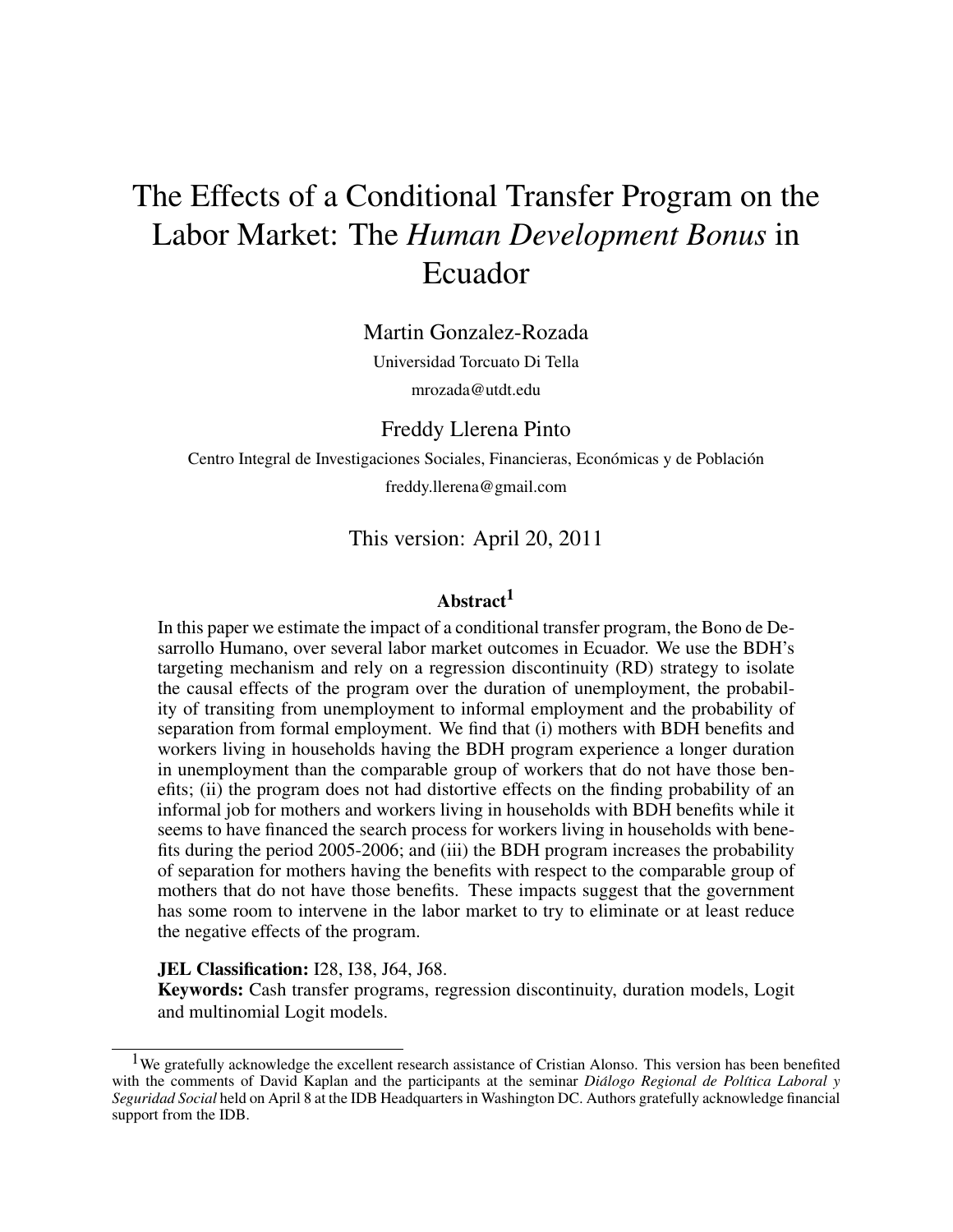# 1 Introduction

The Human Development Bonus (Bono de Desarrollo Humano or BDH) is the most important conditional cash transfer program in Ecuador. The program attempts to accomplish a reduction in demand-side income inequality through cash transfers while it establishes co-responsibilities with poor people to keep their children in school and to keep their children regularly visiting health services institutions, by using the incentive of cash transfers to their households. The BDH basically consists of a monetary compensation to vulnerable groups such as elderly, disabled and mothers whose families fall below the poverty line. The program has a budget of USD 624 millions and it pays a monthly benefit of USD 35. As for December 2010 there were 1.76 million of people getting the subsidy. 67% of the beneficiaries are mothers. Recalling that total population in Ecuador is about 14.27 million, impact of the policy cannot be negligible.

[Llerena Pinto](#page-35-0) [\(2009\)](#page-35-0) analyzes the effect of the BDH on school attendance and poverty level as the compensation for mothers request them to send their children to school. The author finds evidence suggesting the plan has a positive and significant impact on the education variable. This impact seems to be slightly higher for families inhabiting rural areas than for those in urban areas. On the other hand, [Ponce and Bedi](#page-36-0) [\(2010\)](#page-36-0) study the impact of the program on students cognitive achievements finding no impact of the program on test scores and suggesting that attempts at building human capital, as measured by cognitive achievement, require additional and alternative interventions. Additionally, [Turner](#page-36-1) [\(2006\)](#page-36-1) focuses in the program impact over education levels and food consumption. The main conclusion of this paper is that the bonus increased food expenditure by 25% and also the amount spent on education, though cognitive ability did show neither a positive nor a negative variation.

Economic theory suggests there are also potential consequences over the labor market, specially in the case of women and/or individuals living in a beneficiary household. As households are getting a sum-lump transfer, there is a positive income effect that induces people to consume both more physical goods and more leisure. Thereby, the labor supplied falls. Following the same reasoning, there would be an impact over unemployment too. Unemployed women or workers living in households receiving the transfer have fewer incentives to change their occupational status, i.e. to get a job in the formal or even in the informal sector of the economy, extending their unemployment duration. This effect is similar to the one produced by an unemployment insurance (UI) system. In the UI literature, emphasis has been on the "moral hazard effect" where the benefit is view mainly as a distortion given that workers receive it only if they are unemployed, and this distortion could increase the finding probability of informal jobs. For the BDH conditional transfer program this moral hazard effect could also be in place. The program could also affect employment. In particular, a generous BDH transfer could increase separations: effort on the job could be reduced given that the conditional transfer is available.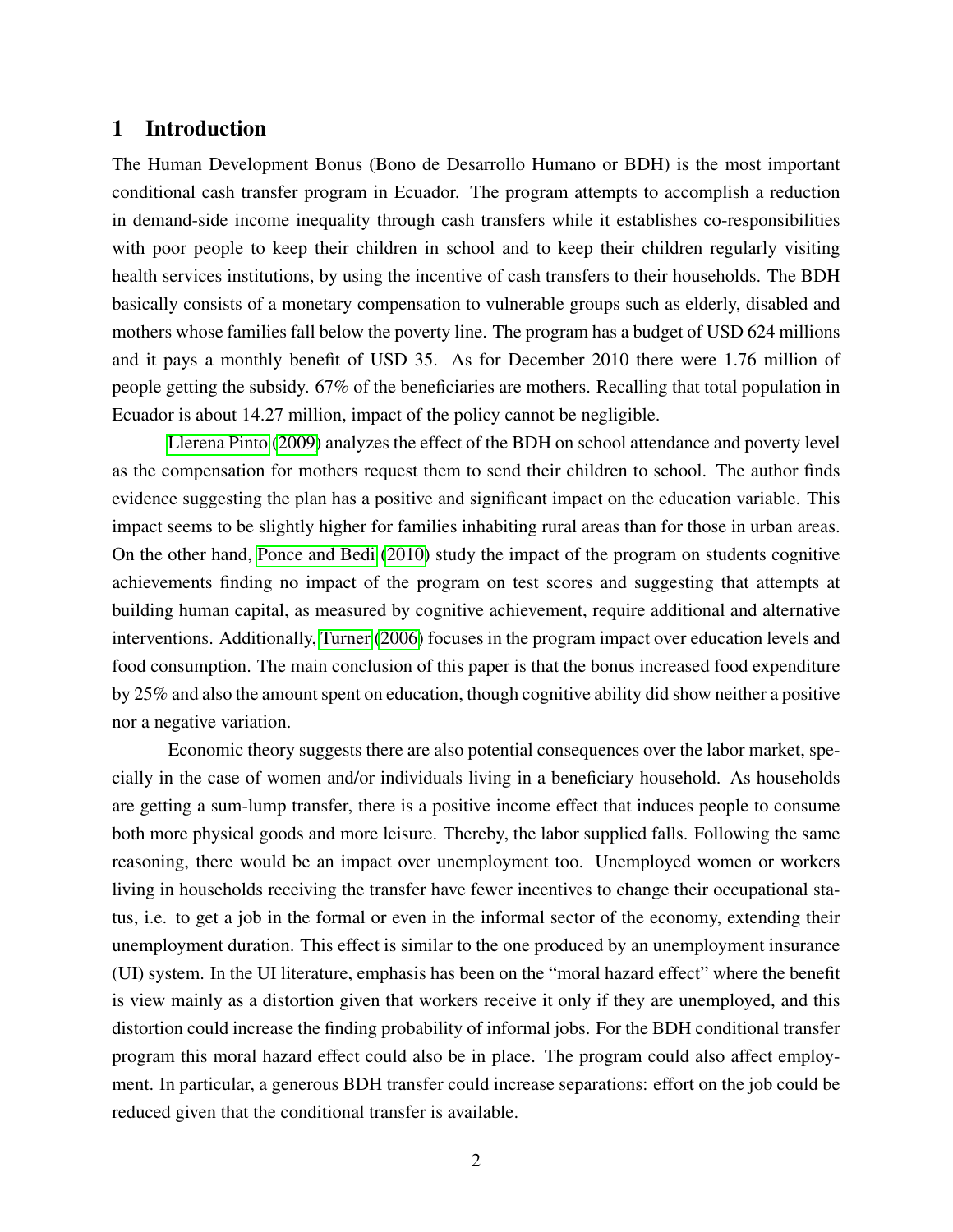The objective of this paper is to enhance comprehension about the impact of the BDH over the labor market in Ecuador by estimating the effects of the program on the duration of unemployment, the transiting probability from unemployment to informality and the separation probability from a formal job. The results may eventually allow for a better design of the program by reducing inefficiencies on the labor market and improving the government's redistribution policy.

The rest of the paper is organized as follows. Next section characterizes the BDH program. Section 3 describes the data used to estimate the effects of the program. Section 4 presents the methodology we use to analyze the impact of the BDH program on the labor market outcomes. Section 5 shows and analyze the main results of the paper and Section 6 presents alternative estimations in order to provide some robustness to our analysis. Finally, Section 7 concludes the paper.

## 2 The BDH Program in Ecuador

The BDH was created to consolidate two previous programs in Ecuador. An unconditional cash transfer program called The Bono Solidario and two conditional cash transfer programs: the Beca Escolar, aimed at increase school attendance and the Programa de Alimentacion Escolar, a meal ´ program. The idea behind the BDH was to fix known gaps in targeting while expanding coverage to the poorest citizens, as a reformist improvement over the older, outdated programs.

As a conditioned cash transfer program, the BDH requires families to invest resources in human capital for their next generations. In particular, families are asked to register their children between the ages of 5 to 18 at school whose attendance to class is required to exceed 75%. Control of this requirement of the program, even when it was stated since their creation, became effective only since 2007.

The monetary transfers provided by the program have increased over time. Its precursor, the Bono Solidario, began with a 7 dollar transfer for each family, that with the creation of BDH in 2003, increased to 15 dollars per family and 11.5 dollars for elder and disabled people. In January 2007, it was raised to 30 dollars per family. Finally, in July 2009 it was raised to 35 dollars.

The BDH has three types of recipients. The largest of all are families, comprising 1.19 million, whose representative is the mother. The other types of recipients are elder people and disabled people, with about 501 and 86 thousand of beneficiaries, respectively, as of January 2011 (see [Figure 1\)](#page-3-0).

To analyze the effects of the program on the labor market, only families will be considered as the other types of recipients do not participate in the labor force. Considering that Ecuador has a population of approximately 14 million, the program reaches a significant proportion of the country's families making the analysis of its impact on the labor market a relevant one.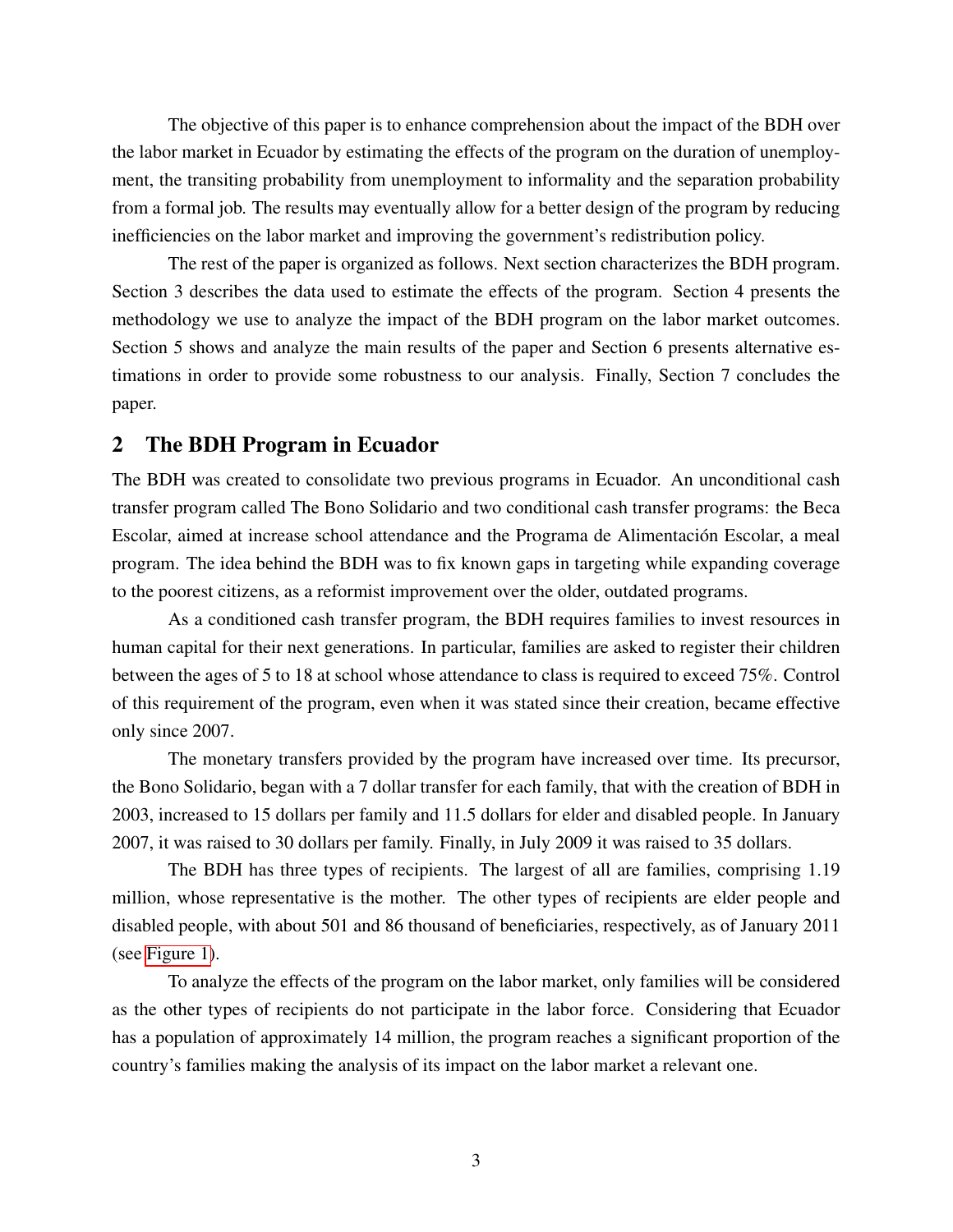<span id="page-3-0"></span>

Figure 1: Beneficiaries of the BDH in Ecuador, January 2010 to January 2011.

*Source:* Authors calculations using data from the Ministerio de Inclusión Económica y Social.

# 3 Data

We use the Encuesta Nacional de Empleo, Desempleo y Subempleo (ENEMDU, or National Survey on Employment, Unemployment and Underemployment) for our analysis. The ENEMDU is a household survey conducted quarterly in urban areas. In the fourth quarter of the year, data also covers rural areas, i.e. towns with less than 2,000 inhabitants. The questionnaire basically collects personal, labor and income information. Micro data is available from 2004 to 2010 at

http : //www.inec.gov.ec/web/guest/descargas/basedatos/inv−socd/emp−sub−des.

We work with data from the third quarter of 2005 to the fourth quarter of 2010. The ENEMDU interviews each urban household for four quarters, which allow us to construct a panel with four observations for each household. The survey follows a 2-2-2 scheme; that is, within the sample, a household is visited two consecutive quarters, and after two periods of rest, it is interviewed for two additional quarters. This feature of the survey allows having information of a family (and of each person in that family) over a period of six quarters. That way, ENEMDU not only provides a static picture of the labor market, but it is also useful for understanding the transition matrix.

## *3.1 Datasets to Study the Impact of The BDH Program over Unemployed Workers*

Using the ENEMDU surveys we construct two panel data samples to analyze the impact of the BDH program over the duration of unemployment and over the transition from unemployment to informality. The first panel includes households interviewed in the third quarter of 2005 and fol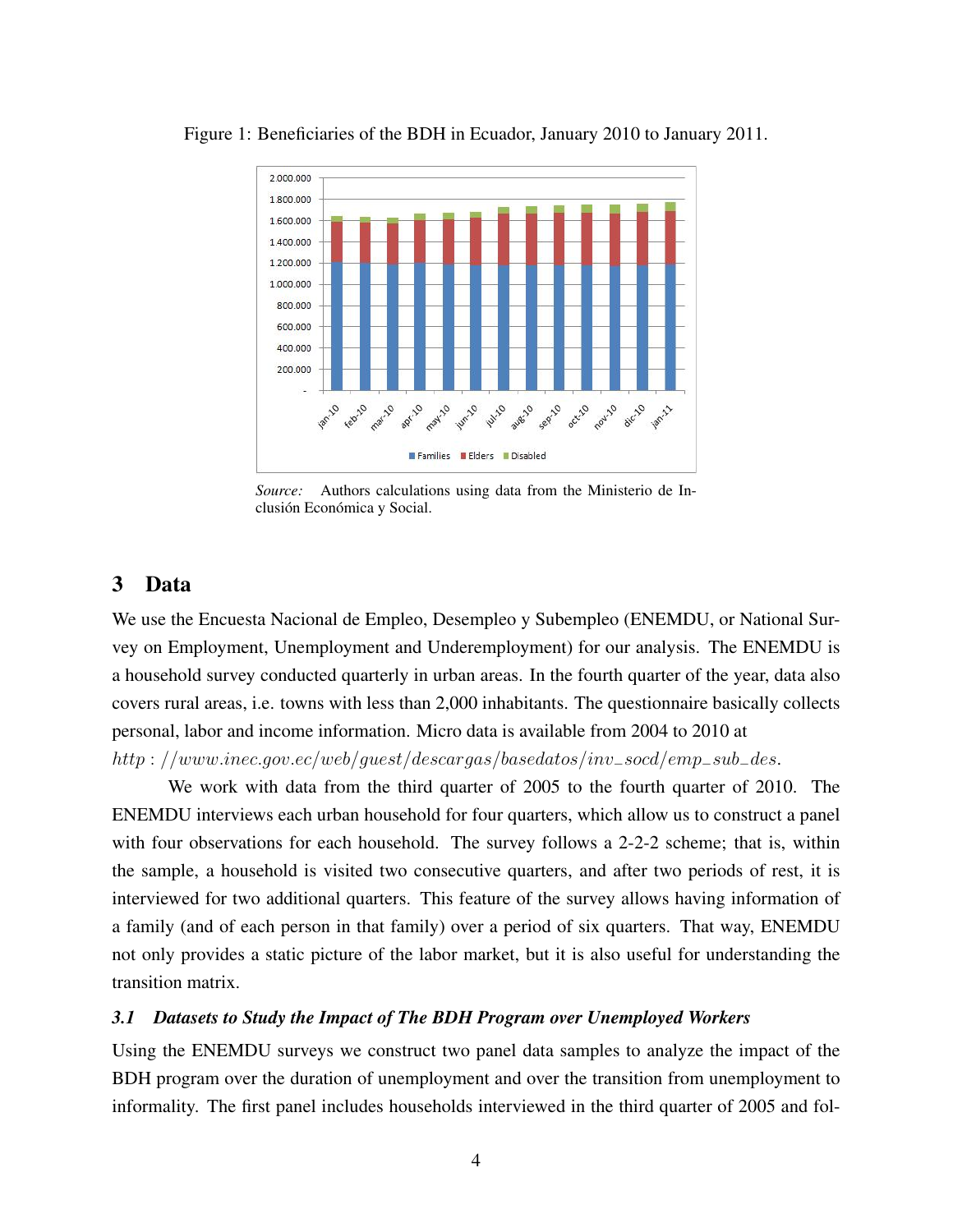lowed through the fourth quarter of 2005 and the third and fourth quarters of 2006 and households interviewed in the fourth quarter of 2005 and followed through the first quarter of 2006, the fourth quarter of 2006 and the first quarter of 2007. The second panel includes households interviewed in the third quarter of 2007 and followed through the fourth quarter of 2008, the third quarter of 2008 and the fourth quarter of 2009; households interviewed in the fourth quarter of 2007 and followed through the first and fourth quarters of 2008 and the first quarter of 2009 and finally, households interviewed in the third quarter of 2009 and followed through the fourth quarter of 2009 and the third and fourth quarters of 2010. We called the first sample the "2005-2006 panel sample" and the second sample "2007-2010 panel sample".

We can not merge these samples because in June 2007 there was a methodology change in the ENEMDU surveys. The new household survey changed, among other things, the period of reference for the question about unemployment. Before the reform the question asked if the individual searched for a job in the last five weeks while after June 2007 this question ask if the person is searching for a job in the last four weeks. Therefore it is not possible to compare the unemployment as measured by the new survey with the unemployment computed with the old methodology.

In the 2005-2006 panel sample there are 561 unemployed workers representing 179, 852 individuals when using the expansion weights of the ENEMDU sample while in the 2007-2010 panel sample there are 786 unemployed workers, representing 252, 829 individuals when using the weights of the ENEMDU sample. In the 2005-2006 panel sample there are 266 unemployed mothers while in the second panel sample there are 287, representing 85, 343 and 94, 294 respectively, when the weights of the sample are used. Throughout this paper we call mothers to any female head or spouse of a male head in a household with children and to any female daughter of the head or spouse older than 15 years of age in a household with grandchildren. 22% of the unemployed workers in the 2005-2006 panel sample belong to families receiving BDH benefits. This figure is about 20% in the panel sample constructed after the methodological change. 6.7% of the unemployed workers in the 2005-2006 panel sample and 4.8% in the 2007-2010 panel sample are mothers receiving BDH benefits.

For unemployed workers in both panel samples we compute the duration of unemployment in weeks. In order to do this we compute the incomplete duration of unemployment the first time the individual appears as unemployed in the survey using the question of "how long has been unemployed". Then we follow the individual in the rest of the surveys of the corresponding panel sample and compute the time she remains in unemployment. The complete duration of unemployment is computed adding to the incomplete duration of unemployment, the time the individual remained in unemployment. The median unemployment duration in the 2005-2006 panel sample is around 20 weeks while in the 2007-2010 panel sample this figure is about 30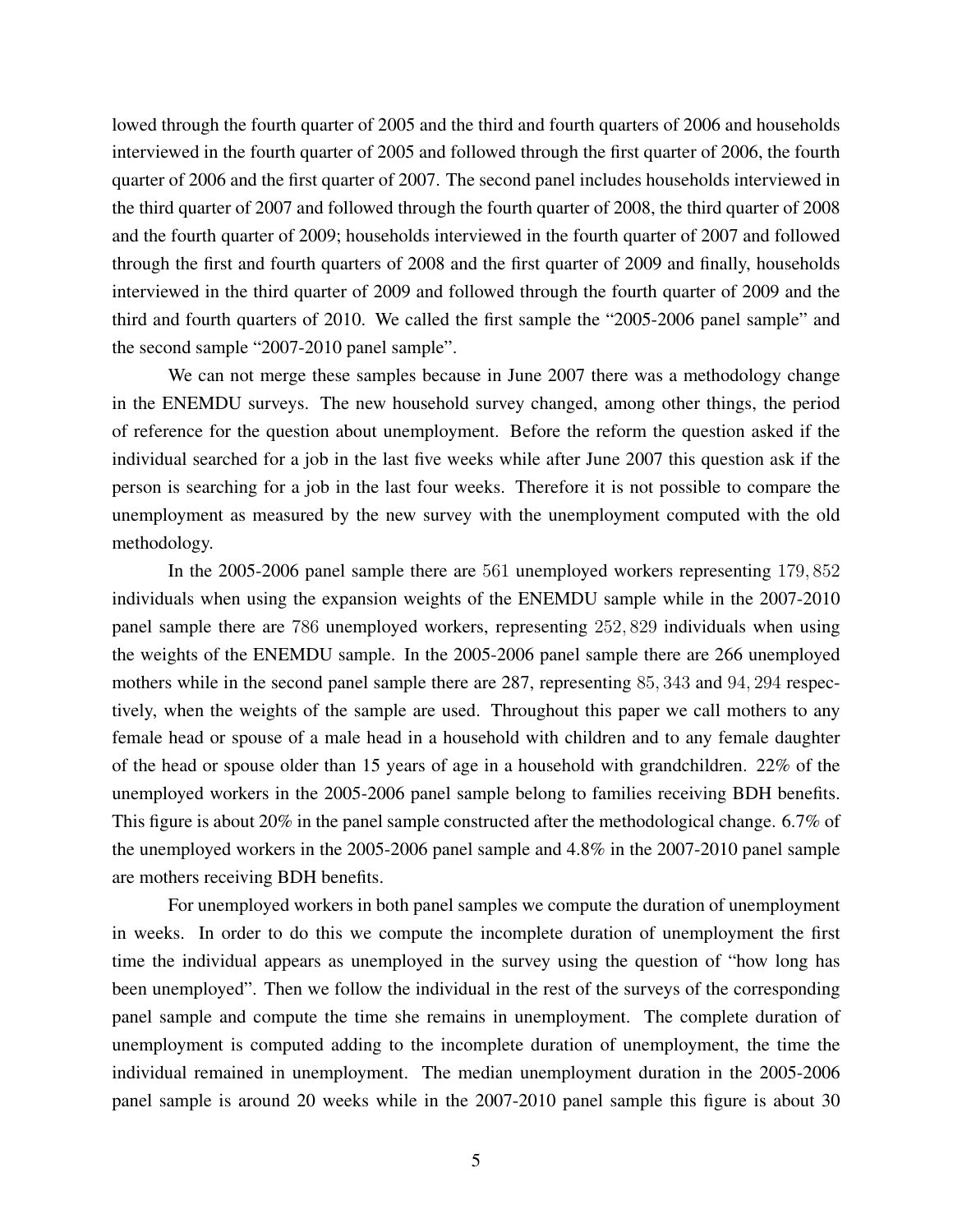weeks. Part of this increment in median duration between both panel samples could be due to the methodological change of June 2007.

## <span id="page-5-0"></span>*3.2 Datasets to Study the Impact of The BDH Program over Employed Workers*

For the analysis of the impact of the BDH program over employed workers we construct two pooled cross-section samples. We take all formal workers in the 2005-2006 panel sample. First, we identify those formal workers in the third quarter of 2005 (2006) and follow them through the fourth quarter of 2005 (2006). Then, we take all formal workers in the fourth quarter of 2005 (2006) and follow them through the first quarter of 2006 (2007). Finally, we pooled this two crosssection samples over time creating what we called the 2005-2006 pooled cross-section sample. For workers in this sample we generate a binary indicator for a change in the labor condition from the third quarter of 2005 (2006) to the fourth quarter of 2005 (2006) and from the fourth quarter of 2005 (2006) to the first quarter of 2006 (2007). In particular, this variable that we called *separation* adopts the value one if the individual goes from formal employment in the third quarter of 2005 (2006) to be unemployed, inactive or informal worker during the fourth quarter of 2005 (2006); and when the individual changed her status from formal employment in the fourth quarter of 2005 (2006) to unemployment, informal employment or out of the labor force in the first quarter of 2006 (2007). The variable adopts the value zero when the worker remains in the same formal job. We repeat this procedure using the 2007-2010 panel sample generating a new pooled cross-section sample. In this case the separation variable adopts the value one if the worker goes from formal employment in the third quarter of 2007 (2008) to be unemployed, inactive or informal worker during the fourth quarter of 2007 (2008). This variable also adopts the value one if the worker goes from formal employment in the fourth quarter of 2007 (2008) to be unemployed, inactive or informal worker during the first quarter of 2008 (2009). Finally, the variable adopts the value one if the worker goes from formal employment in the third quarter of 2009 (2010) to be unemployed, inactive or informal worker during the fourth quarter of 2009 (2010).

In the 2005-2006 pooled cross-section sample there are 7, 771 workers representing 2, 325, 320 individuals when considering the sample weights while in the pooled cross-section sample of 2007- 2010 there are 24, 636 workers representing 5, 469, 956 individuals using weights. In both pooled cross-section samples there are around 17% formal workers belonging to families receiving BDH benefits. 3% of the mothers in the first sample have the BDH program while this figure is 4.5% in the 2007-2010 pooled cross-section sample. 11% of the workers in the pooled cross-section sample of 2005-2006 and 13% of the workers in the second pooled cross-section sample changed its labor condition from formal employment to unemployment, informal job or go out of the labor force. 58% of the workers in the first pooled cross-section and 54% of the workers in the second pooled cross-section sample are males.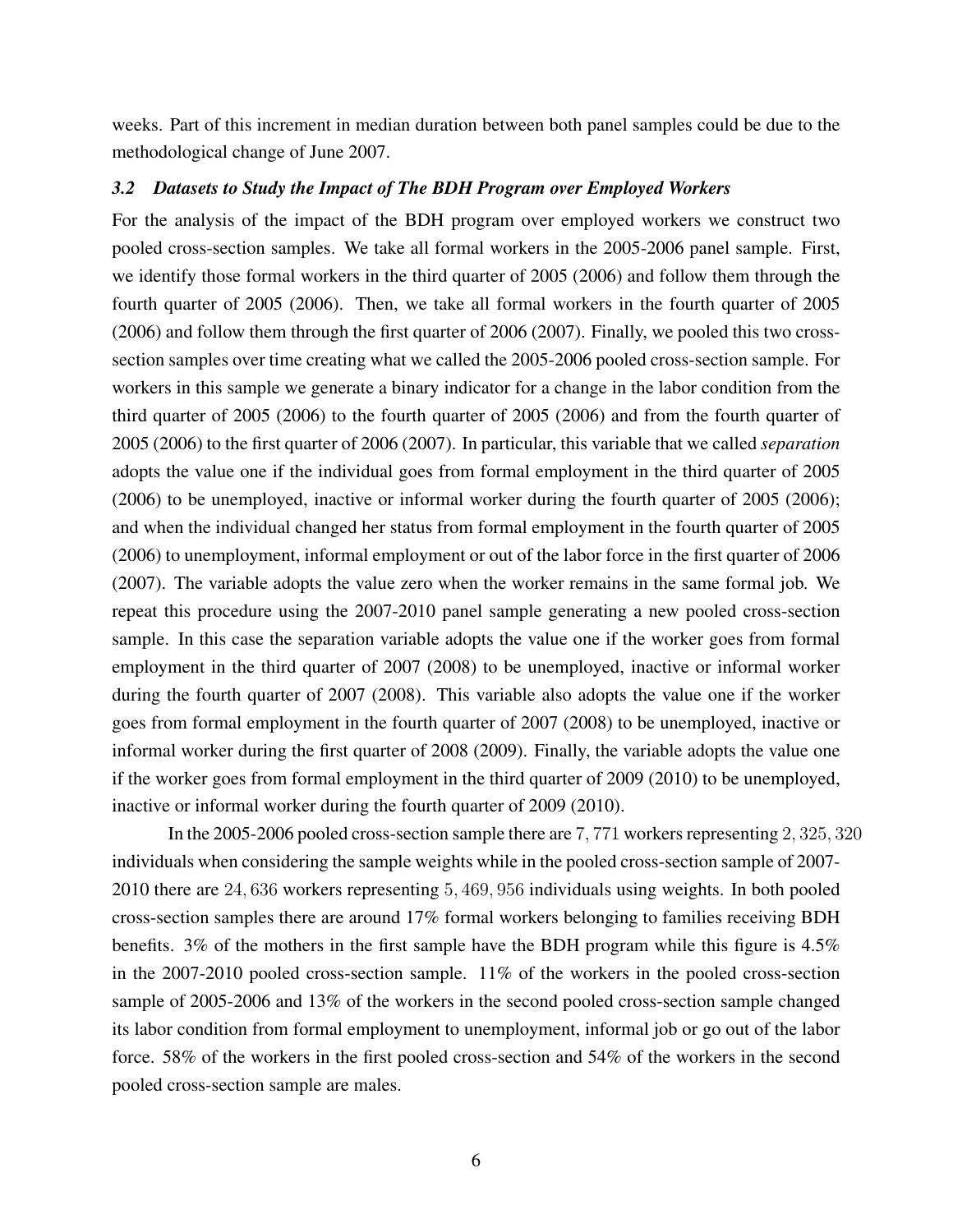# 4 Impact Evaluation Methodology

The empirical strategy rests on exploiting a regression discontinuity (RD) design (see [Thistlewaite](#page-36-2) [and Campbell](#page-36-2) [\(1960\)](#page-36-2) and [Imbens and Lemieux](#page-35-1) [\(2008\)](#page-35-1)) to isolate the effects of the BDH program on several labor market outcomes. We address the effects of the BDH program over the duration of unemployment and over the transition from unemployment to informality for unemployed workers and over the separation rates from a formal job for employed workers.

## <span id="page-6-0"></span>*4.1 Identification Strategy*

Participation for receiving the conditional cash transfer is based on the Selben (system of selection of beneficiaries of social programs) index computed using the 1999 Living Standards Measurement Survey (LSM) until January 2007. After that date the index is computed using the new LSM survey of 2006 and in 2009 the LSM survey is replaced by the Social Registry survey. For example, until January 2007 families in quintiles 1 and 2, that is, families with a Selben score of less than 50.65 points were eligible to participate in the BDH program. The Selben index is constructed using nonlinear principal components analysis over a combination of 27 variables. These variables can be classified into the following groups: infrastructure (six variables), demographic characteristics of household members (nine variables), educational characteristics of household members (four variables), and household assets (eight variables). The index is scaled from 0 to 100. As mentioned above, families scoring below 50.65 were eligible to receive the benefit. That is, at the cutoff point of 50.65 the probability of participation in the BDH program jumps from zero to one. Those households scoring above the cutoff point are not eligible to participate in the program. In this case a sharp RD approach can be used to isolate the causal effects of the program. Under ideal circumstances, there would be a sharp cutoff around 50.65 points so we can define treatment and control groups with families scoring above and below that cutoff point, respectively. However, it is possible that households could manipulate their Selben index score by, for example, underreporting their assets in the LSM survey. If households are able to do this and by doing it increase their chances of getting the BDH program then we can expect a fair degree of "fuzziness" around the cutoff point. In this case an instrumental variable approach should be implemented.

Our strategy was, first, to use the 1999 Living Standards Measurement Survey (LSM) to reproduce the Selben Index using a linear combination of the 27 variables that compose the index and the coefficients obtained by the nonlinear principal component analysis. Then, we identified the variables used to construct the Selben Index that were common to both, LSM and ENEMDU surveys. Of the 27 variables used in the LSM survey only 20 variables are available in the EN-EMDU survey. Using the LSM survey, we regress the Selben index on these common variables and obtained the ordinary least squares (OLS) coefficient estimates. These coefficients were used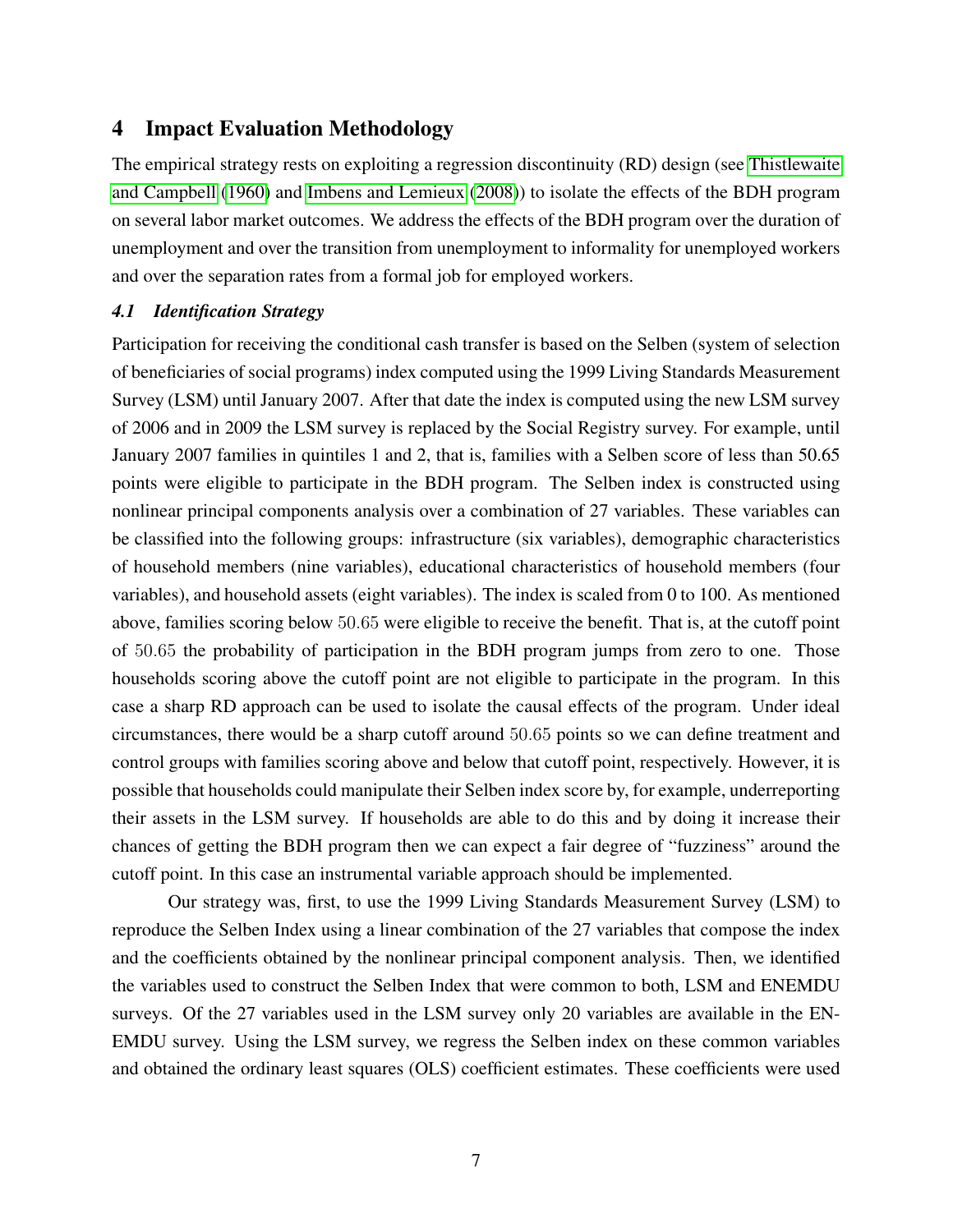as the new weights to construct an estimated Selben index. [Figure 2](#page-7-0) shows histograms for both indexes.



<span id="page-7-0"></span>Figure 2: Original and Estimated Selben Index Histograms.

*Source:* Authors calculations using data from the 1999 Living Standards Measurement Survey.

As it can be seen from the figure both histograms are very similar. The histogram of the estimated index is a little bit to the right of the histogram of the original index implying that the cutoff point for the first two quintiles using the estimated index is above the 50.65 showed in the figure. Next, we reproduce the Selben index for the households in both panel ENEMDU surveys applying the estimated OLS coefficients obtained from the 1999 LSM survey regression. For the 2005-2006 panel survey we use the variables in the fourth quarter of 2005 to attach a Selben score to each household in the panel while for the 2007-2010 panel sample we use the variables in the fourth quarter of 2007 and fourth quarter of 2009. Once each household have a Selben index estimated score we append both panel samples only to show some descriptive statistics for this index. The histogram of the estimated Selben index is depicted in [Figure 3](#page-8-0) along with the cutoff point of 71.24 corresponding to the first two quintiles of the distribution.

Theoretically, families scoring in the estimated Selben index above 71.24 points are not eligible to receive the BDH program. However, since we only have an estimated Selben index there is some degree of fuzziness around the cutoff point. Some families scoring less than 71.24 points does not receive benefits while some families scoring above the cutoff point receive BDH benefits. This implies that the probability of participation in the BDH program does not jump from 0 to 1 at the cutoff point and we have some degree of fuzziness around 71.24.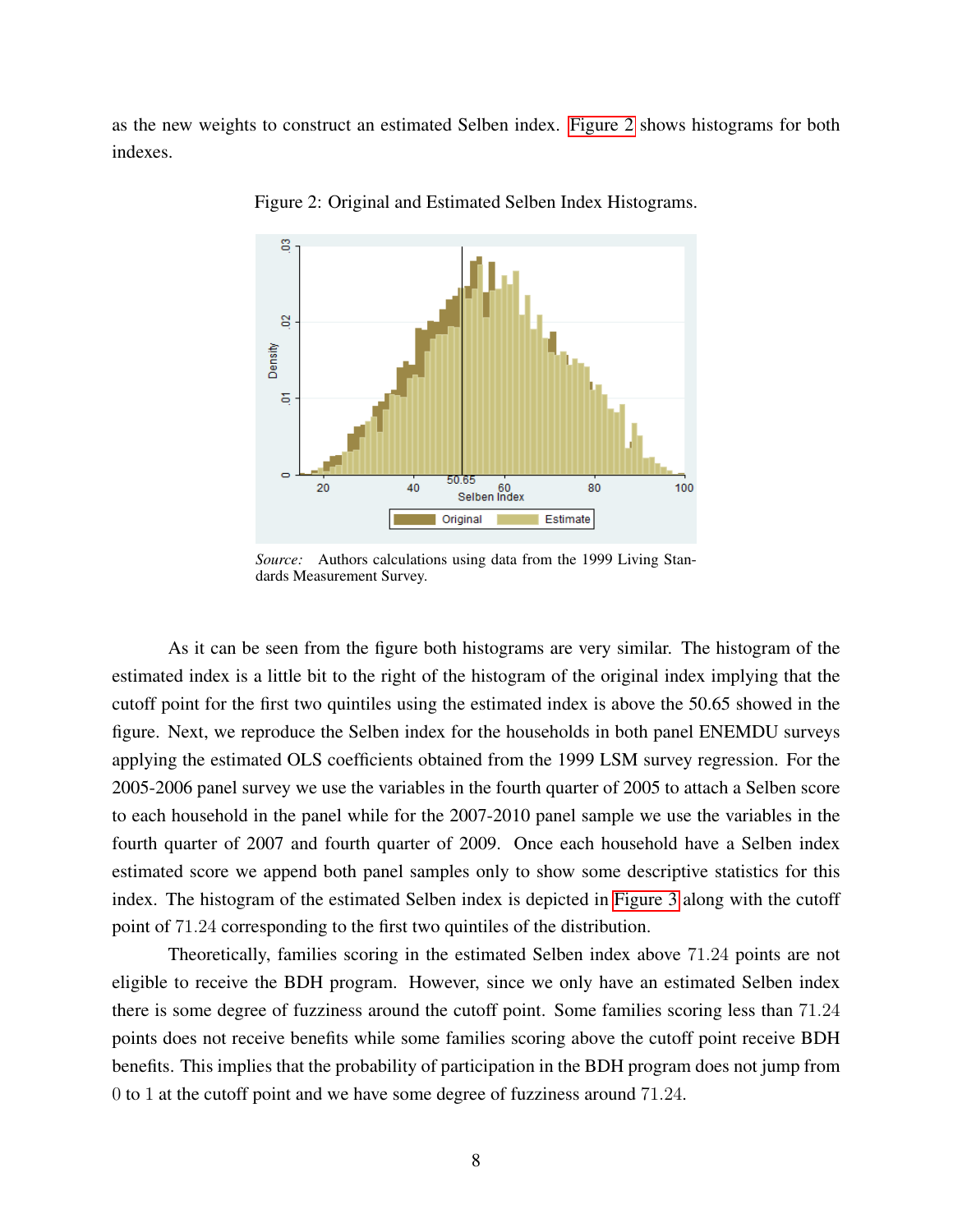

<span id="page-8-0"></span>

*Source:* Authors' calculations using the panel ENEMDU sample from 2005 to 2010.

As mentioned above, we reproduced the Selben index with the variables in the ENEMDU surveys to exploit the BDH's targeting mechanism and rely on a regression discontinuity (RD) strategy to isolate the causal effects of the program. [Figure 4](#page-9-0) shows the estimated probability of receiving the BDH program as a function of the estimated Selben Index. This figure was constructed by estimating two separated Logit models on either side of the Selben cutoff point of 71.24 (as in [Lee](#page-35-2) [\(2008\)](#page-35-2)) using a second degree polynomial in the Selben index as explanatory variables. Each point is a local average of the indicator variable for receiving BDH benefits for each interval, which is 0.17 wide.

There is a jump of about 12% in the probability of selection at the cutoff point of 71.24. Since there is no reason for households in the ENEMDU surveys to lie about their socioeconomic characteristics to manipulate the Selben index, and assuming that observed and unobserved char-acteristics vary continuously around the cutoff point,<sup>2</sup> [Figure 4](#page-9-0) suggests that a RD strategy could be used to identify the effects of the BDH program.

The estimation strategy consists in defining treatment and control groups as those households scoring just below and just above the cutoff point of 71.24, respectively. The assumption underlying this strategy is that individuals living in households lying within a small interval around the cutoff point are likely to have similar observed and unobserved characteristics. Since, as mentioned above, there is some degree of fuzziness around the cutoff point we use an instrumental

<sup>&</sup>lt;sup>2</sup>see Appendix A for further evidence suggesting the validity of the RD approach.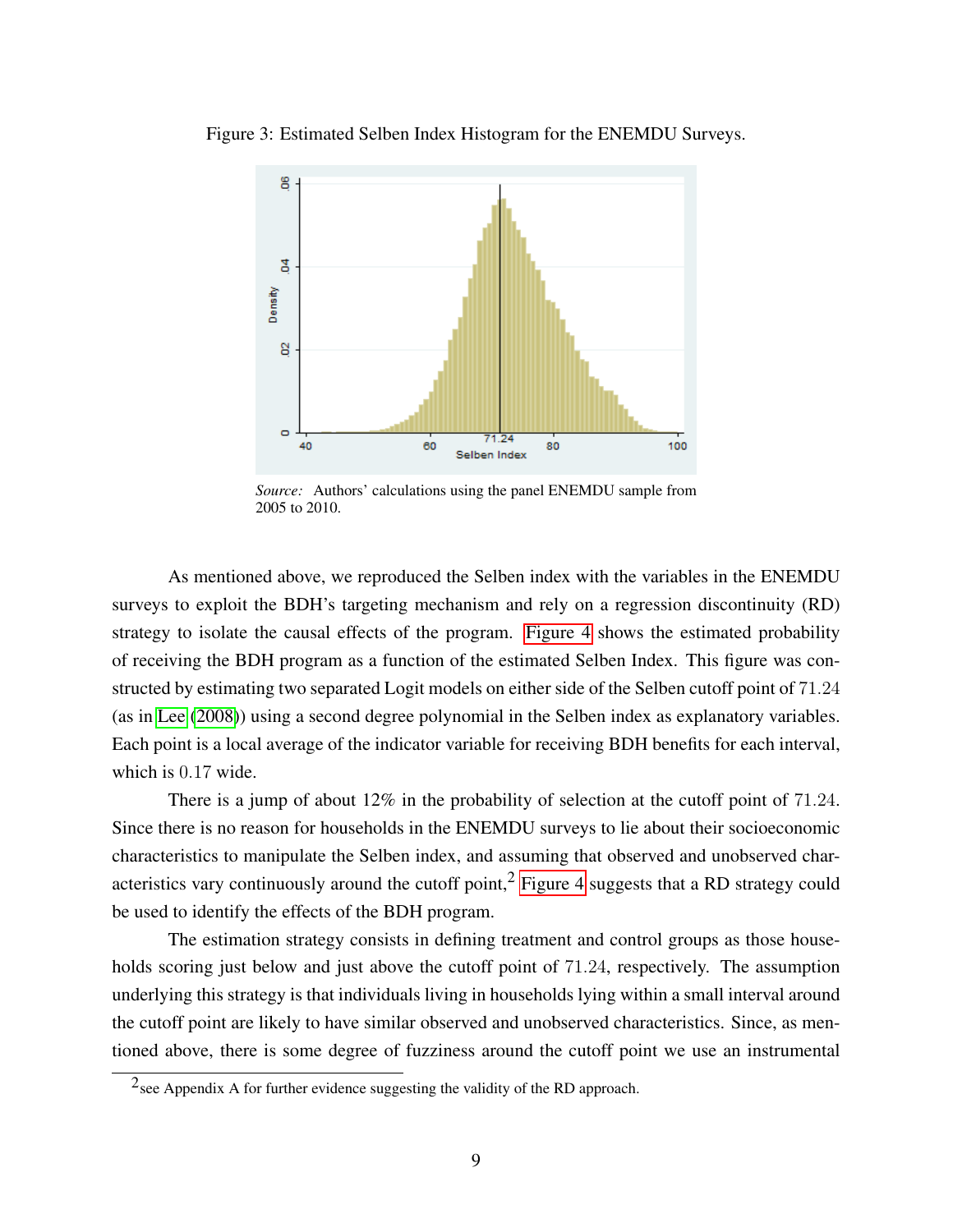<span id="page-9-0"></span>

Figure 4: Predicted Probability of Receiving the BDH program.

*Source:* Authors' calculations using the panel ENEMDU sample from 2005 to 2010.

*Note:* The figure was obtained from a Logit estimation of a binary indicator of receiving the BDH program on a second degree polynomial in the estimated Selben index. We estimated two separated Logit models on either side of the cutoff point of 71.24. The predicted probabilities from both models were plotted against the estimated Selben index. Each point in the graph is a local average of the binary indicator of receiving the BDH program.

variable estimation. We define an instrumental variable,  $z_{i,t}$ , for the BDH participation as an indicator variable adopting the value one for those households,  $i$ , in the ENEMDU survey period  $t$ scoring less than or equal to 71.24 in our estimated Selben index.

We implement a second and related RD approach to check the robustness of some of our results. In practice, before 2007, due to administrative constraints, the authorities did not monitor the educational requirements of the BDH program (see [Schady and Araujo](#page-36-3) [\(2006\)](#page-36-3)). In particular, some families with no children or with children with ages outside the range considered in the educational requirement of the program got BDH benefits. Using this fact we construct treatment and control groups looking at these educational requirements. The education component requires children between 5 and 18 years old to enroll in school and attendance to class is required to exceed 75 percent. The lack of control of this requirement before 2007 also generates an RD strategy to isolate the effects of the program. We define two groups of households eligible to receive the BDH program as classified by the SELBEN index (i.e. with less than 71.24 points in the SELBEN index). One group of families with children between 5 and 18 years old (the treatment group) and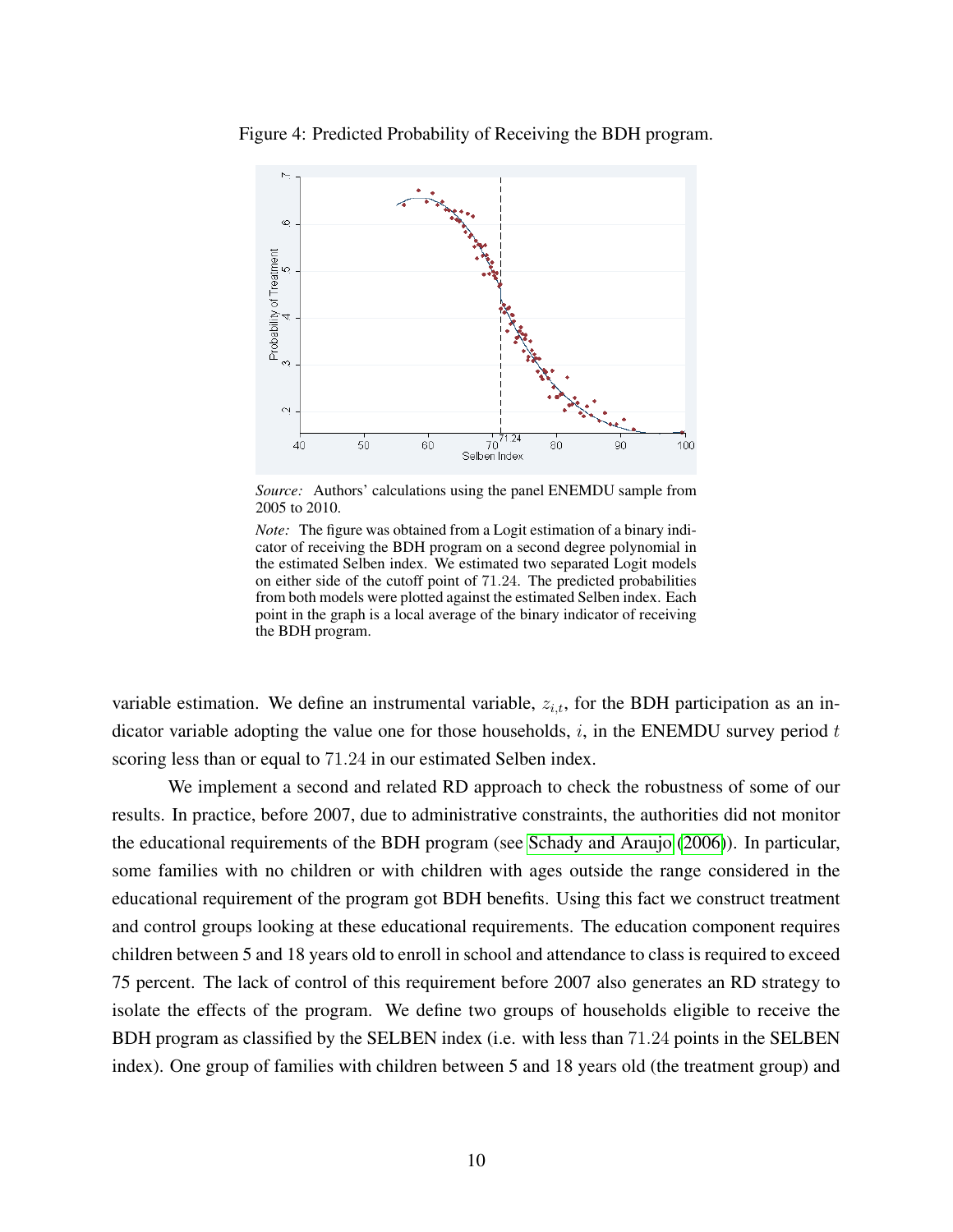other group of families without children or with children less than 5 years old or with children between 19 an 25 years old that are not eligible to receive the BDH.

[Figure 5](#page-10-0) shows the average probability of receiving the BDH program by children's age. This figure was constructed by estimating three separated Logit models one for families without children and with children less than 5 years old, one for families with children between 5 and 18 years old and a third model for families with children older than 18 years old. In all cases only those households scoring less than 71.24 points in the SELBEN index were used in the estimation. The dependent variable was a binary indicator of receiving the BDH program and the independent variable was the Selben index. After the estimation the average predicted probabilities by age were computed.

Figure 5: Average Predicted Probability of Receiving the BDH program by age.

<span id="page-10-0"></span>

*Source:* Authors' calculations using the panel ENEMDU sample from 2005 to 2010.

*Note:* The figure was obtained from a Logit estimation of a binary indicator of receiving the BDH program on the estimated Selben index. We estimated three separated Logit models on the three regions delimited by the age cutoff points of 5 and 18 and for those households scoring less than 71.24 points in the SELBEN index. The predicted probabilities were averaged by age. Age zero represents families with children less than one year old and the first point in the graph is for families with no children.

There is a clear jump in the probability of receiving the BDH program for those families scoring less than 71.24 points in the SELBEN index around the age cutoff points of 5 and 18. The jump is about 37% from the average probability of receiving the BDH program for families with children less than 5 years old to the average probability of receiving BDH benefits for families with children between 5 and 18 years old. Then, there is another jump in the probability of treatment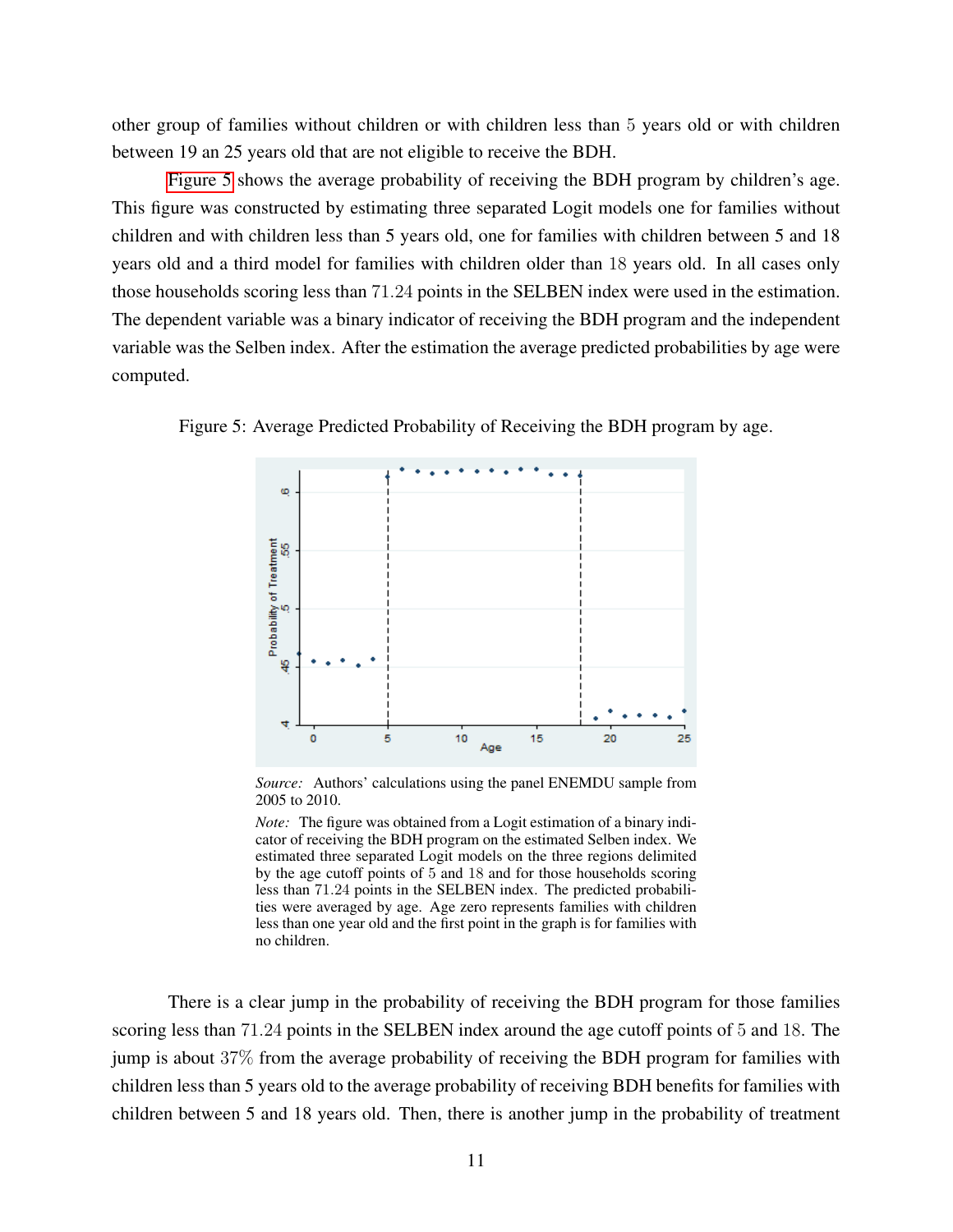after the age 18, with the average probability of receiving the program going from 63% for those families with children between 5 and 18 years of age to around  $41\%$  for those families with children older than 18 years of age.

In this case, our estimation strategy is similar to the one mentioned above. We define treatment and controls groups using the educational requirements of the program. That is, families scoring less than 71.24 points in the Selben index and with children between 5 and 18 years old compose the treatment group and families scoring less than 71.24 points in the Selben index and without children or with children less than 5 years old or with children between 19 an 25 years old compose the control group. For the estimation we define an instrumental variable (IV) for the BDH participation as an indicator variable adopting the value one for those households in the ENEMDU survey scoring less than or equal to 71.24 in our estimated Selben index and having children with ages between 5 and 18 years old.

#### *4.2 Effects on Unemployed Workers*

The first and most obvious outcome is the impact of this active labor policy on the **duration of** unemployment. The literature has focused mainly on unemployment protection programs such as unemployment insurance and severance payment programs stressing a "moral hazard effect". This denomination is related to the principal-agent problem inherent to optimal unemployment insurance, in which the government faces the trade-off of providing liquidity and insurance to workers but with the welfare cost of reducing search effort. [Meyer](#page-35-3) [\(1990\)](#page-35-3) and [Katz and Meyer](#page-35-4) [\(1990\)](#page-35-4) are main references in this line. In this approach, the UI is viewed mainly as a distortion: given that workers receive UI only if they are unemployed, this transfer reduces the income gain of being employed, generating a substitution effect. Nevertheless, unemployment insurance does not only increase the duration of unemployment because of disincentives to search but also because of liquidity provision: if workers increase their liquidity due to the UI transfer they would search with less effort (and their reservation wages would increase).

In the BDH case, as households are getting a lump-sum transfer, there is a positive income effect that induces people to consume both more physical goods and more leisure. Thereby, the labor supplied falls. Following the same reasoning, there could also be an impact over unemployment. Unemployed workers receiving the transfer have fewer incentives to change their occupational status, i.e. to get a job in the formal or even in the informal sector of the economy or they could extend their unemployment duration in an effort to find a better job.

We estimate a Cox proportional hazard model for the duration of unemployment in which we include policy variables and covariates. Covariates,  $x$ , are a polynomial on age, gender, formal education and time dummies. The policy variable is an indicator variable,  $I(BDH = 1)$ , adopting the value one for those workers belonging to a household receiving BDH benefits and zero otherwise. Then, the model is: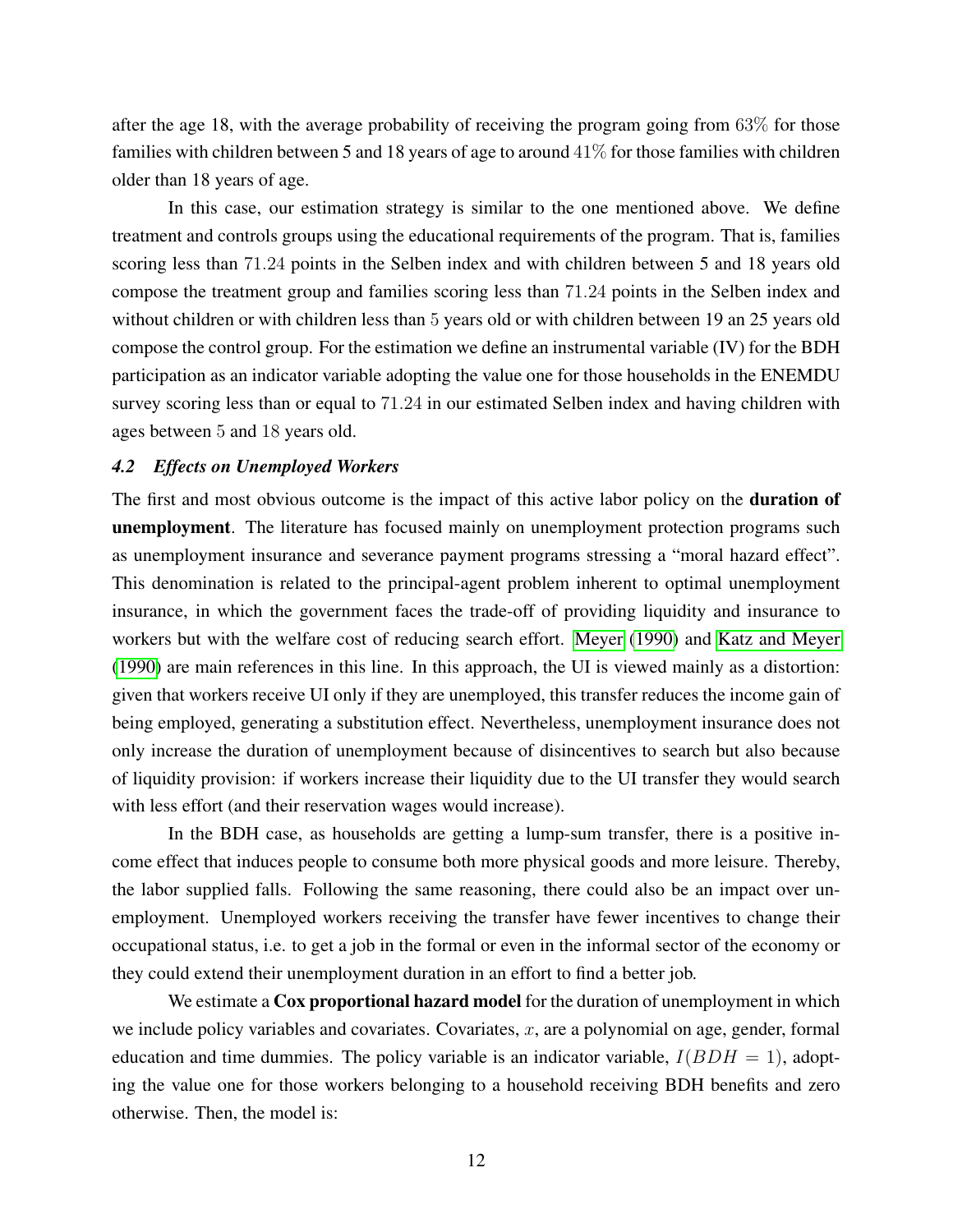<span id="page-12-0"></span>
$$
\theta(t_u|x) = \lambda(t_u) \exp[x \beta + \gamma I(BDH = 1)] \tag{1}
$$

where  $\theta(t_u|x)$  is the hazard of leaving unemployment;  $\lambda(t_u)$  is the baseline hazard, the exit probability from unemployment, that is unspecified and can take any form. This differences Cox model from other methods (such as Weibull PH model) in which  $\lambda(t_u)$  is assumed to have an specific distribution; If, as explained above in [4.1,](#page-6-0) the BDH's targeting mechanism produces a jump in the probability of receiving benefits at the Selben cutoff point and the observed and unobserved individuals' characteristics vary continuously around it,  $\gamma$  will measure the causal effect of the BDH program on the duration of unemployment.

This estimation strategy is related to both [Card, Chetty, and Weber](#page-35-5) [\(2007\)](#page-35-5) and to [Lalive, van Ours, and Zweimueller](#page-35-6) [\(2004\)](#page-35-6). In the first case, a regression discontinuity approach is followed and a flexible baseline hazard applied. The second case, is a difference-in-differences approach in which treatment variables are included in the baseline hazard.

Since our identification strategy suggests a fuzzy RD approach we instrument the  $I(BDH =$ 1) variable in the Cox proportional hazard model with  $z_{i,t}$  defined above. In order for the IV procedure to consistently estimate  $\gamma$  in equation [\(1\)](#page-12-0) a parametric or non-parametric function of the Selben index has to be included in the estimation (see [van der Klaauw](#page-36-4) [\(2002\)](#page-36-4), [Hahn, Todd, and](#page-35-7) [Van der Klaauw](#page-35-7) [\(2001\)](#page-35-7) and [Lee and Card](#page-35-8) [\(2006\)](#page-35-8)). In a small enough neighborhood around the cutoff point this will not be necessary but in practice one rarely has enough data points around the cutoff to estimate  $\gamma$  with precision. Therefore, following [Urquiola and Verhoogen](#page-36-5) [\(2009\)](#page-36-5) in addition to the IV variable we control for a piecewise linear spline in the Selben index with a kink at the cutoff point of 71.24. Then, the instrumental variable Cox model to be estimated is,

<span id="page-12-1"></span>
$$
\theta(t_u|x) = \lambda(t_u) \exp[x \beta + \gamma_1 z_{i,t} + \gamma_2 \text{Selben} + \gamma_3 \text{Selben} \times z_{i,t}] \tag{2}
$$

where  $\gamma_1$  will measure the causal effect of the BDH program on the duration of unemployment.

The second outcome, for unemployed workers, is the **probability of transiting from un**employment to informality. In this case, it is important to analyze if the BDH is a distortive policy, in the sense of increasing the finding probability of informal jobs or it has an income improving effect, related to the fact that the BDH could finance the search process so that workers can wait to meet a suitable formal job opening. In this case, both effects go in inverse direction: income improving effect implies a higher probability of finding a formal job, while "substitution effect" reduces this probability.

We implement a multinomial Logit model estimation, addressing the probability of transition from unemployment to different types of jobs (states): formal employment, informal employment and out of the labor force. The dependent categorical variable, y, adopts the value zero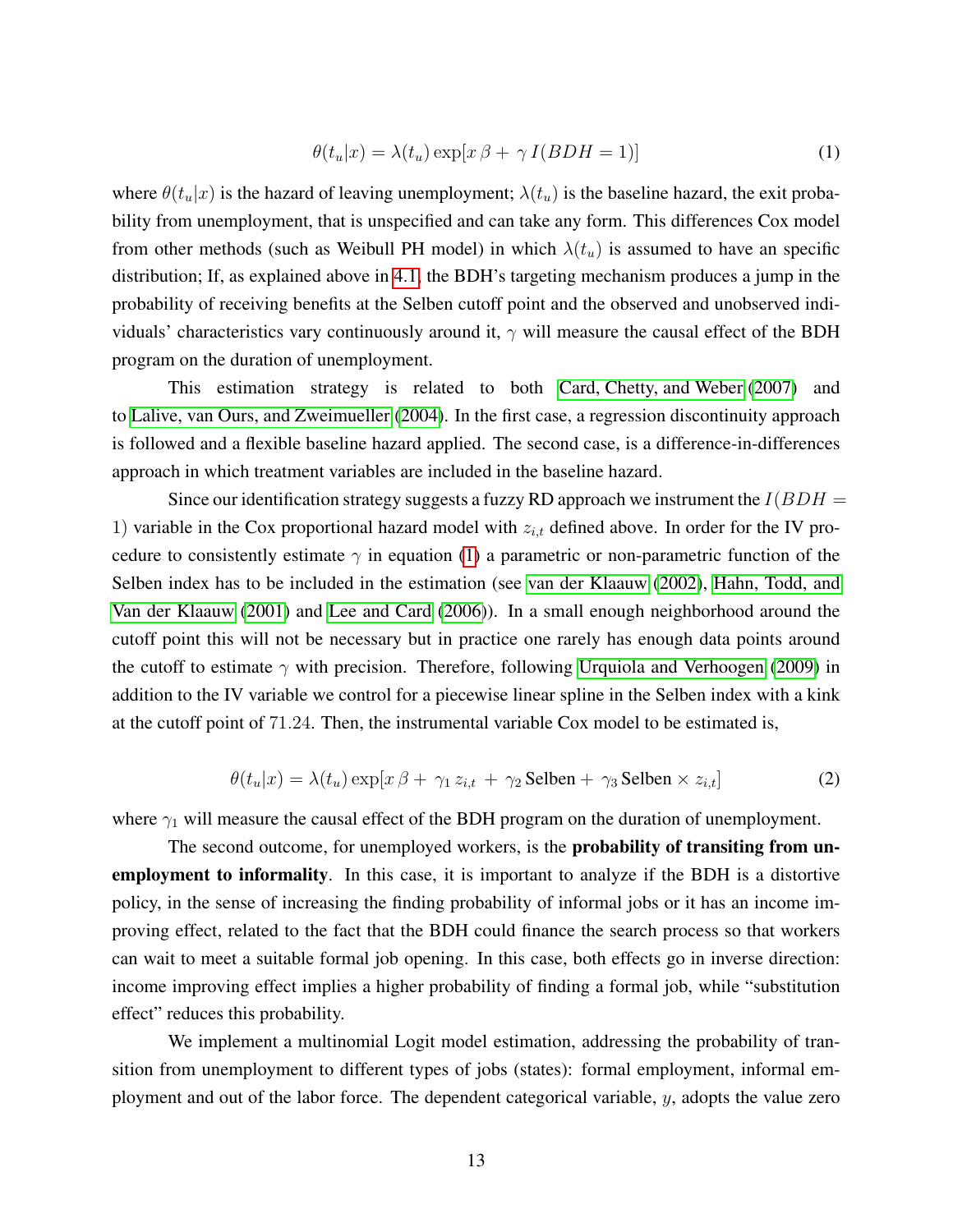for those workers remaining in unemployment after the four waves of the panel sample.  $y = 1$ if the worker gets a formal employment at some point in the sample;  $y = 2$  if the worker goes from unemployment to informal employment and  $y = 3$  if the worker goes out of the labor force. The explanatory policy variable,  $I(BDH = 1)$ , is instrumented by  $z_{i,t}$  as before and the same covariates are used as controls in this estimation. That is, the probability that worker  $i$  goes from unemployment to state  $j$  is

$$
Pr[y_i = j] = \frac{e^{x\beta_j + \gamma_{1,j} z_{i,t} + \gamma_{2,j}} \text{Selben} + \gamma_{3,j} \text{Selben} \times z_{i,t}}{1 + \sum_{l=1}^{3} e^{x\beta_l + \gamma_{1,l} z_{i,t} + \gamma_{2,l}} \text{Selben} + \gamma_{3,l} \text{Selben} \times z_{i,t}}, \quad j = 1, 2, 3. \tag{3}
$$

where  $y = 0$  is the base category. For example,  $Pr[y_i = 2]$  is the probability of transition to an informal job. In this case, the relative risk ratio,  $e^{\gamma_{1,2}}$ , measures how much likely is to go from unemployment to informality than to remain unemployed when comparing workers having benefits and workers with no benefits.

To sum up, the approach described in this section, a regression discontinuity design combined with an estimation methodology of duration and multinomial Logit models, is used to identify the causal effects of the BDH program on the unemployed.

## *4.3 Effects on Employed Workers*

An additional impact of this conditional cash transfer program is on the separation probability from a formal employment. In particular, a generous BDH transfer could increase separations: effort on the job could be reduced given that the conditional transfer is available. While this is perhaps of second order in the analysis of the BDH program, it could be important to identify its effect.

In this case, we estimate the separation probability using a Logit model. The dependent variable, as described in [3.2,](#page-5-0) is a binary indicator adopting the value one if a formal worker change its labor condition during the period analyzed. The policy variable is an indicator variable,  $I(BDH = 1)$ , adopting the value one if the worker has BDH benefits. The identification approach is similar to the one presented before and described in [4.1.](#page-6-0) We define an interval around the BDH cutoff point and using a RD approach estimate the impact of the program over the separation probability using a Logit estimation. Letting  $Pr[\text{Separation}_{i,t} = 1]$  denote the probability that worker i separates from a formal employment in period  $t$  the model is:

$$
Pr[\text{Separation}_{i,t} = 1] = \frac{1}{1 + e^{-x\beta_2 - \gamma_1 z_{i,t} - \gamma_2} \text{Selben} - \gamma_3 \text{Selben} \times z_{i,t}},\tag{4}
$$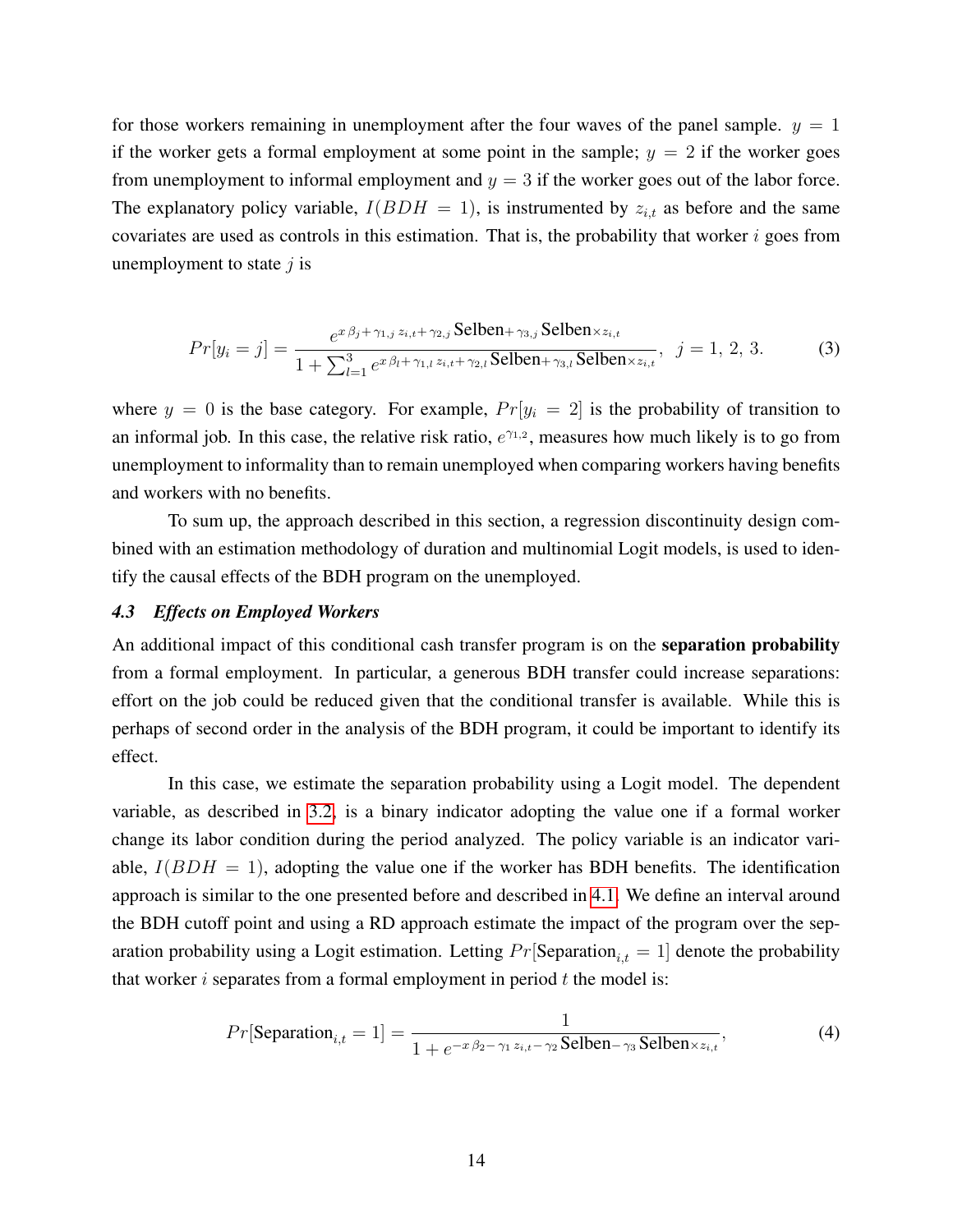where  $\gamma_1$  measures the causal effect of the BDH program on the separation from a formal employment.

# 5 Results

In this section we present the estimated impact of the BDH program over employed and unemployed workers. We analyze if having access to the BDH program affects labor market outcomes, such as duration of unemployment, probability of transiting from unemployment to informality and separation probabilities, for two group of workers: mothers having BDH benefits and individuals living in households that have the BDH program.

#### <span id="page-14-0"></span>*5.1 Impact of the BDH Program over the Unemployment Duration*

Table [1](#page-15-0) shows the estimated impact of the BDH program over the duration of unemployment for mothers. Columns (3) and (6) present the estimation of equation [\(2\)](#page-12-1) using a sample of households scoring between 66.24 and 76.24 on the estimated Selben index and include a piecewise linear spline in the Selben index with a kink at the cutoff point as controls. These are our preferred specifications. Columns (1) and (2)  $[(4)$  and (5)] focus more narrowly around the discontinuity (as in [van der Klaauw](#page-36-4) [\(2002\)](#page-36-4) and [Urquiola and Verhoogen](#page-36-5) [\(2009\)](#page-36-5)) using a sample of households scoring in an interval of  $\pm 3$  points around the cutoff point of the Selben index. Columns (1) and (4) show estimation of equation [\(1\)](#page-12-0) while columns (2) and (5) show the estimation of equation [\(2\)](#page-12-1). In these cases, both sets of estimations omit the piecewise spline in the Selben index.

The dependent variable in all specifications is the duration of unemployment measured in weeks. Exogenous control variables include age and its squared, two educational attainment variables and time dummies.

All the specifications estimated using the IV procedure show a negative effect of the BDH program on the hazard of leaving unemployment. In particular, columns (3) and (6) show a statistically significant negative effect in both panel samples. In the 2005-2006 panel sample, the BDH program has the effect of reducing the log hazard of leaving unemployment around 0.99 (column  $(3)$ ) while this effect is around -1.17 in the 2007-2010 panel sample (column  $(6)$ ). These estimations imply that having BDH benefits decrease the hazard of leaving unemployment between 63 and 69%, respectively. This evidence suggest that beneficiaries' mothers experience a longer duration of unemployment than mothers with similar characteristics but that do not receive BDH benefits. Figure [6](#page-16-0) shows the unemployment survival curves for those mothers receiving BDH benefits (solid line) and for those that do not receive it (dashed line) using estimations of column (3). As it can be seen from the figure, the median unemployment survival time for mothers with no BDH benefits is around 12 weeks while for those mothers that receive the cash transfer this median time is around 24 weeks. This implies that the median mother with BDH benefits remain in unemployment around three months longer than the comparable median mother with no benefits.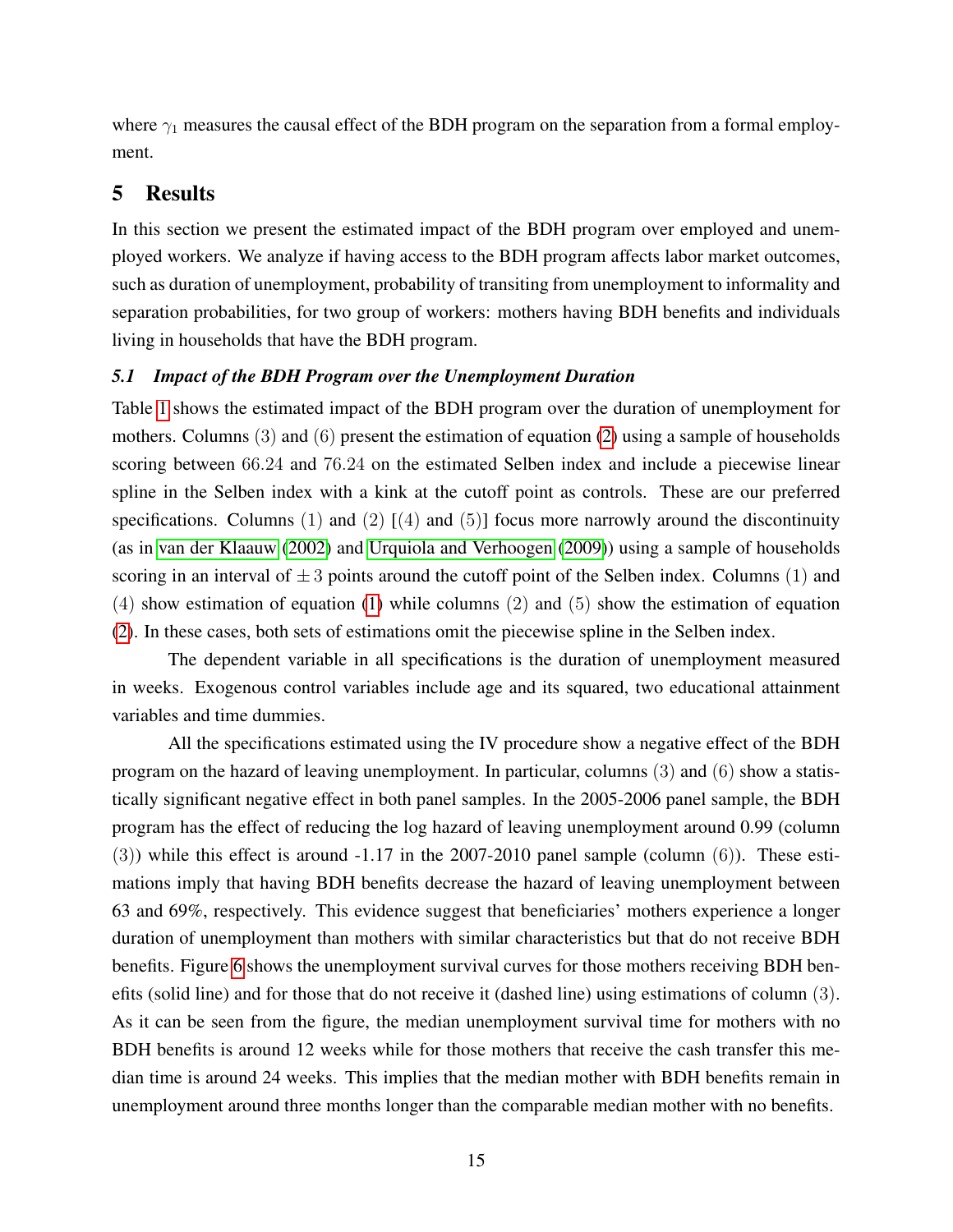| Dependent variable:              |             | $2005 - 2006$ |             |          | $2007 - 2010$ |            |
|----------------------------------|-------------|---------------|-------------|----------|---------------|------------|
| Duration in weeks                | (1)         | (2)           | (3)         | (4)      | (5)           | (6)        |
| $I(BDH=1)$                       | 0.092       | $-0.743*$     | $-0.989*$   | $-0.580$ | $-0.696*$     | $-1.172*$  |
|                                  | (0.438)     | (0.351)       | (0.447)     | (0.425)  | (0.336)       | (0.572)    |
| Age                              | 0.005       | 0.047         | $-0.001$    | $-0.125$ | $-0.132$      | $-0.188**$ |
|                                  | (0.076)     | (0.087)       | (0.071)     | (0.088)  | (0.081)       | (0.071)    |
| $Age^2$                          | 0.000       | $-0.000$      | 0.000       | 0.002    | 0.002         | $0.002**$  |
|                                  | (0.001)     | (0.001)       | (0.001)     | (0.001)  | (0.001)       | (0.001)    |
| Selben Index                     |             |               | $-0.134$    |          |               | $-0.069$   |
|                                  |             |               | (0.127)     |          |               | (0.109)    |
| Selben Index $\times z_{i,t}$    |             |               | 0.057       |          |               | $-0.265$   |
|                                  |             |               | (0.180)     |          |               | (0.190)    |
| Education                        |             |               |             |          |               |            |
| Complete Primary (or less)       | $-0.764*$   | $-0.342$      | $-0.591*$   | 0.362    | 0.473         | 0.275      |
|                                  | (0.338)     | (0.429)       | (0.293)     | (0.453)  | (0.494)       | (0.335)    |
| Incomplete or Complete Secondary | $-1.319***$ | $-1.234**$    | $-1.392***$ | 0.186    | 0.095         | 0.025      |
|                                  | (0.380)     | (0.434)       | (0.335)     | (0.373)  | (0.359)       | (0.277)    |
| Time dummies                     | Yes         | Yes           | Yes         | Yes      | Yes           | <b>Yes</b> |
| <b>Observations</b>              | 59          | 59            | 82          | 100      | 100           | 157        |

<span id="page-15-0"></span>Table 1: Effect of the BDH Program over the Duration of Unemployment of Mothers

*Source:* Authors' calculations using the 2005-2006 and 2007-2010 panel samples.

*Note:* Columns (1) and (2) [(4) and (5)] show estimation of a Cox and IV Cox proportional hazard model using a sample composed by households scoring in an interval of  $\pm 3$  points around the Selben cutoff point for the 2005 to 2006 panel [2007] to 2010 panel], respectively. Column (3) [(6)] shows the estimation of an IV Cox proportional hazard model using an interval of  $\pm$  5 points around the Selben cutoff point for the 2005 to 2006 panel [2007 to 2010 panel]. In columns (2), (3), (5) and (6)  $I(BDH = 1)$  was instrumented using an indicator variable adopting the value one for those households in the ENEMDU survey scoring less than or equal to 71.24 in the estimated Selben index. Figures in parentheses are robust standard errors. Estimations use the ENEMDU probability weights. Statistical significance: \* significant at the 10% level; \*\* significant at the 5% level; \*\*\* significant at the 1% level.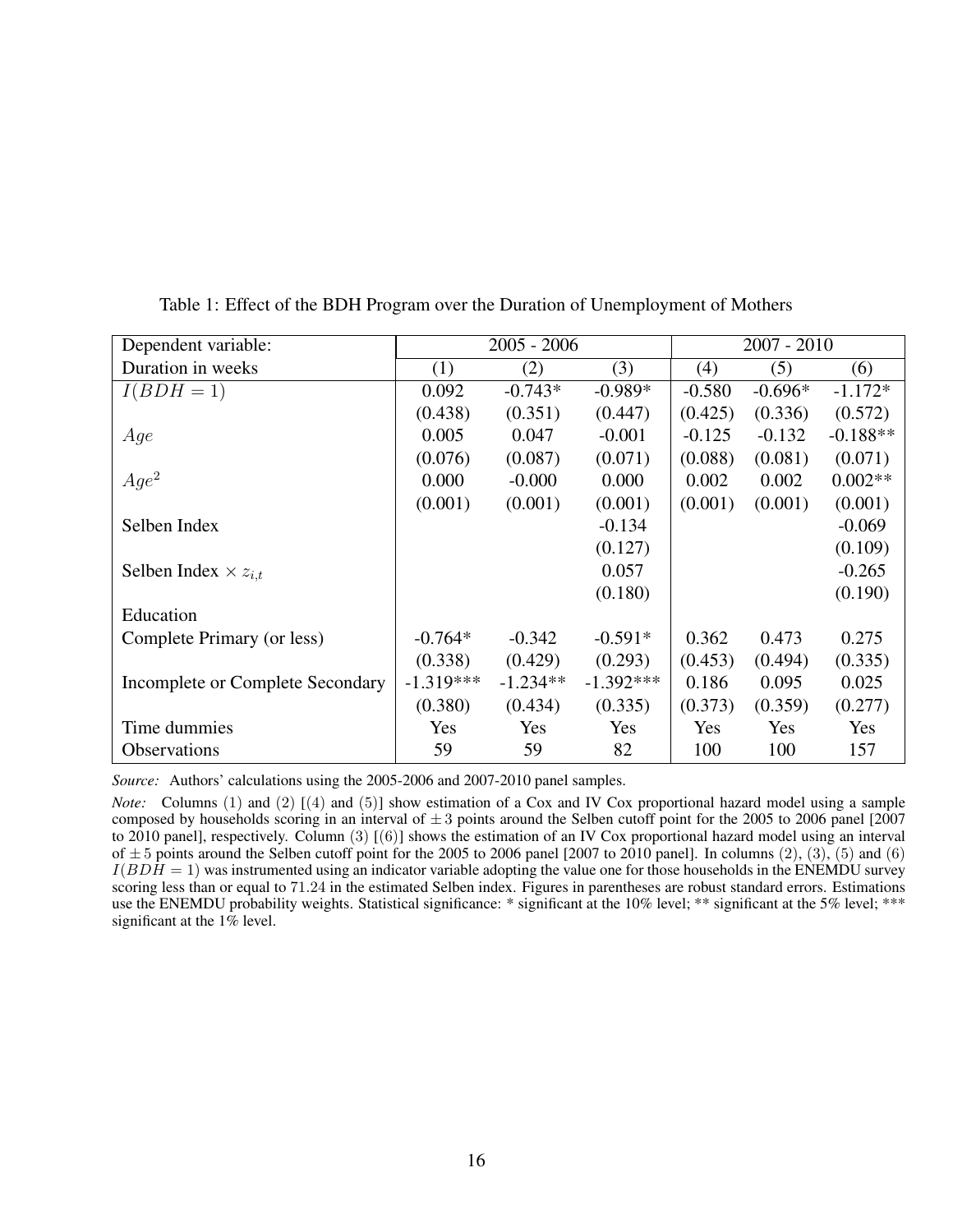Figure 6: Unemployment Survival Curves for Mothers with and without BDH benefits.

<span id="page-16-0"></span>

*Source:* Authors calculations using the 2005-2006 panel sample. *Note:* The figure was obtained using the estimations in column (3) of Table [1.](#page-15-0)

Results are similar when analyzing the impact of the BDH program over the duration of unemployment for individuals living in households receiving BDH benefits. Table [2](#page-18-0) shows the estimation of a Cox proportional hazard model. The structure of the table is similar to the one presented in Table [1.](#page-15-0) All specifications that instrument the BDH variable show a statistically significant negative effect of the program over the hazard of leaving unemployment for those workers living in households receiving the cash transfer. The impact of the BDH program seems to be larger, in absolute value, for the 2005-2006 panel sample than for the 2007-2010 panel sample. The effects of the BDH program over the duration of unemployment hold when focusing on a narrow interval around the cutoff point. These estimations imply that individuals living in households that receive the cash transfer experience a longer duration of unemployment than the comparable group of workers living in households that do not have BDH benefits. The empirical evidence in the table suggests that in the 2005-2006 panel sample, the BDH program has the effect of reducing the log hazard of leaving unemployment around 1.46 (column (3)) while the program reduces the log hazard of leaving unemployment in about 1.01 in the 2007-2010 panel sample (column (6)). These estimates imply that workers living in a household with BDH benefits face a hazard of leaving unemployment that is between 64 and 77% lower than for those workers living in households without benefits.

Overall, the evidence presented so far suggests that mothers with BDH benefits and workers living in households having the BDH program experience a longer duration of unemployment than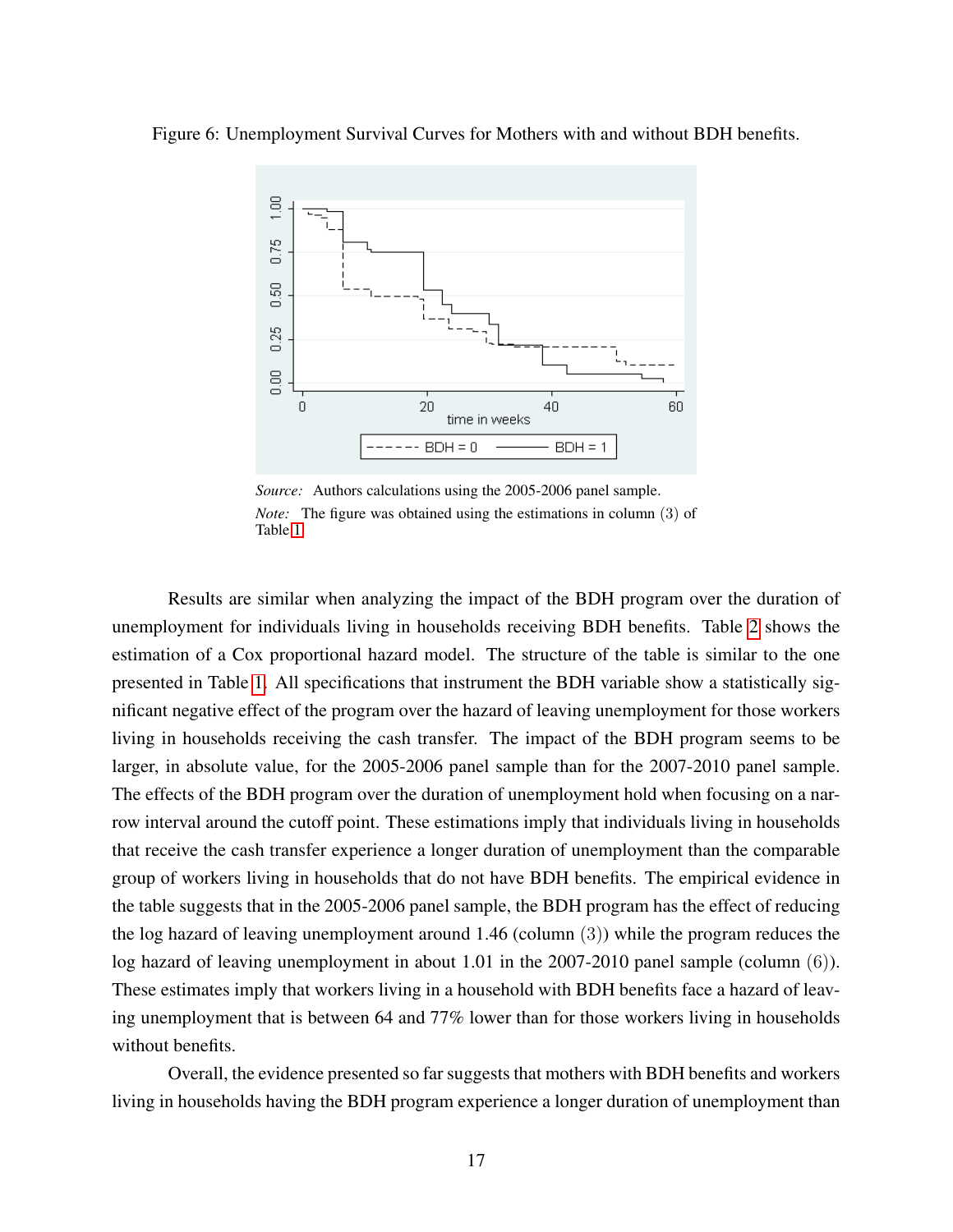the comparable group of workers that do not have those benefits. In other words, it seems that the Human Development Bonus could have negatively influenced labor search among those workers receiving the benefit.

#### *5.1.1 Effects over the transition from unemployment to informality*

So far the duration estimations focused on the time in an unemployment spell, analyzing only transitions into employment. Here we implement a multinomial Logit estimation distinguishing four different destination states: remaining in unemployment, formal employment in the first postdisplacement job, informal employment in the first postdisplacement job and out of the labor force. The results for unemployed mothers are presented in Table [3](#page-20-0) for the 2005-2006 panel sample and in Table [4](#page-21-0) for the 2007-2010 panel sample. The baseline category is remaining in unemployment.

Multinomial Logit specifications 1 and 2, in both tables, use a sample composed by households scoring in an interval of  $\pm 3$  points around the Selben cutoff point, while Multinomial Logit specification 3 uses a sample composed by households scoring in an interval of  $\pm 5$  points around the Selben cutoff point. This last specification controls for a piecewise linear spline in the Selben index with a kink at the cutoff point and is our preferred specification. The first column in each specification in both tables shows the estimation of the probability of leaving unemployment towards formal employment, the second column shows the estimation of the probability of leaving unemployment towards informal employment and the third column in each specification presents the estimation of the probability of leaving unemployment towards inactivity.

Estimations in both instrumental variables specifications in Table [3](#page-20-0) suggest that it is more likely that mothers having the BDH program leave unemployment towards an informal job and it is less likely to leave towards a formal job and towards inactivity than the comparable group of mothers without those benefits. This empirical evidence implies that for mothers having BDH benefits, with respect to mothers with no benefits, the relative risk of leaving unemployment towards an informal job would be expected to increase while the relative risks of leaving unemployment towards a formal job or towards inactivity would be expected to decrease. However, since the only coefficient, on the policy variable, that is statistically significant is the one in column (5) the evidence is weak. The estimated coefficient on the policy variable in column (5) suggest that the relative risk of leaving unemployment towards an informal job would be expected to increase by a factor of 38.7 for mothers having BDH benefits with respect to mothers with no benefits. In the 2007-2010 panel sample results change. All coefficients in both instrumental variable specifications are positive but not statistically significant. Therefore, the evidence suggesting that during this time period mothers with BDH benefits were more likely to leave unemployment than to remain unemployed than the comparable group of mothers without benefits is only weak.

Overall, the empirical evidence presented in both tables seems to suggest that for mothers, the BDH program is not a distortive policy that increase the finding probability of informal jobs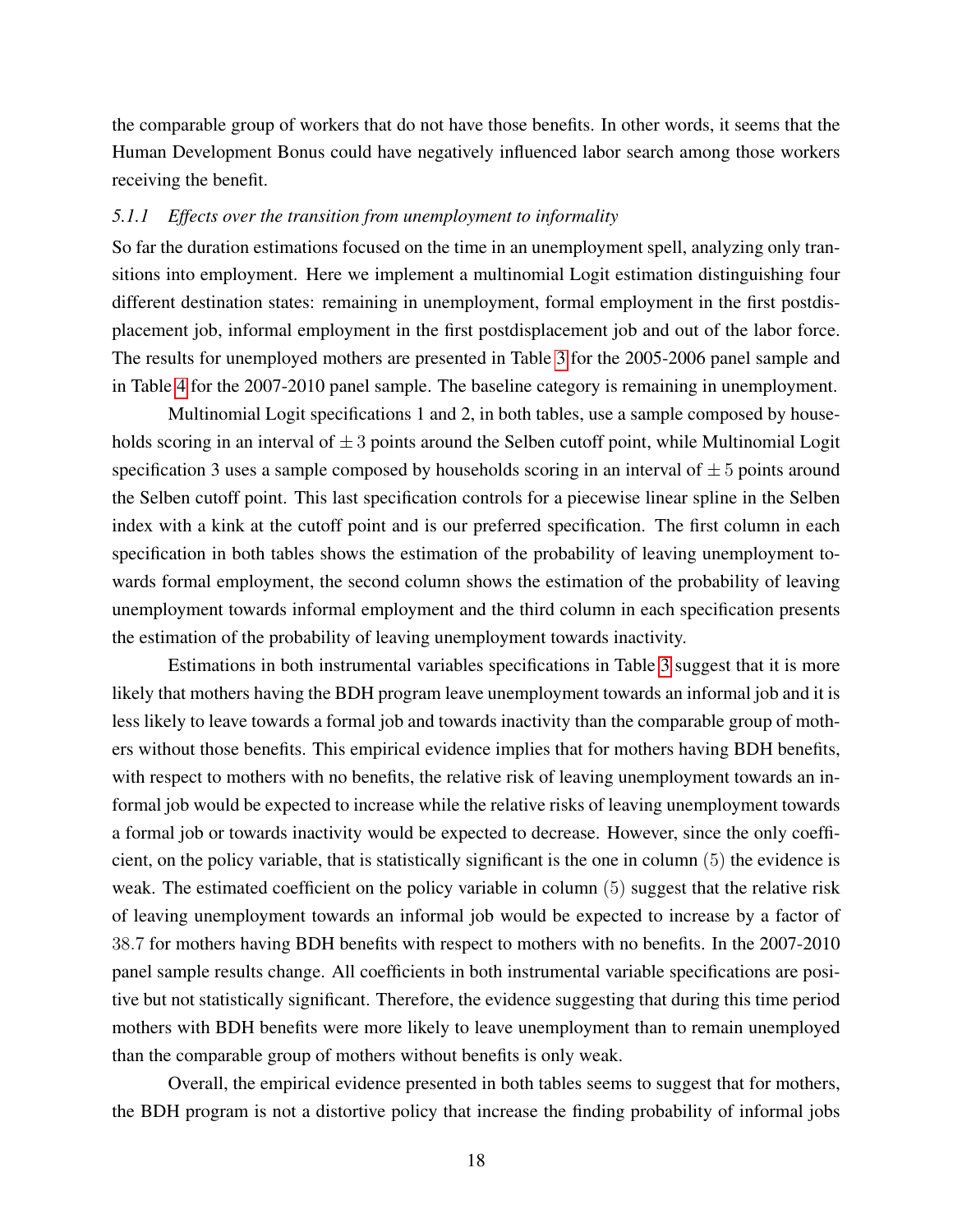| Dependent variable:              |           | $2005 - 2006$ |            |          | $2007 - 2009$ |           |
|----------------------------------|-----------|---------------|------------|----------|---------------|-----------|
| Duration in weeks                | (1)       | (2)           | (3)        | (4)      | (5)           | (6)       |
| $I(BDH=1)$                       | $-0.221$  | $-1.666***$   | $-1.456*$  | 0.006    | $-0.634*$     | $-1.011*$ |
|                                  | (0.315)   | (0.362)       | (0.577)    | (0.272)  | (0.291)       | (0.466)   |
| Age                              | $-0.171*$ | $-0.249**$    | $-0.114*$  | $-0.079$ | $-0.092$      | $-0.058$  |
|                                  | (0.074)   | (0.089)       | (0.058)    | (0.051)  | (0.050)       | (0.043)   |
| $Age^2$                          | $0.002*$  | $0.003**$     | $0.001*$   | 0.001    | 0.001         | 0.001     |
|                                  | (0.001)   | (0.001)       | (0.001)    | (0.001)  | (0.001)       | (0.000)   |
| Gender $(male = 1)$              | $-0.610$  | $-1.064**$    | $-0.996**$ | $-0.385$ | $-0.268$      | $-0.384$  |
|                                  | (0.357)   | (0.378)       | (0.314)    | (0.343)  | (0.342)       | (0.282)   |
| Selben Index                     |           |               | $-0.191$   |          |               | $-0.155$  |
|                                  |           |               | (0.124)    |          |               | (0.119)   |
| Selben Index $\times z_{i,t}$    |           |               | 0.128      |          |               | 0.141     |
|                                  |           |               | (0.216)    |          |               | (0.187)   |
| Education                        |           |               |            |          |               |           |
| Complete Primary (or less)       | 0.961     | 1.398*        | 0.728      | 0.491    | 0.674         | 0.884*    |
|                                  | (0.698)   | (0.641)       | (0.552)    | (0.444)  | (0.452)       | (0.394)   |
| Incomplete or Complete Secondary | 0.655     | 0.400         | 0.346      | 0.395    | 0.463         | 0.524     |
|                                  | (0.670)   | (0.621)       | (0.476)    | (0.376)  | (0.376)       | (0.308)   |
| Time dummies                     | Yes       | Yes           | Yes        | Yes      | Yes           | Yes       |
| <b>Observations</b>              | 111       | 111           | 170        | 152      | 152           | 223       |

<span id="page-18-0"></span>Table 2: Effect of the BDH Program over the Duration of Unemployment of Individuals Living in Households with BDH

*Source:* Authors' calculations using the 2005-2006 and 2007-2010 panel samples.

*Note:* Columns (1) and (2) [(4) and (5)] show estimation of a Cox and IV Cox proportional hazard model using a sample composed by households scoring in an interval of  $\pm 3$  points around the Selben cutoff point for the 2005 to 2006 panel [2007 to 2010 panel], respectively. Column (3) [(6)] shows the estimation of an IV Cox proportional hazard model using an interval of  $\pm 5$  points around the Selben cutoff point for the 2005 to 2006 panel [2007 to 2010 panel]. In columns (2), (3), (5) and (6)  $I(BDH = 1)$  was instrumented using an indicator variable adopting the value one for those households in the ENEMDU survey scoring less than or equal to 71.24 in the estimated Selben index. Figures in parentheses are robust standard errors. Estimations use the ENEMDU probability weights. Statistical significance: \* significant at the 10% level; \*\* significant at the 5% level; \*\*\* significant at the 1% level.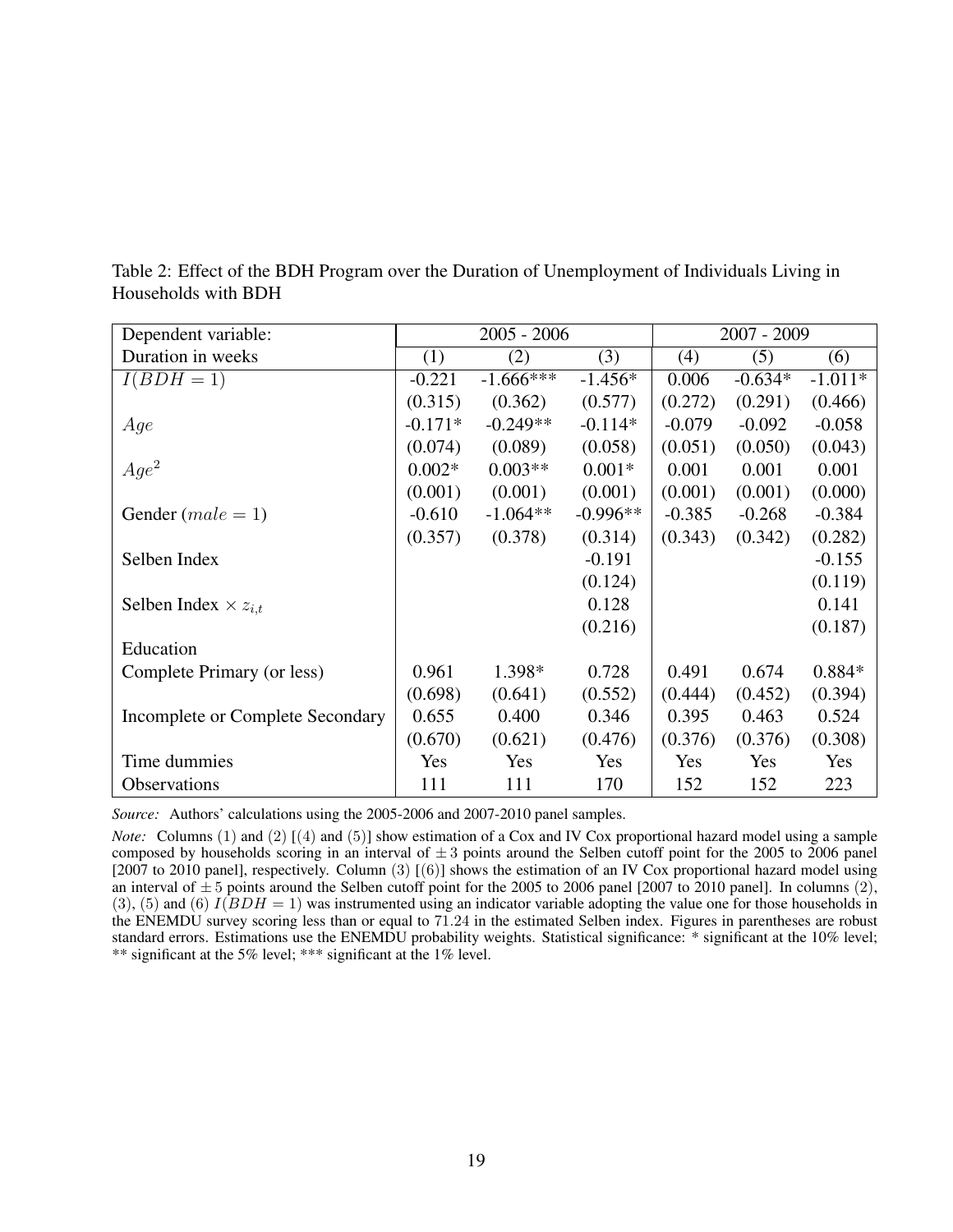but it does not have an important income improving effect either. It seems that both, income and substitution effects cancel out.

Tables [5](#page-22-0) and [6](#page-23-0) show the estimated impact of the BDH program over the transition probability into formal and informal employment and out of the labor force for workers living in households with BDH benefits. The structure of these tables is similar to Tables [3](#page-20-0) and [4.](#page-21-0)

Results from multinomial Logit specifications 2 and 3 in Table [5](#page-22-0) suggest that for individuals living in households with BDH benefits the relative risk of transiting from unemployment towards a formal job would be larger than for those workers of similar characteristics but living in households with no benefits. Columns (4) and (7) suggest that the relative risk of going into an formal job would increase by a factor between 14 and 25 for workers living in households with the BDH program with respect to individuals living in households with no BDH benefits. The effect over the transition from unemployment towards an informal job is similar to the impact found for mothers. Coefficients over the policy variable in columns (5) and (8) are positive indicating that the relative risk of going from unemployment towards an informal job would be larger for workers living in households receiving the cash transfer. However only the coefficient in column (5) is statistically significant suggesting a weak evidence for this effect. Specifically, the relative risk of going into an informal job would increase by a factor of 7.7 for workers living in households with the BDH program with respect to individuals living in households with no BDH benefits.

The empirical evidence presented in Table [5](#page-22-0) disappears for the period 2007-2010. Even when all coefficients in Multinomial Logit specifications 2 and 3 of Table [6](#page-23-0) are positive, suggesting that workers living in households with BDH benefits have a larger relative risk of moving out from unemployment than workers living in households with no benefits, they are not statistically significant. Therefore, for workers living in households with BDH benefits we do not find evidence that the program increases the finding probability of informal jobs. If any, the results of Table [5](#page-22-0) suggest that the BDH program has an income improving effect related to the fact that the BDH could have financed the search process for those workers living in households with BDH benefits.

Overall, the empirical evidence presented in this section supports the view that the BDH program does not had distortive effects on the finding probability of an informal job for mothers and workers living in households with BDH benefits. Results suggest that the BDH program appears to have financed the search process for workers living in households with benefits during the period 2005-2006.

The impact of the BDH program over unemployed workers can be summarized as follows. Mothers with BDH benefits and workers living in households having the BDH program experience a longer duration of unemployment than the comparable group of workers that do not have access to those benefits. For the group of workers living in households receiving the cash transfer, the program appeared to have financed their search process during 2005-2005.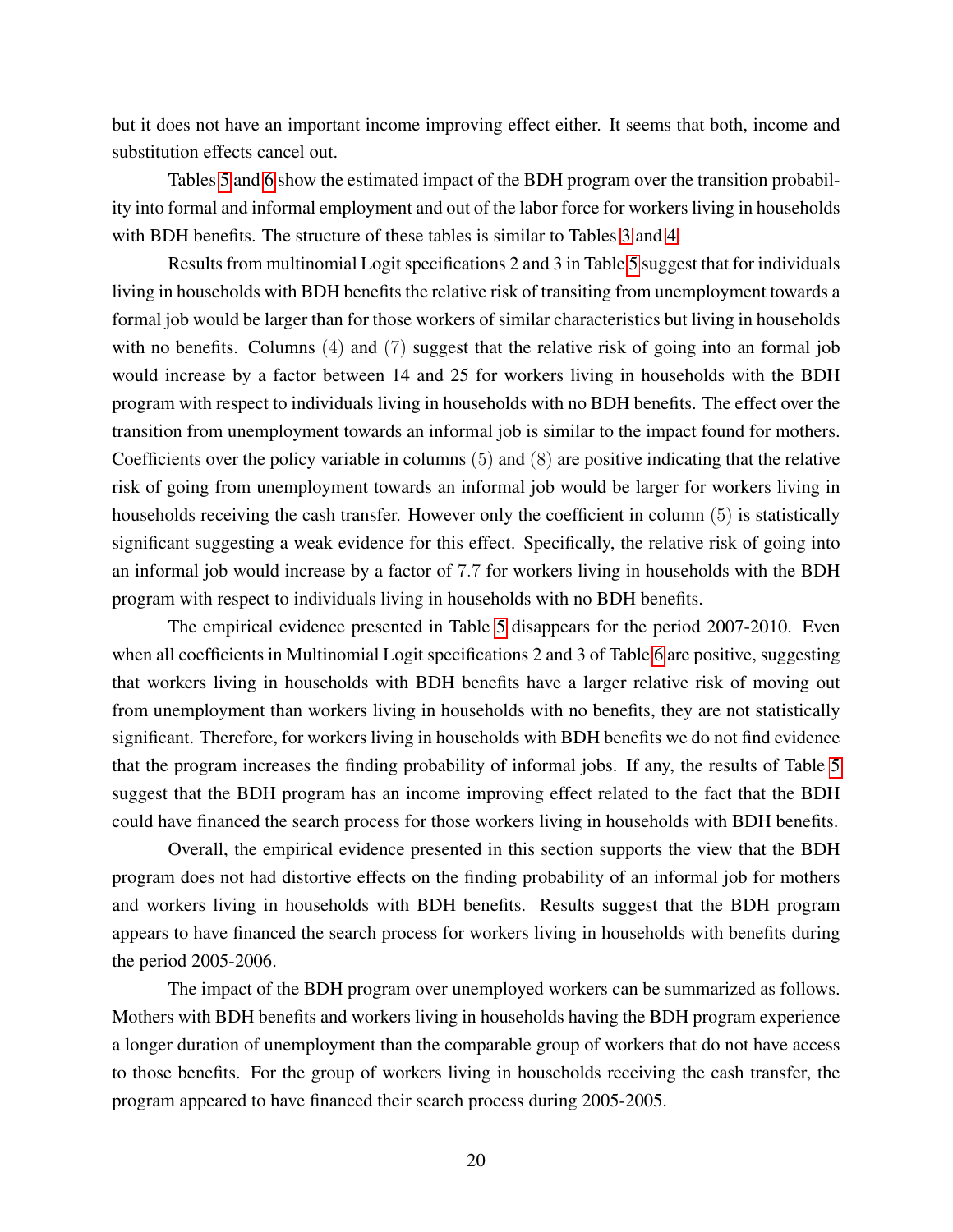<span id="page-20-0"></span>

| Table 3: Effect of the BDH over the Transition Probabilities out of Unemployment, 2005-2006 |                                 |                                                                                            |                                                                                            |                                                                      |                                                                                                         |                                                                        |                                                                                                                                                                                                                                                                                                                                                      |                                                                                                                                                                                                                                                                                                                       |                                                                                                                                                                                                                                                                                                         |
|---------------------------------------------------------------------------------------------|---------------------------------|--------------------------------------------------------------------------------------------|--------------------------------------------------------------------------------------------|----------------------------------------------------------------------|---------------------------------------------------------------------------------------------------------|------------------------------------------------------------------------|------------------------------------------------------------------------------------------------------------------------------------------------------------------------------------------------------------------------------------------------------------------------------------------------------------------------------------------------------|-----------------------------------------------------------------------------------------------------------------------------------------------------------------------------------------------------------------------------------------------------------------------------------------------------------------------|---------------------------------------------------------------------------------------------------------------------------------------------------------------------------------------------------------------------------------------------------------------------------------------------------------|
| Dependent variable:                                                                         |                                 | Multinomial Logit 1                                                                        |                                                                                            |                                                                      | Multinomial Logit 2                                                                                     |                                                                        |                                                                                                                                                                                                                                                                                                                                                      | Multinomial Logit 3                                                                                                                                                                                                                                                                                                   |                                                                                                                                                                                                                                                                                                         |
| <b>Transition Probability</b>                                                               | $\bigoplus$                     |                                                                                            |                                                                                            | $\bigoplus$                                                          |                                                                                                         | $\odot$                                                                |                                                                                                                                                                                                                                                                                                                                                      | $\circledast$                                                                                                                                                                                                                                                                                                         | $\widehat{\mathfrak{S}}$                                                                                                                                                                                                                                                                                |
| $I(BDH=1)$                                                                                  | $-0.771$                        |                                                                                            |                                                                                            |                                                                      |                                                                                                         |                                                                        |                                                                                                                                                                                                                                                                                                                                                      |                                                                                                                                                                                                                                                                                                                       |                                                                                                                                                                                                                                                                                                         |
|                                                                                             | $(1.057)$<br>$-0.764$           | $\begin{array}{c} (2) \\ \hline 0.126 \\ (1.351) \\ 0.677 \\ (0.551) \\ 0.007 \end{array}$ | $\begin{array}{c} (3) \\ \hline 1.754 \\ (1.063) \\ 0.793 \\ (0.429) \\ 0.009 \end{array}$ |                                                                      |                                                                                                         | $-0.694$<br>$(1.084)$<br>$-0.906$ <sup>*</sup><br>$(0.452)$<br>$0.011$ |                                                                                                                                                                                                                                                                                                                                                      |                                                                                                                                                                                                                                                                                                                       |                                                                                                                                                                                                                                                                                                         |
| Age                                                                                         |                                 |                                                                                            |                                                                                            |                                                                      |                                                                                                         |                                                                        |                                                                                                                                                                                                                                                                                                                                                      |                                                                                                                                                                                                                                                                                                                       |                                                                                                                                                                                                                                                                                                         |
|                                                                                             | (0.468)                         |                                                                                            |                                                                                            |                                                                      |                                                                                                         |                                                                        |                                                                                                                                                                                                                                                                                                                                                      |                                                                                                                                                                                                                                                                                                                       |                                                                                                                                                                                                                                                                                                         |
| $Age^2$                                                                                     | 0.009                           |                                                                                            |                                                                                            | $-0.229$<br>$(1.150)$<br>$-0.829$<br>$(0.481)$<br>$0.010$<br>$0.000$ |                                                                                                         |                                                                        |                                                                                                                                                                                                                                                                                                                                                      |                                                                                                                                                                                                                                                                                                                       |                                                                                                                                                                                                                                                                                                         |
|                                                                                             | (0.006)                         | (0.007)                                                                                    | (0.005)                                                                                    |                                                                      | $\begin{array}{c} (5) \\ \hline 3.655** \\ (1.415) \\ 0.656 \\ (0.549) \\ 0.007 \\ (0.007) \end{array}$ | (0.006)                                                                |                                                                                                                                                                                                                                                                                                                                                      |                                                                                                                                                                                                                                                                                                                       |                                                                                                                                                                                                                                                                                                         |
| Selben Index                                                                                |                                 |                                                                                            |                                                                                            |                                                                      |                                                                                                         |                                                                        |                                                                                                                                                                                                                                                                                                                                                      |                                                                                                                                                                                                                                                                                                                       |                                                                                                                                                                                                                                                                                                         |
|                                                                                             |                                 |                                                                                            |                                                                                            |                                                                      |                                                                                                         |                                                                        | $\begin{array}{r} (7) \\[-4pt] (-1,321) \\[-4pt] (-1,321) \\[-4pt] (-1,323) \\[-4pt] (-1,323) \\[-4pt] (-1,323) \\[-4pt] (-1,323) \\[-4pt] (-1,323) \\[-4pt] (-1,323) \\[-4pt] (-1,323) \\[-4pt] (-1,323) \\[-4pt] (-1,323) \\[-4pt] (-1,323) \\[-4pt] (-1,323) \\[-4pt] (-1,323) \\[-4pt] (-1,323) \\[-4pt] (-1,323) \\[-4pt] (-1,323) \\[-4pt] (-$ | $\begin{array}{c} 4.270 \\ (2.774) \\ (0.039) \\ (0.407) \\ (0.002) \\ (0.003) \\ (0.003) \\ (0.004) \\ (0.034) \\ (0.034) \\ (0.034) \\ (1.418) \\ (1.418) \\ (1.418) \\ (1.418) \\ (1.418) \\ (1.418) \\ (1.418) \\ (1.418) \\ (1.418) \\ (1.418) \\ (1.418) \\ (1.418) \\ (1.418) \\ (1.418) \\ (1.418) \\ (1.418$ | $\begin{array}{r} -0.733 \\ -0.295 \\ -0.468 \\ -0.006 \\ 0.003 \\ 0.003 \\ 0.003 \\ 0.003 \\ 0.003 \\ 0.003 \\ 0.003 \\ 0.003 \\ 0.003 \\ 0.003 \\ 0.003 \\ 0.003 \\ 0.003 \\ 0.003 \\ 0.003 \\ 0.003 \\ 0.003 \\ 0.003 \\ 0.003 \\ 0.003 \\ 0.003 \\ 0.003 \\ 0.003 \\ 0.003 \\ 0.003 \\ 0.003 \\ 0.$ |
| Selben Index $\times z_{i,t}$                                                               |                                 |                                                                                            |                                                                                            |                                                                      |                                                                                                         |                                                                        |                                                                                                                                                                                                                                                                                                                                                      |                                                                                                                                                                                                                                                                                                                       |                                                                                                                                                                                                                                                                                                         |
|                                                                                             |                                 |                                                                                            |                                                                                            |                                                                      |                                                                                                         |                                                                        |                                                                                                                                                                                                                                                                                                                                                      |                                                                                                                                                                                                                                                                                                                       |                                                                                                                                                                                                                                                                                                         |
| Complete Primary                                                                            | $-0.601$                        | $-0.500$                                                                                   | 1.209                                                                                      | $-0.695$                                                             |                                                                                                         |                                                                        |                                                                                                                                                                                                                                                                                                                                                      |                                                                                                                                                                                                                                                                                                                       |                                                                                                                                                                                                                                                                                                         |
| (or less)                                                                                   | (1.186)                         | $(1.065)$<br>14.011                                                                        |                                                                                            |                                                                      |                                                                                                         | $1.196$<br>(1.124)<br>18.701*                                          |                                                                                                                                                                                                                                                                                                                                                      |                                                                                                                                                                                                                                                                                                                       |                                                                                                                                                                                                                                                                                                         |
| Intercept                                                                                   |                                 |                                                                                            |                                                                                            |                                                                      |                                                                                                         |                                                                        |                                                                                                                                                                                                                                                                                                                                                      |                                                                                                                                                                                                                                                                                                                       |                                                                                                                                                                                                                                                                                                         |
|                                                                                             | $\frac{16.857}{(9.113)}$<br>Yes | $(9.852)$<br>Yes                                                                           | $(0.994)$<br>16.994*<br>(8.668)<br>Yes<br>Yes                                              | $(1.248)$<br>17.705<br>19.116)<br>Yes<br>Yes                         | $-2.636$<br>$(1.513)$<br>$10.470$<br>$Y$ es<br>Yes<br>S9                                                | $(8.662)$<br>Yes                                                       | $(29.020)$<br>Yes                                                                                                                                                                                                                                                                                                                                    | (65.099)                                                                                                                                                                                                                                                                                                              | (19.264)                                                                                                                                                                                                                                                                                                |
| Time dummies                                                                                |                                 |                                                                                            |                                                                                            |                                                                      |                                                                                                         |                                                                        |                                                                                                                                                                                                                                                                                                                                                      | Yes                                                                                                                                                                                                                                                                                                                   | Yes                                                                                                                                                                                                                                                                                                     |
| Observations                                                                                | 59                              | 59                                                                                         |                                                                                            |                                                                      |                                                                                                         | 59                                                                     | 82                                                                                                                                                                                                                                                                                                                                                   | 82                                                                                                                                                                                                                                                                                                                    | 82                                                                                                                                                                                                                                                                                                      |
|                                                                                             |                                 |                                                                                            |                                                                                            |                                                                      |                                                                                                         |                                                                        |                                                                                                                                                                                                                                                                                                                                                      |                                                                                                                                                                                                                                                                                                                       |                                                                                                                                                                                                                                                                                                         |

Source: Authors' calculations using the 2005-2006 panel sample. *Source:* Authors' calculations using the 2005-2006 panel sample.

the estimation for informal employment; and the third column shows the estimation for out of the labor force. Estimations use the ENEMDU<br>probability weights. Figures in parentheses are robust standard errors. Statistical s ment is the base category. In the three specifications the first column shows the estimation for formal employment; the second column shows  $\pm$  3 points around the Selben<br> $\pm$  5 points around the Selben  $\pm 5$  points around the Selben  $I(BDH = 1)$  variable was instrumented using an indicator variable adopting the value one for those in a low leave the value one for those households in the ENEMDU survey scoring less than or equal to 71.24 in the estimated Selben index. In all estimations remaining in unemployment is the base category. In the three specifications the first column shows the estimation for formal employment; the second column shows the estimation for informal employment; and the third column shows the estimation for out of the labor force. Estimations use the ENEMDU probability weights. Figures in parentheses are robust standard errors. Statistical significance: \* significant at the 10% level; \*\* significant at  $\pm$ *Note:* Multinomial Logit specifications 1 and 2 use a sample composed by households scoring in an interval of cutoff point. Multinomial Logit specification 3 uses a sample composed by households scoring in an interval of the 5% level; \*\*\* significant at the 1% level. the 5% level; \*\*\* significant at the 1% level. cutoff point. In columns  $(4)$  to  $(9)$  the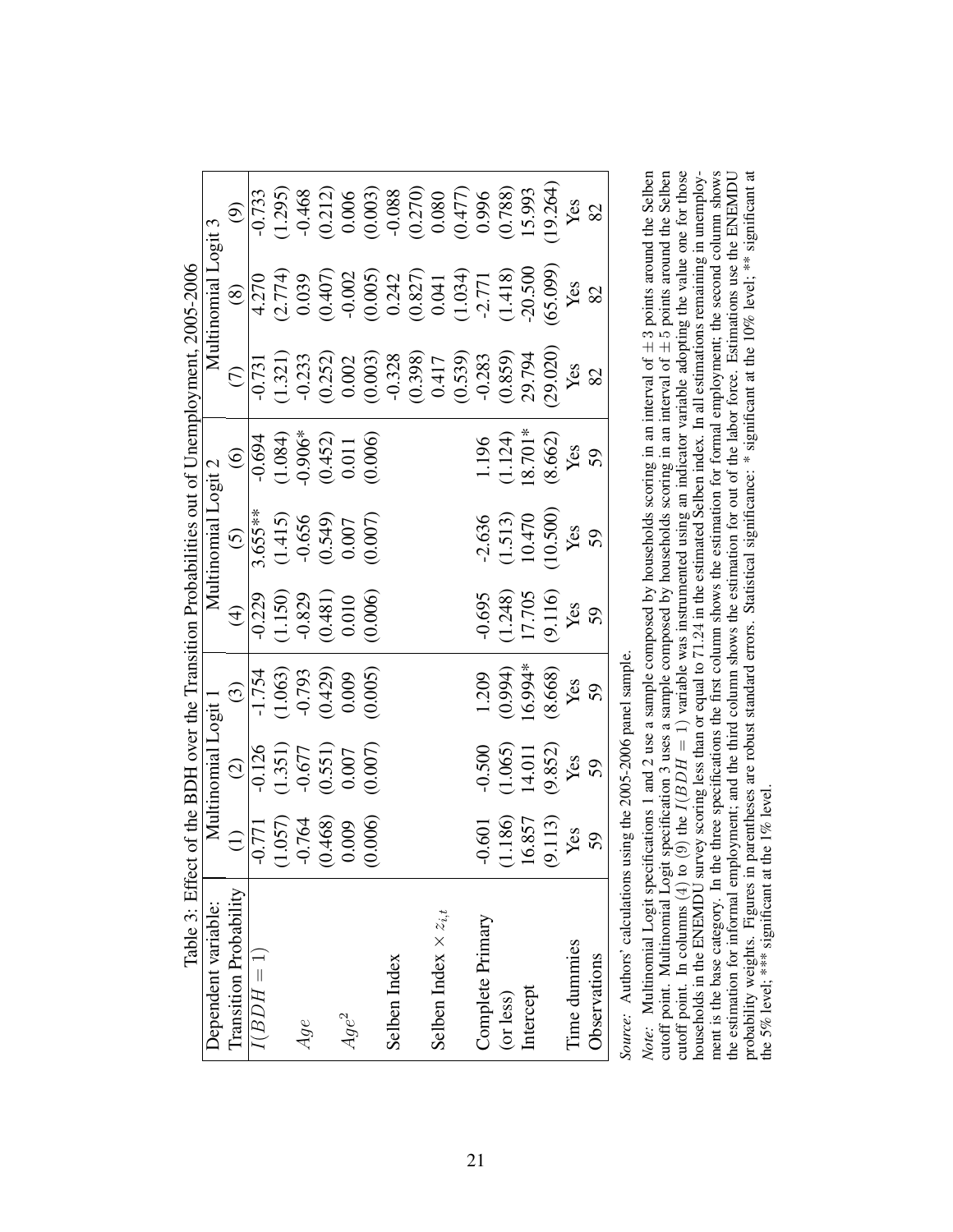<span id="page-21-0"></span>

|                                                                                             |                     |                        |            |     |         |                                                                                                                                                                                                                                                                                                         |              |                               |                  |           |           | $\frac{(9)}{0.874}$<br>$\frac{(1.153)}{(0.142)}$<br>$\frac{(0.142)}{(0.002)}$<br>$\frac{(0.002)}{(0.0002)}$<br>$\frac{(0.379)}{(0.415)}$<br>$\frac{(0.415)}{(0.666)}$<br>$\frac{(0.457)}{(0.666)}$<br>$\frac{(2.157)}{(2.1688)}$                                                               |              |              |  |
|---------------------------------------------------------------------------------------------|---------------------|------------------------|------------|-----|---------|---------------------------------------------------------------------------------------------------------------------------------------------------------------------------------------------------------------------------------------------------------------------------------------------------------|--------------|-------------------------------|------------------|-----------|-----------|------------------------------------------------------------------------------------------------------------------------------------------------------------------------------------------------------------------------------------------------------------------------------------------------|--------------|--------------|--|
|                                                                                             | Multinomial Logit 3 |                        |            |     |         |                                                                                                                                                                                                                                                                                                         |              |                               |                  |           |           | $\begin{array}{r rrrr} (8) & (8) & (8) & (1.831 & (1.252) & (1.252) & (0.190) & (0.190) & (0.002) & (0.003) & (0.315) & (0.315) & (0.315) & (0.315) & (0.772) & (0.772) & (0.772) & (0.7738) & (0.772) & (0.7738) & (0.7738) & (0.7738) & (0.7738) & (0.7738) & (0.7738) & (0.7738) & (0.7738$ |              |              |  |
|                                                                                             |                     | $\widehat{C}$          | 1.606      |     |         |                                                                                                                                                                                                                                                                                                         |              |                               |                  |           |           | $\begin{array}{l} (1.210) \\ 0.017 \\ (0.160) \\ (0.000) \\ (0.007) \\ (0.342) \\ (0.737) \\ (0.439) \\ (0.743) \\ (0.743) \\ (0.743) \\ (0.743) \\ (0.743) \\ (25.301) \\ \text{Yes} \\ (157) \\ \end{array}$                                                                                 |              |              |  |
|                                                                                             |                     | $\odot$                |            |     |         | $\overline{0.199}$<br>$(0.685)$<br>$-0.153$<br>$(0.184)$<br>$0.003$<br>$(0.003)$                                                                                                                                                                                                                        |              |                               |                  |           |           | $-0.111$<br>$(0.760)$<br>$1838$<br>$1838$<br>$Y$ es<br>Yes<br>$Y$ es                                                                                                                                                                                                                           |              |              |  |
|                                                                                             | Multinomial Logit 2 |                        |            |     |         | $\frac{(5)}{0.805}$<br>$\frac{(0.796)}{(0.796)}$<br>$\frac{(0.19)}{(0.219)}$<br>$\frac{(0.219)}{(0.001)}$                                                                                                                                                                                               |              |                               |                  |           |           | $0.203$<br>$(0.909)$<br>$-2.294$<br>$Yes$<br>$Yes$<br>100                                                                                                                                                                                                                                      |              |              |  |
|                                                                                             |                     |                        |            |     |         | $\begin{pmatrix} 4 \\ -0.231 \\ 0.769 \\ -0.063 \\ 0.190 \\ 0.001 \\ 0.001 \\ 0.001 \\ 0.003 \\ 0.003 \\ 0.003 \\ 0.003 \\ 0.003 \\ 0.003 \\ 0.003 \\ 0.003 \\ 0.003 \\ 0.003 \\ 0.003 \\ 0.003 \\ 0.003 \\ 0.003 \\ 0.003 \\ 0.003 \\ 0.003 \\ 0.003 \\ 0.003 \\ 0.003 \\ 0.003 \\ 0.003 \\ 0.003 \\ $ |              |                               |                  |           |           | $\begin{array}{c} 0.412 \\ (0.844) \\ -0.122 \\ \text{Yes} \\ \text{Yes} \\ \text{Yes} \\ 100 \\ \end{array}$                                                                                                                                                                                  |              |              |  |
|                                                                                             |                     |                        |            |     |         | $\begin{array}{c} (3) \\ \hline 0.058 \\ (0.755) \\ -0.164 \\ (0.180) \\ 0.003 \\ (0.003) \end{array}$                                                                                                                                                                                                  |              |                               |                  |           |           | $-0.076$<br>$(0.794)$<br>$2.140$<br>$(3.075)$<br>Yes<br>Yes                                                                                                                                                                                                                                    |              |              |  |
|                                                                                             | Multinomial Logit 1 |                        |            |     |         | $\begin{array}{c} (2) \\ \hline 0.276 \\ (0.839) \\ 0.027 \\ (0.220) \\ 0.020 \\ -0.000 \end{array}$                                                                                                                                                                                                    |              |                               |                  |           |           | $0.441$<br>$(0.815)$<br>$-1.415$<br>$(3.676)$<br>Yes<br>Yes<br>Yes                                                                                                                                                                                                                             |              |              |  |
|                                                                                             |                     |                        |            |     |         | $\begin{array}{r} (1)\\ \hline 1146\\ (0.797)\\ \hline 0.078\\ (0.184)\\ (0.184)\\ 0.001 \end{array}$                                                                                                                                                                                                   |              |                               |                  |           |           | $\begin{array}{c} 0.453 \\ (0.818) \\ 0.280 \\ (3.106) \\ \text{Yes} \\ \end{array}$                                                                                                                                                                                                           |              |              |  |
| Table 4: Effect of the BDH over the Transition Probabilities out of Unemployment, 2007-2010 | Oependent variable: | Transition Probability | $I(BDH=1)$ | Age | $Age^2$ |                                                                                                                                                                                                                                                                                                         | Selben Index | Selben Index $\times z_{i,t}$ | Complete Primary | (or less) | Intercept |                                                                                                                                                                                                                                                                                                | Time dummies | Observations |  |

| ł<br>֧֦֧֦֦֦֦֦֖֦֦֪֚֚֚֚֚֞֝֝֝֬֝֝֝֝֝֬֝֝<br>C<br>S<br>ł |
|----------------------------------------------------|
| ר הרה הרות<br>י<br>ג<br>Ï<br>ていきょうてん               |
| $\alpha$ aloulations using the<br>J<br>į<br>ì<br>l |
| ı<br>i<br>į                                        |
| I                                                  |

cutoff point. In columns (4) to (9) the  $I(BDH = 1)$  variable was instrumented using an indicator variable adopting the value one for<br>those households in the ENEMDU survey scoring less than or equal to 71.24 in the estimated column shows the estimation for informal employment; and the third column shows the estimation for out of the labor force. Estimations use<br>the ENEMDU probability weights. Figures in parentheses are robust standard errors.  $\pm 3$  points around the Selben<br> $\pm 5$  points around the Selben  $\pm 5$  points around the Selben<br>and the state form  $I(BDH = 1)$  variable was instrumented using an indicator variable adopting the value one for  $m$  continuous contract to  $I(2BDH)$ those households in the ENEMDU survey scoring less than or equal to 71.24 in the estimated Selben index. In all estimations remaining in unemployment is the base category. In the three specifications the first column shows the estimation for formal employment; the second column shows the estimation for informal employment; and the third column shows the estimation for out of the labor force. Estimations use the ENEMDU probability weights. Figures in parentheses are robust standard errors. Statistical significance: \* significant at the 10% level;  $\pm\pm$ *Note:* Multinomial Logit specifications 1 and 2 use a sample composed by households scoring in an interval of cutoff point. Multinomial Logit specification 3 uses a sample composed by households scoring in an interval of \*\* significant at the 5% level; \*\*\* significant at the 1% level. cutoff point. In columns  $(4)$  to  $(9)$  the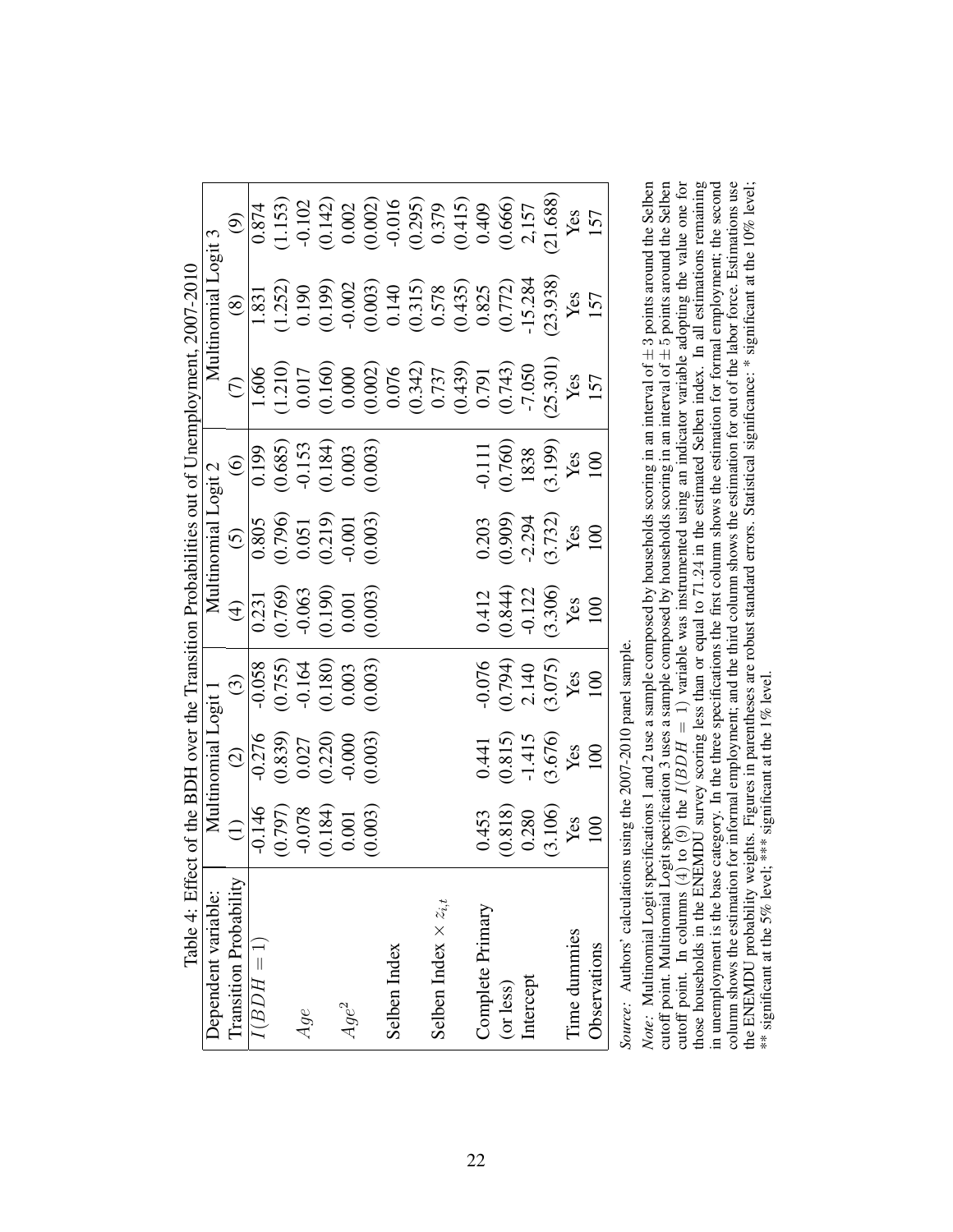<span id="page-22-0"></span>

|                                                                                             |                     | $\widehat{\Theta}$                                                                                                              | $\frac{1}{0.617}$ | $-1.396$<br>$-0.382**$<br>$(0.141)$<br>$(0.005**$<br>$(0.002)$<br>$-0.892$<br>$-0.300$<br>$-0.124$<br>$(0.494)$<br>$(0.493)$<br>$(0.493)$<br>$(0.493)$<br>$(0.456)$<br>$(0.2145)$<br>$Y_{CS}$                                                                                                                             |         |                     |         |              |                               |                  |           |           |                                                                                    |              |              |
|---------------------------------------------------------------------------------------------|---------------------|---------------------------------------------------------------------------------------------------------------------------------|-------------------|---------------------------------------------------------------------------------------------------------------------------------------------------------------------------------------------------------------------------------------------------------------------------------------------------------------------------|---------|---------------------|---------|--------------|-------------------------------|------------------|-----------|-----------|------------------------------------------------------------------------------------|--------------|--------------|
|                                                                                             | Multinomial Logit 3 |                                                                                                                                 |                   | $\begin{array}{r} (8) \\[-1.673] \\[-1.666] \\[-1.666] \\[-1.669] \\[-1.669] \\[-1.669] \\[-1.669] \\[-1.669] \\[-1.669] \\[-1.669] \\[-1.669] \\[-1.669] \\[-1.669] \\[-1.669] \\[-1.669] \\[-1.669] \\[-1.669] \\[-1.669] \\[-1.669] \\[-1.669] \\[-1.669] \\[-1.669] \\[-1.669] \\[-1.669] \\[-1.669] \\[-1.669] \\[-$ |         |                     |         |              |                               |                  |           |           |                                                                                    |              |              |
|                                                                                             |                     | $\widehat{C}$                                                                                                                   |                   | $\frac{1}{3.232}$<br>$(1.319)$<br>$(0.053)$<br>$(0.001)$<br>$(0.002)$<br>$(0.002)$<br>$(0.003)$<br>$(0.003)$<br>$(0.001)$<br>$(0.001)$<br>$(0.001)$<br>$(0.001)$<br>$(0.003)$<br>$(0.001)$<br>$(0.003)$<br>$(0.001)$<br>$(0.003)$<br>$(0.001)$<br>$(0.003)$<br>$(0.001)$                                                  |         |                     |         |              |                               |                  |           |           |                                                                                    |              |              |
|                                                                                             |                     | $\odot$                                                                                                                         |                   | $\begin{array}{r} 0.190 \\ 0.388 \\ 0.352^* \\ 0.160 \\ 0.005^* \\ 0.003 \\ -1.061 \\ 0.0140 \\ -1.012 \end{array}$                                                                                                                                                                                                       |         |                     |         |              |                               |                  |           |           | 1.830<br>(1.463)<br>5.955*<br>(2.725)<br>Yes<br>H1                                 |              |              |
|                                                                                             | Multinomial Logit 2 | $\begin{array}{c} (5) \\ \hline 2.046^* \\ (0.850) \\ 0.225 \\ (0.151) \\ -0.002 \\ (0.002) \\ 0.678 \\ (1.028) \\ \end{array}$ |                   |                                                                                                                                                                                                                                                                                                                           |         |                     |         |              |                               |                  |           |           | $0.695$<br>(1.213)<br>-5.468<br>(2.868)<br>Yes                                     |              |              |
|                                                                                             |                     | $\widehat{\mathcal{F}}$                                                                                                         | $2.685**$         | $\begin{array}{c} (0.932) \\ 0.163 \\ (0.150) \\ -0.002 \\ (0.002) \\ 0.812 \\ (1.021) \end{array}$                                                                                                                                                                                                                       |         |                     |         |              |                               |                  |           |           | $\begin{array}{c} 0.558 \\ (1.276) \\ -4.190 \\ (2.511) \\ \text{Yes} \end{array}$ |              |              |
|                                                                                             |                     | $\bigodot$                                                                                                                      |                   | $\begin{array}{l} -0.697 \\ -0.203) \\ -0.321 \\ -0.131) \\ 0.004 \\ -0.002) \\ -1.334 \\ -1.334 \\ \end{array}$                                                                                                                                                                                                          |         |                     |         |              |                               |                  |           |           | $2.006$<br>$(1.357)$<br>$5.816$<br>$(2.164)$<br>Yes<br>Yes<br>111                  |              |              |
|                                                                                             | Multinomial Logit 1 |                                                                                                                                 |                   | $\begin{array}{c} (2) \\ \hline 0.327 \\ (0.785) \\ 0.208 \\ (0.143) \\ (0.143) \\ (0.002) \\ -0.002 \\ \end{array}$                                                                                                                                                                                                      |         |                     | (0.809) |              |                               |                  |           |           | 1.491<br>(1.205)<br>-3.570<br>(2.656)<br>Yes<br>Yes                                |              |              |
|                                                                                             |                     |                                                                                                                                 |                   | $\begin{array}{c} (1) \\ 0.671 \\ (0.735) \\ 0.148 \\ (0.159) \\ -0.002 \\ (0.002) \\ -0.366 \\ \end{array}$                                                                                                                                                                                                              |         |                     |         |              |                               |                  |           |           | 1.461<br>(1.182)<br>-1.944<br>(2.560)<br>Yes<br>Yes                                |              |              |
| Table 5: Effect of the BDH over the Transition Probabilities out of Unemployment, 2005-2006 | Dependent variable: | Transition Probability                                                                                                          | $I(BDH=1)$        | Age                                                                                                                                                                                                                                                                                                                       | $Age^2$ | Gender $(male = 1)$ |         | Selben Index | Selben Index $\times z_{i,t}$ | Complete Primary | (or less) | Intercept |                                                                                    | Time dummies | Observations |

| ه این محمد من المحمد العال<br>ł                           |
|-----------------------------------------------------------|
| í.                                                        |
| ١<br>$\frac{1}{1}$<br>r<br>CCC<br>ı<br>j<br>$\frac{1}{2}$ |
| $\frac{1}{2}$                                             |
| J<br>֕<br>j                                               |
| colorume usan tro<br>١<br>,<br>i                          |
| l<br>ţ<br>J<br>:<br>ا<br>1                                |
| ï<br>ĭ                                                    |

those households in the ENEMDU survey scoring less than or equal to 71.24 in the estimated Selben index. In all estimations remaining<br>in unemployment is the base category. In the three specifications the first column shows cutoff point. In columns (4) to (9) the  $I(BDH = 1)$  variable was instrumented using an indicator variable adopting the value one for column shows the estimation for informal employment; and the third column shows the estimation for out of the labor force. Estimations use the ENEMDU probability weights. Figures in parentheses are robust standard errors. Statistical significance: \* significant at the 10% level; \*\*\*<br>significant at the 5% level; \*\*\* significant at the 1% level.  $\pm 3$  points around the Selben<br> $\pm 5$  points around the Selben  $\pm 5$  points around the Selben<br>codenation that indicates  $I(BDH = 1)$  variable was instrumented using an indicator variable adopting the value one for  $S_{\text{normal}}$  contract and  $S_{\text{normal}}$  in the activation of  $S_{\text{normal}}$  in the value of  $S_{\text{normal}}$  in the set important and  $S_{\text{normal}}$  in th in unemployment is the base category. In the three specifications the first column shows the estimation for formal employment; the second those households in the ENEMDU survey scoring less than or equal to 71.24 in the estimated Selben index. In all estimations remaining column shows the estimation for informal employment; and the third column shows the estimation for out of the labor force. Estimations use the ENEMDU probability weights. Figures in parentheses are robust standard errors. Statistical significance: \* significant at the 10% level; \*\*  $\pm$ *Note:* Multinomial Logit specifications 1 and 2 use a sample composed by households scoring in an interval of cutoff point. Multinomial Logit specification 3 uses a sample composed by households scoring in an interval of significant at the 5% level; \*\*\* significant at the 1% level. cutoff point. In columns  $(4)$  to  $(9)$  the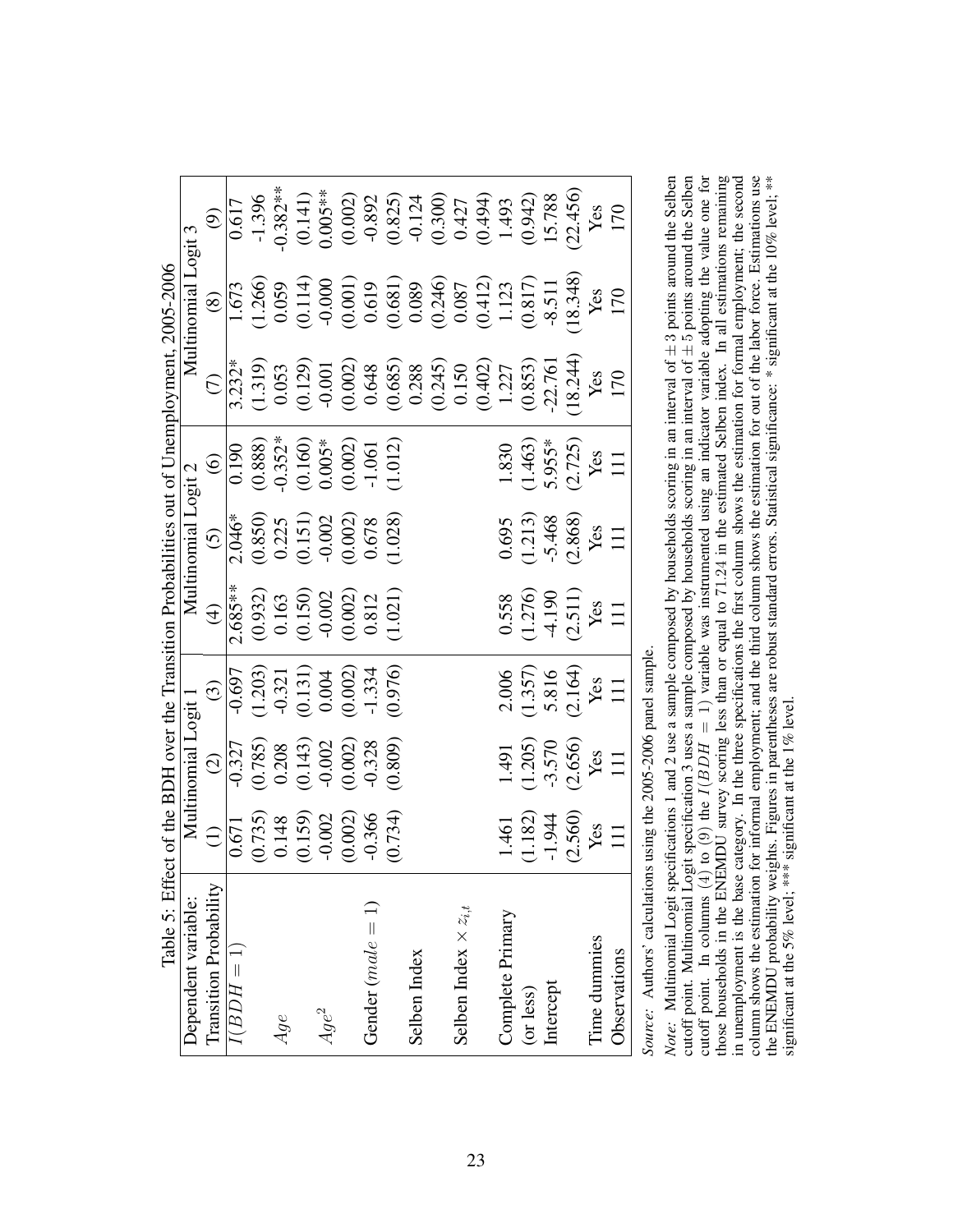<span id="page-23-0"></span>

|                                                                             |                     | $\widehat{\mathcal{O}}$                                                                                                     |            |     |         |                                                                                                                     |                     |              |                               |                  |           |           | $\begin{array}{c} 0.664 \\ 0.958) \\ -0.460*** \\ 0.0113) \\ 0.005*** \\ 0.339 \\ 0.254 \\ 0.260) \\ 0.274 \\ 0.339 \\ 0.0368) \\ 0.0368) \\ 0.0368) \\ 0.0362 \\ 0.0577 \\ 0.0374 \\ 0.030 \\ 0.030 \\ 0.030 \\ 0.030 \\ 0.030 \\ 0.030 \\ 0.030 \\ 0.030 \\ 0.030 \\ 0.030 \\ 0.030 \\ 0.030 \\ 0$                              |              |              |
|-----------------------------------------------------------------------------|---------------------|-----------------------------------------------------------------------------------------------------------------------------|------------|-----|---------|---------------------------------------------------------------------------------------------------------------------|---------------------|--------------|-------------------------------|------------------|-----------|-----------|-----------------------------------------------------------------------------------------------------------------------------------------------------------------------------------------------------------------------------------------------------------------------------------------------------------------------------------|--------------|--------------|
|                                                                             |                     |                                                                                                                             |            |     |         |                                                                                                                     |                     |              |                               |                  |           |           |                                                                                                                                                                                                                                                                                                                                   |              |              |
|                                                                             | Multinomial Logit 3 |                                                                                                                             |            |     |         |                                                                                                                     |                     |              |                               |                  |           |           | $\begin{array}{r} (8) \\[-1.113\\[-1.113]\\[-1.113]\\[-1.113]\\[-1.113]\\[-1.113]\\[-1.113]\\[-1.113]\\[-1.113]\\[-1.113]\\[-1.113]\\[-1.113]\\[-1.113]\\[-1.113]\\[-1.113]\\[-1.113]\\[-1.113]\\[-1.113]\\[-1.113]\\[-1.113]\\[-1.113]\\[-1.113]\\[-1.113]\\[-1.113]\\[-1.113]\\[-1.113]\\[-1.113]\\[-1.113]\\[-1.113]\\[-1.113$ |              |              |
|                                                                             |                     | $\widehat{C}$                                                                                                               |            |     |         |                                                                                                                     |                     |              |                               |                  |           |           | $\begin{array}{r} 1.570 \\ (0.816) \\ (0.009) \\ (0.001) \\ (0.001) \\ (0.591) \\ (0.198) \\ (0.198) \\ (0.198) \\ (0.371) \\ (0.321) \\ (0.574) \\ (0.574) \\ (0.574) \\ (0.574) \\ (0.574) \\ (0.574) \\ (0.574) \\ (0.574) \\ (0.574) \\ (0.574) \\ (0.574) \\ (0.574) \\ (0.574) \\ (0.574) \\ (0.574) \\ (0.574$             |              |              |
|                                                                             |                     | $\bigcirc$                                                                                                                  |            |     |         | $\begin{array}{r l} 0.341 \ \hline 0.647) \ 0.6421*** \ 0.124* \ 0.005*** \ 0.000100 \ 0.00000000 \end{array}$      |                     |              |                               |                  |           |           | $-0.247$<br>$(0.790)$<br>$6.773**$<br>$(2.188)$<br>Yes<br>Yes                                                                                                                                                                                                                                                                     |              |              |
|                                                                             | Multinomial Logit 2 | $\begin{array}{r} (5) \\ \hline 0.863 \\ (0.569) \\ 0.037 \\ (0.096) \\ (0.000) \\ (0.001) \\ 1.084 \\ (0.880) \end{array}$ |            |     |         |                                                                                                                     |                     |              |                               |                  |           |           | $0.029$<br>(0.748)<br>-1.933<br>(2.017)<br>Yes<br>Yes                                                                                                                                                                                                                                                                             |              |              |
|                                                                             |                     |                                                                                                                             |            |     |         | $\begin{array}{c}\n(4) \\ 1117 \\ (0.598) \\ 0.144 \\ (0.116) \\ 0.002 \\ (0.001) \\ 0.642 \\ (0.001)\n\end{array}$ |                     |              |                               |                  |           |           | $0.064$<br>$(0.680)$<br>$-3.254$<br>$(2.254)$<br>Yes<br>Yes                                                                                                                                                                                                                                                                       |              |              |
| of the BDH over the Transition Probabilities out of Unemployment, 2007-2010 |                     | $\widehat{c}$                                                                                                               |            |     |         | $-1.033$<br>$-0.774$<br>$-0.41$ ***<br>$-0.119$<br>$-0.005$ ***<br>$-0.243$<br>$-0.243$<br>$-0.243$                 |                     |              |                               |                  |           |           | $0.288$<br>$(0.803)$<br>$7.544***$<br>$(2.160)$<br>Yes<br>Yes                                                                                                                                                                                                                                                                     |              |              |
|                                                                             | Multinomial Logit 1 | $\overline{c}$                                                                                                              |            |     |         | $\begin{array}{r} -1.246 \\ (0.654) \\ (0.006) \\ (0.001) \\ (0.001) \\ (0.001) \\ (1.40) \\ 1.140 \\ \end{array}$  |                     |              |                               |                  |           |           | $0.646$<br>$(0.719)$<br>$-0.584$<br>$(1.842)$<br>Yes<br>Yes                                                                                                                                                                                                                                                                       |              |              |
|                                                                             |                     |                                                                                                                             |            |     |         | $\begin{array}{r} \hline 0.870 \\ 0.695) \\ 0.102 \\ 0.116) \\ 0.001 \\ 0.001) \\ 0.569 \\ 0.569 \end{array}$       |                     |              |                               |                  |           |           | $0.625$<br>$(0.651)$<br>$-1.908$<br>$(2.264)$<br>Yes<br>Yes<br>IS2                                                                                                                                                                                                                                                                |              |              |
| Table 6: Effect                                                             | Dependent variable: | Transition Probability                                                                                                      | $I(BDH=1)$ | Age | $Age^2$ |                                                                                                                     | Gender $(male = 1)$ | Selben Index | Selben Index $\times z_{i,t}$ | Complete Primary | (or less) | Intercept |                                                                                                                                                                                                                                                                                                                                   | Time dummies | Observations |

Source: Authors' calculations using the 2007-2010 panel sample. *Source:* Authors' calculations using the 2007-2010 panel sample.

in the ENEMDU survey scoring less than or equal to 71.24 in the estimated Selben index. In all estimations remaining in unemployment is the base category. In the three specifications the first column shows the stimation fo employment; and the third column shows the estimation for out of the labor force. Estimations use the ENEMDU probability weights. Figures in parentheses are robust standard errors. Statistical significance: \* significant at the 10% level; \*\*\* significant at the 5% level; \*\*\* significant at the 1%  $\pm$  5 points around the Selben cutoff  $\pm 3$  points around the Selben<br>sinte around the Selben  $I(BDH = 1)$  variable was instrumented using an indicator variable adopting the value one for those households are  $I(A)$  in the action of Callege in all extimations in incomponent is that hose in the ENEMDU survey scoring less than or equal to 71.24 in the estimated Selben index. In all estimations remaining in unemployment is the base category. In the three specifications the first column shows the estimation for formal employment; the second column shows the estimation for informal employment; and the third column shows the estimation for out of the labor force. Estimations use the ENEMDU probability weights. Figures in parentheses are robust standard errors. Statistical significance: \* significant at the 10% level; \*\* significant at the 1% significant at the 1% level; \*\*\* significant at the 1%  $\pm$ *Note:* Multinomial Logit specifications 1 and 2 use a sample composed by households scoring in an interval of  $\pm$ cutoff point. Multinomial Logit specification 3 uses a sample composed by households scoring in an interval of point. In columns  $(4)$  to  $(9)$  the level.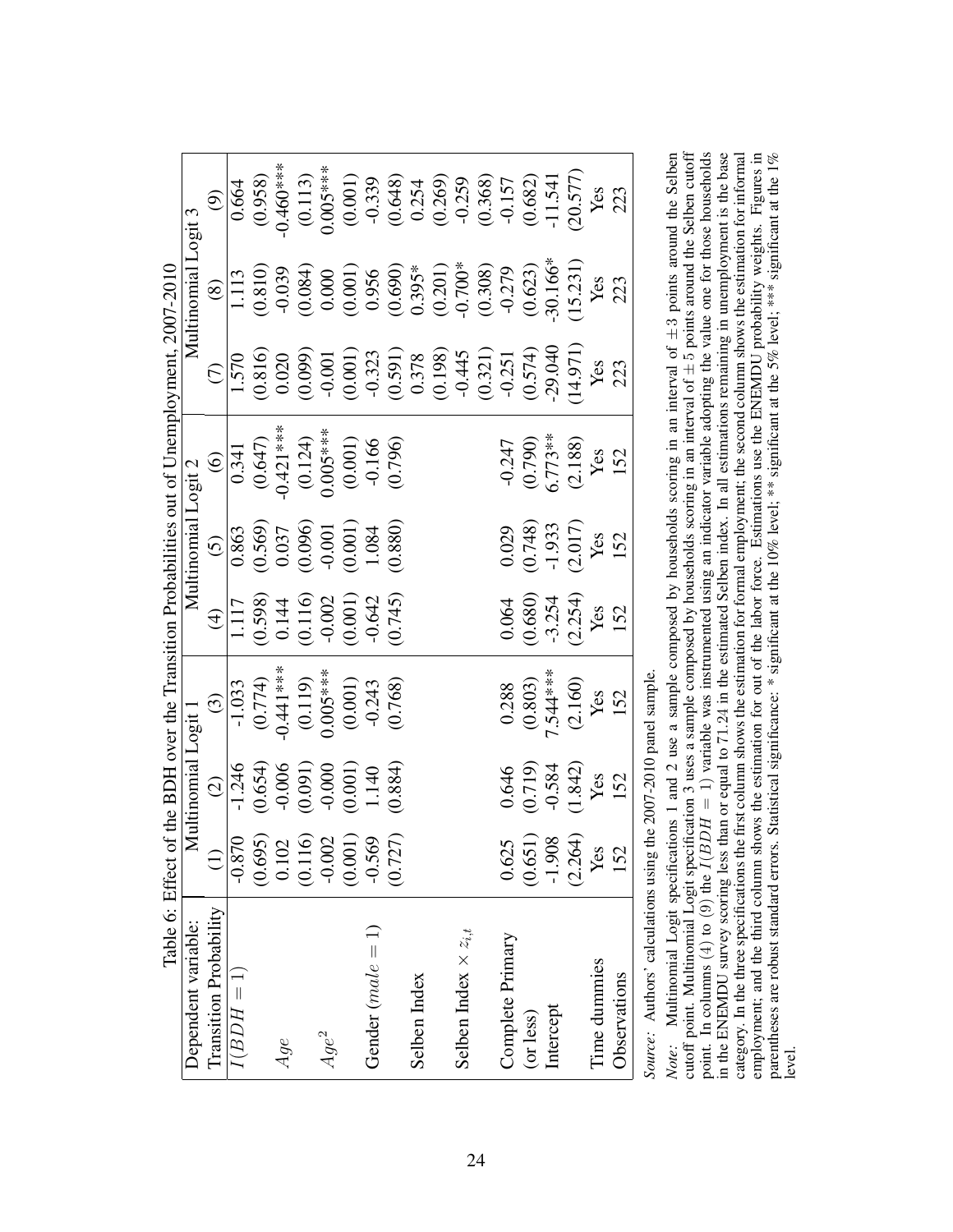#### *5.2 Impact of the BDH Program over the Separation Probability*

In this section we analyze the impact of the BDH program over the separation probability from a formal employment. As explained in [3.2,](#page-5-0) we constructed two pooled cross-section samples and define in each one a binary variable, *separation*, adopting the value one if the worker changes its labor condition. That is, if the worker goes from formal employment to unemployment, informal employment or goes out of the labor force. Tables [7](#page-26-0) and [8](#page-27-0) show the Logit estimation. Explanatory variables include a policy variable, either a binary indicator that the mother receives the cash transfer or a binary variable adopting the value one if the worker lives in a household that has the BDH program and zero otherwise, and exogenous control variables such as age and its square, educational attainment variables and gender. Table [7](#page-26-0) shows the Logit estimation using the 2005- 2006 pooled cross-section sample while table [8](#page-27-0) shows the estimation using the sample defined after the methodological change in the ENEMDU surveys.

Columns (1) to (3) in both tables show the estimation of a Logit model for mothers that had a formal employment, while columns (4) to (6) show the same estimations but for formal workers. Estimations in columns  $(1)$ ,  $(2)$ ,  $(4)$  and  $(5)$  of both tables use a sample composed by households scoring in an interval of  $\pm 3$  points around the Selben cutoff point, while estimations in columns (3) and (6) use a sample composed by households scoring in an interval of  $\pm 5$  points around the Selben cutoff point. These are our preferred estimations. In columns (2), (3), (5) and (6) of both tables the  $I(BDH = 1)$  variable was instrumented using an indicator variable adopting the value one for those households in the ENEMDU survey scoring less than or equal to 71.24 in the estimated Selben index.

In the pooled cross-section sample of 2005-2006, the estimated coefficient on the policy variable in all specifications for the group of mothers having formal employment has a positive sign indicating that the BDH program induced an increase in the probability of separation from a formal employment. The average probability of separation is about 12% and the estimated coefficient in column (3) of Table [7](#page-26-0) suggests that mothers receiving BDH benefits have, on average, a probability of changing its labor conditions of around 0.24 compared with the group of mothers that do not have those benefits. The odds ratio implied by this estimation is about 3 implying that mothers having BDH benefits have three times more chances of leaving a formal job than the comparable group of mothers with no benefits. However, this effect becomes negligible, in absolute value and statistically, in the pooled cross-section sample of 2007-2010 (see column (3) in Table [8\)](#page-27-0).

The program has a less clear effect over the probability of separation from a formal job for workers living in households that receive the BDH program. Even when the coefficients in columns (5) and (6) in Tables [7](#page-26-0) and [8](#page-27-0) are positive, suggesting that workers living in households with the BDH program have a higher probability of leaving a formal job than the comparable group of workers living in households with no benefits, they are not statistically significant.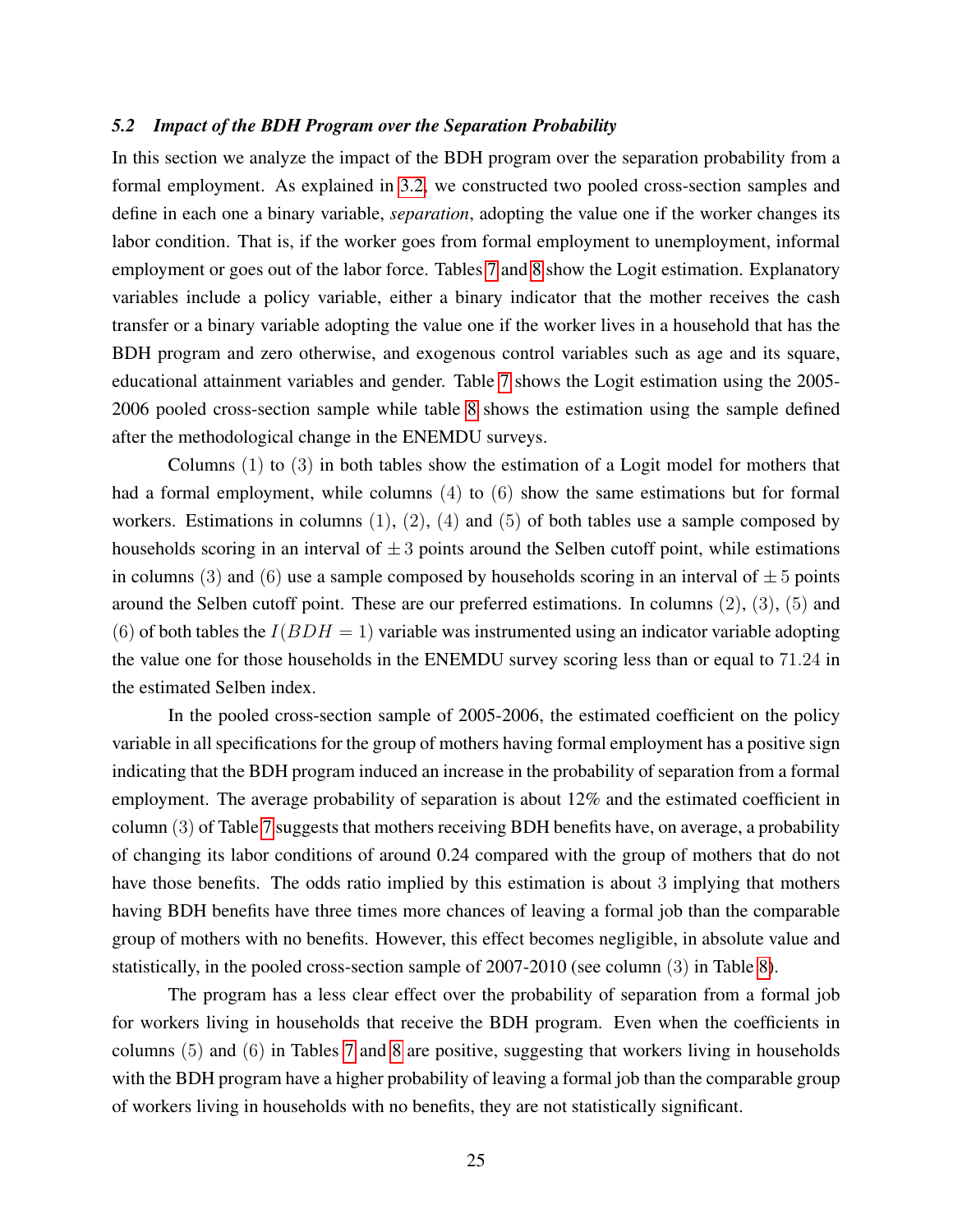Overall, the empirical evidence presented in this section suggests that the BDH program would had increased the probability of separation from a formal job for mothers having the benefits during the 2005-2006 period but it seems that this effect disappeared through time. There is also a less clear cut effect for workers living in households that receive the BDH program. These findings are not very surprising since from the theoretical point of view these effects are suppose to be of second order.

# 6 Robustness of the Estimates

In this section we present alternative estimations of the effects of the BDH program over the duration of unemployment, transition into informality and separation probabilities from a formal employment with the objective of checking the robustness of our results. The idea is to reformulate treatment and control groups using the educational requirements of the program. As mentioned in section [4.1](#page-6-0) the educational component of the BDH requires that children from the ages of 5 to 18 to enroll in school and and attendance to class is required to exceed 75 percent. At the beginning of the program the authorities of the Ministry of Economic and Social Inclusion (Ministerio de Inclusión Económica y Social in spanish) did not control whether this requirement was met or not and as a consequence some families with no children or with children in ages outside the schooling range required by the program got BDH benefits. This lack of control allow us to use another RD strategy to isolate the effects of the program.

We work with a panel sample covering the period that goes from 2005 to 2006 when authorities did not monitor the educational requirement. In this sample, we define two groups of households eligible to receive the BDH program as classified by the SELBEN index (i.e. with less than 71.24 points in the SELBEN index). One group of families with children between 5 and 18 years old (the treatment group) and other group of families without children or with children less than 5 years old or with children between 19 an 25 years old that are not eligible to receive the BDH. Using these groups we study the impact of the BDH program on the duration of unemployment, the transition from unemployment to informality and the separation from formal employment.

## *6.1 Effects on the Duration of Unemployment*

Table [9](#page-29-0) show the results from estimation of a Cox proportional hazard model for the group of mothers that have BDH benefits and for the group of workers living in households receiving the BDH program. Columns (1) and (4) present the estimation of the Cox proportional hazard model in equation [\(1\)](#page-12-0) while columns  $(2)$ ,  $(3)$ ,  $(5)$  and  $(6)$  present the estimation of the IV Cox proportional hazard model in equation [\(2\)](#page-12-1). In these estimations the  $I(BDH = 1)$  variable was instrumented using an indicator variable adopting the value one for those households in the ENEMDU survey scoring less than or equal to 71.24 in the estimated Selben index and having children in schooling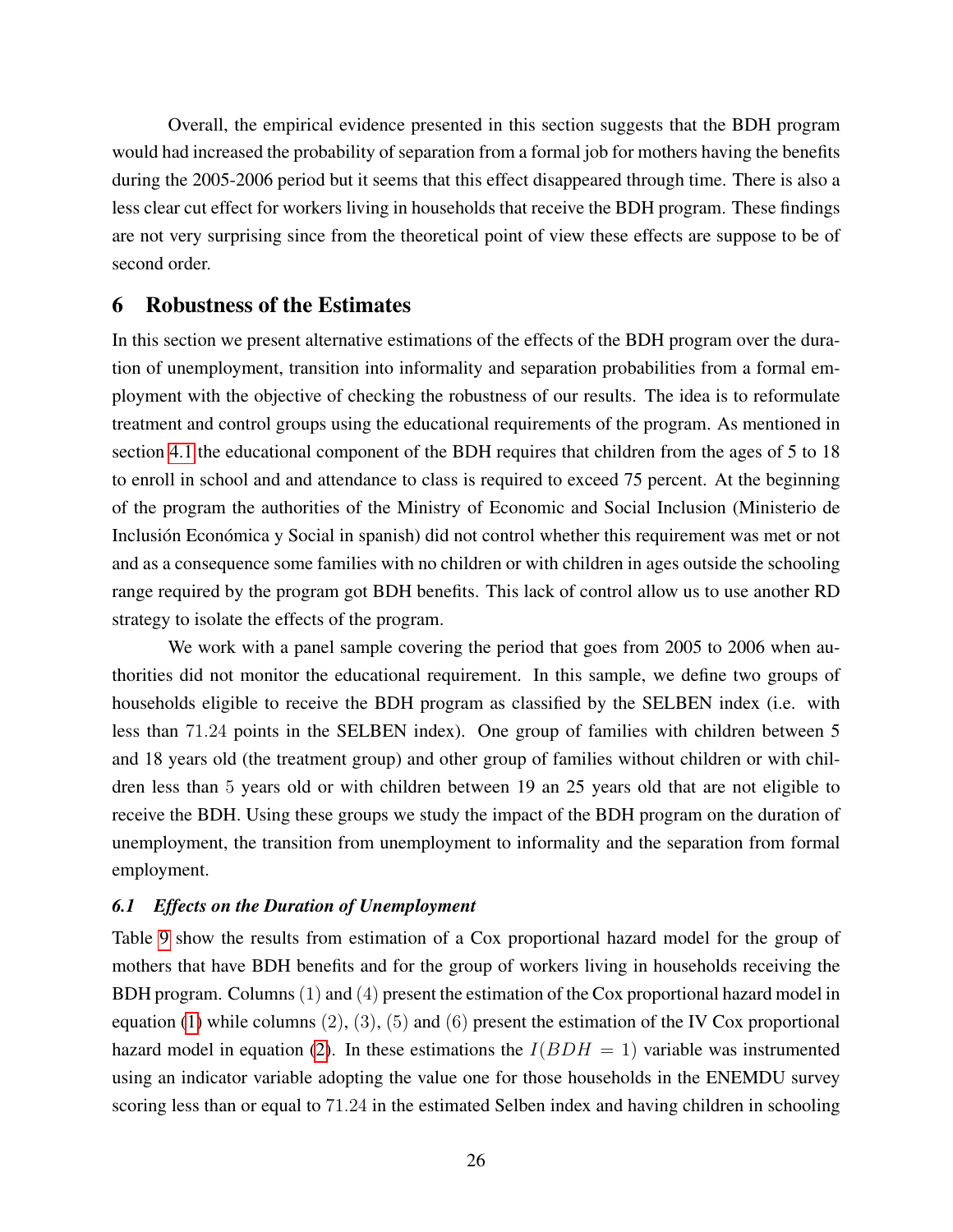| Dependent variable:           |            | Mothers    |            |           | Non Mothers |            |
|-------------------------------|------------|------------|------------|-----------|-------------|------------|
| Separation                    | (1)        | (2)        | (3)        | (4)       | (5)         | (6)        |
| $I(BDH=1)$                    | 1.010**    | $0.883**$  | 1.109*     | $0.520*$  | 0.282       | 0.159      |
|                               | (0.381)    | (0.311)    | (0.469)    | (0.250)   | (0.195)     | (0.303)    |
| Age                           | $0.135*$   | 0.125      | $0.133*$   | $-0.067*$ | $-0.070**$  | $-0.069**$ |
|                               | (0.066)    | (0.068)    | (0.056)    | (0.027)   | (0.027)     | (0.022)    |
| $Age^2$                       | $-0.002*$  | $-0.002*$  | $-0.002**$ | $0.001*$  | $0.001**$   | $0.001**$  |
|                               | (0.001)    | (0.001)    | (0.001)    | (0.000)   | (0.000)     | (0.000)    |
| Gender $(male = 1)$           |            |            |            | 1.061**   | 1.091**     | $0.911**$  |
|                               |            |            |            | (0.388)   | (0.386)     | (0.307)    |
| Selben Index                  |            |            | 0.046      |           |             | $-0.120$   |
|                               |            |            | (0.130)    |           |             | (0.082)    |
| Selben Index $\times z_{i,t}$ |            |            | 0.151      |           |             | 0.185      |
|                               |            |            | (0.172)    |           |             | (0.110)    |
| Education                     |            |            |            |           |             |            |
| Incomplete or Complete        | 0.087      | $-0.055$   | $-0.190$   | 0.044     | 0.074       | $-0.335$   |
| Secondary                     | (0.357)    | (0.352)    | (0.284)    | (0.246)   | (0.245)     | (0.199)    |
| More than Complete            | $-1.167*$  | $-1.336**$ | $-1.311**$ | $-0.151$  | $-0.124$    | $-0.571*$  |
| Secondary                     | (0.505)    | (0.494)    | (0.409)    | (0.318)   | (0.318)     | (0.272)    |
| Intercept                     | $-4.087**$ | $-4.051**$ | $-7.313$   | $-1.100$  | $-1.174$    | 8.368      |
|                               | (1.497)    | (1.522)    | (10.005)   | (0.670)   | (0.690)     | $-6.150$   |
| Time dummies                  | Yes        | Yes        | Yes        | Yes       | Yes         | Yes        |
| Observations                  | 444        | 444        | 717        | 936       | 936         | 1446       |

<span id="page-26-0"></span>Table 7: Impact of the BDH Program over the Separation Probability (2005-2006).

*Source:* Authors' calculations using the 2005-2006 pooled cross-section sample.

*Note:* Columns (1) to (3) show the estimation of a Logit model for mothers that had a formal employment during the third and fourth quarters of 2005 and 2006. Columns (4) to (6) show the same estimation but for workers that had a formal employment during the third and fourth quarters of 2005 and 2006. Estimations in columns (1), (2), (4) and (5) use a sample composed by households scoring in an interval of  $\pm$  3 points around the Selben cutoff point. Estimations in columns (3) and (6) use a sample composed by households scoring in an interval of  $\pm$  5 points around the Selben cutoff point. In columns  $(2)$ ,  $(3)$ ,  $(5)$  and  $(6)$  the  $I(BDH = 1)$  variable was instrumented using an indicator variable adopting the value one for those households in the ENEMDU survey scoring less than or equal to 71.24 in the estimated Selben index. Estimations use the ENEMDU probability weights. Figures in parentheses are robust standard errors. Statistical significance: \* significant at the 10% level; \*\* significant at the 5% level; \*\*\* significant at the 1% level.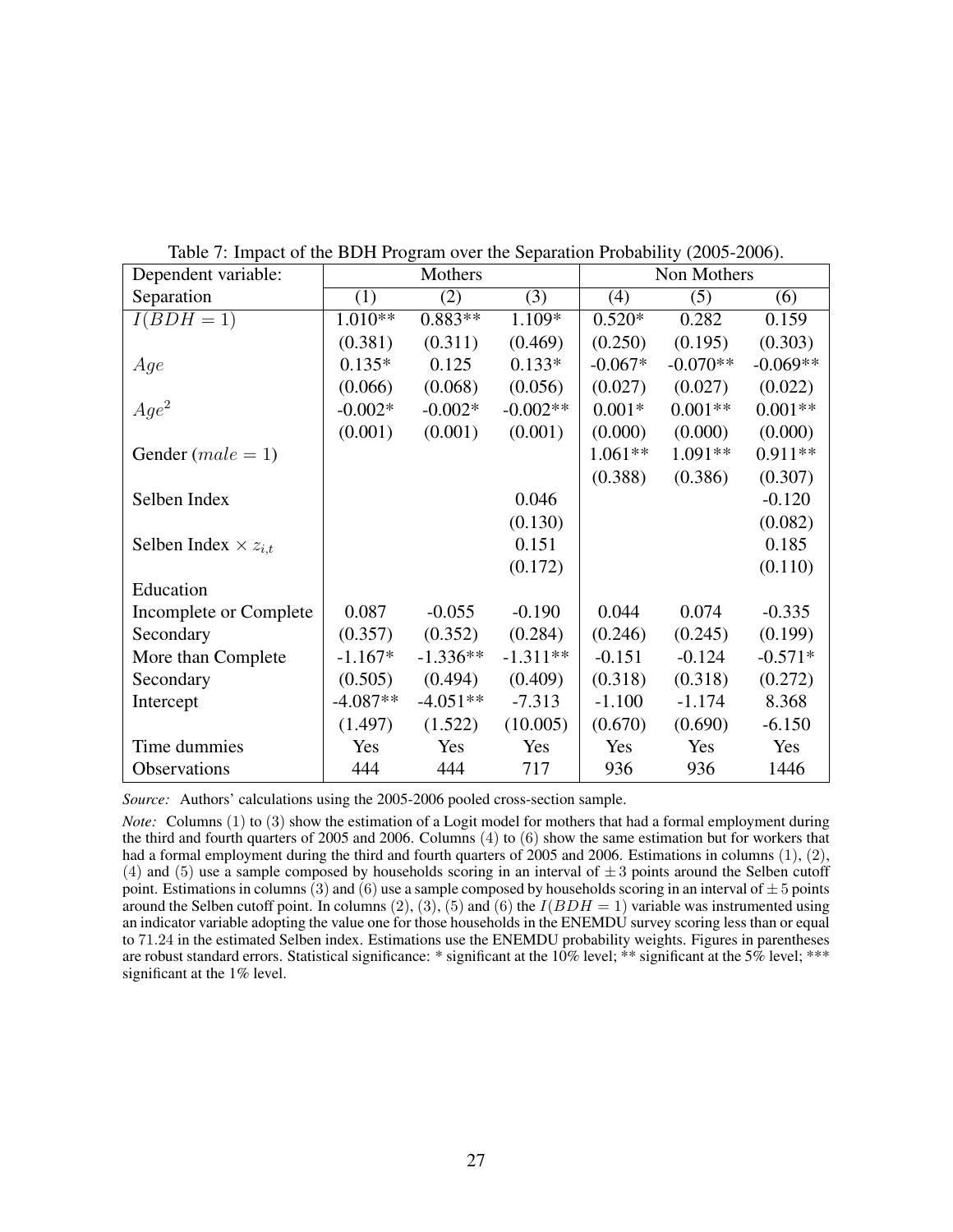| Dependent variable:           |             | Mothers     |             |             | Non Mothers |            |
|-------------------------------|-------------|-------------|-------------|-------------|-------------|------------|
| Separation                    | (1)         | (2)         | (3)         | (4)         | (5)         | (6)        |
| $I(BD\overline{H}=1)$         | 0.241       | 0.226       | 0.416       | $-0.095$    | 0.108       | 0.076      |
|                               | (0.242)     | (0.225)     | (0.353)     | (0.191)     | (0.155)     | (0.236)    |
| Age                           | $0.180***$  | $0.178***$  | $0.147***$  | $0.053*$    | $0.054*$    | $0.051**$  |
|                               | (0.044)     | (0.044)     | (0.032)     | (0.021)     | (0.021)     | (0.017)    |
| $Age^2$                       | $-0.002***$ | $-0.002***$ | $-0.002***$ | $-0.001**$  | $-0.001**$  | $-0.001**$ |
|                               | (0.001)     | (0.001)     | (0.000)     | (0.000)     | (0.000)     | (0.000)    |
| Gender $(male = 1)$           |             |             |             | $0.592*$    | $0.595*$    | 0.221      |
|                               |             |             |             | (0.261)     | (0.260)     | (0.186)    |
| Selben Index                  |             |             | 0.078       |             |             | $-0.035$   |
|                               |             |             | (0.096)     |             |             | (0.062)    |
| Selben Index $\times z_{i,t}$ |             |             | $-0.004$    |             |             | 0.048      |
|                               |             |             | (0.130)     |             |             | (0.087)    |
| Education                     |             |             |             |             |             |            |
| Incomplete or Complete        | 0.245       | 0.251       | 0.146       | $-0.066$    | $-0.035$    | $-0.048$   |
| Secondary                     | (0.255)     | (0.256)     | (0.214)     | (0.179)     | (0.180)     | (0.145)    |
| More than Complete            | $-0.528$    | $-0.553$    | $-0.795*$   | $-0.506$    | $-0.460$    | $-0.439*$  |
| Secondary                     | (0.439)     | (0.440)     | (0.359)     | (0.270)     | (0.268)     | (0.205)    |
| Intercept                     | $-4.228***$ | $-4.213***$ | $-9.351$    | $-2.919***$ | $-3.042***$ | 0.163      |
|                               | (0.971)     | (0.966)     | (7.090)     | (0.569)     | (0.572)     | (4.562)    |
| Time dummies                  | Yes         | Yes         | Yes         | Yes         | Yes         | Yes        |
| Observations                  | 1667        | 1667        | 2589        | 2378        | 2378        | 3753       |

<span id="page-27-0"></span>Table 8: Impact of the BDH Program over the Separation Probability (2007-2010).

*Source:* Authors' calculations using the 2007-2010 pooled cross-section sample.

*Note:* Columns (1) to (3) show the estimation of a Logit model for mothers that had a formal employment during the fourth quarters of 2007 and 2008 and the first quarters of 2008 and 2009. Columns (4) to (6) show the same estimation but for workers that had a formal employment during the fourth quarters of 2007 and 2008 and the first quarters of 2008 and 2009. Estimations in columns (1), (2), (4) and (5) use a sample composed by households scoring in an interval of  $\pm 3$ points around the Selben cutoff point. Estimations in columns (3) and (6) use a sample composed by households scoring in an interval of  $\pm 5$  points around the Selben cutoff point. In columns (2), (3), (5) and (6) the  $I(BDH = 1)$  variable was instrumented using an indicator variable adopting the value one for those households in the ENEMDU survey scoring less than or equal to 71.24 in the estimated Selben index. Estimations use the ENEMDU probability weights. Figures in parentheses are robust standard errors. Statistical significance: \* significant at the 10% level; \*\* significant at the 5% level; \*\*\* significant at the 1% level.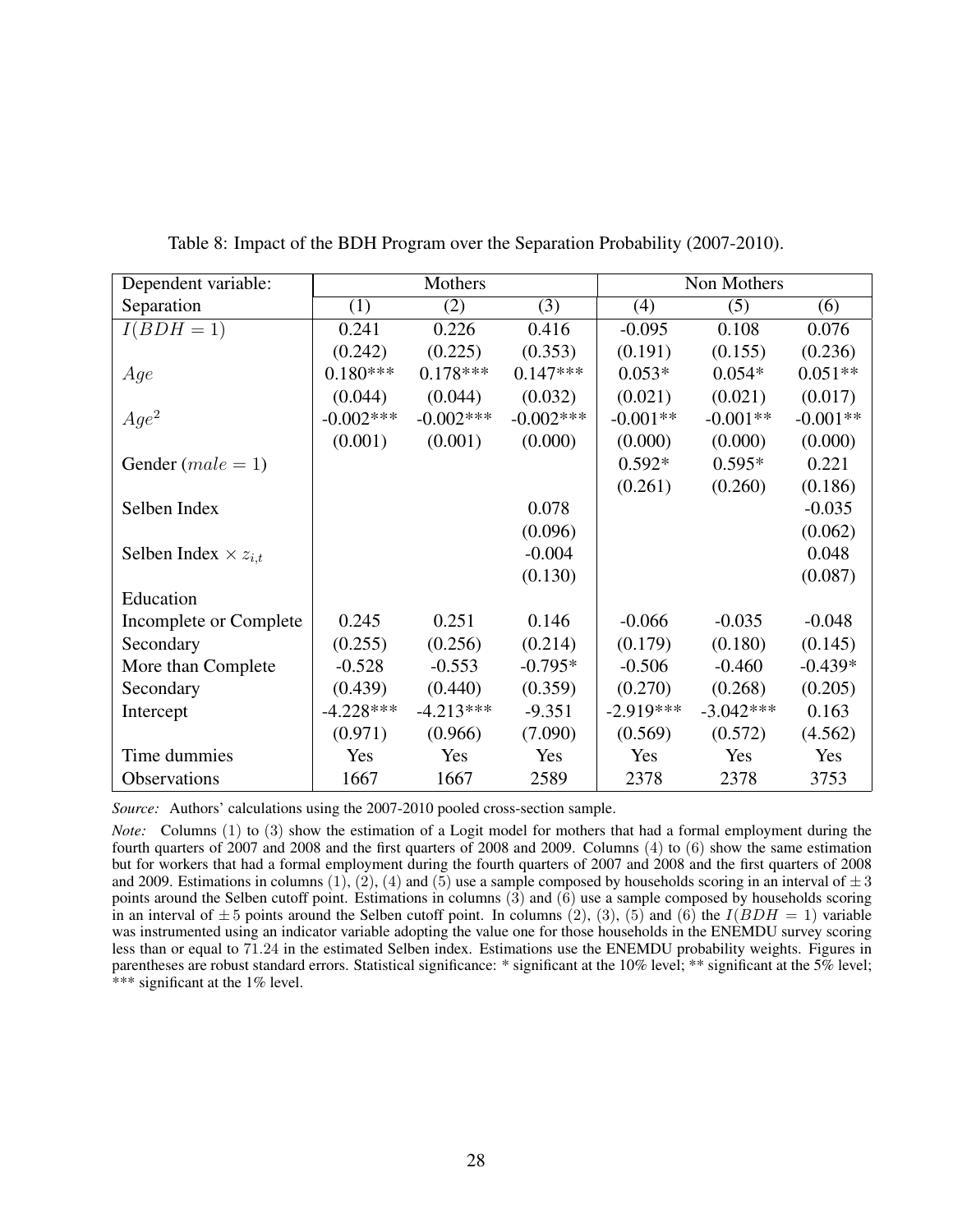age (from 5 to 18 years old).<sup>3</sup> In columns (2) and (5) in addition to the instrumental variable we use as a control variable the Selben index while in columns (3) and (6) we control for a second degree polynomial in the Selben index. Socioeconomic controls include age and its square, gender, two educational attainment variables and time dummies.

Results are similar in sign to the ones reported in Table [1](#page-15-0) suggesting that mothers with BDH benefits and workers living in households receiving the BDH program experience a longer duration of unemployment than similar workers that do not have access to those benefits. However none of the coefficients are statistically significant. The estimated coefficient in column (3) suggests that the program has the effect of reducing the hazard of leaving unemployment, for mothers receiving the cash transfer, in about 16%. The effect of the BDH program is small over the duration of unemployment for workers living in beneficiary's households. The estimated coefficient in column (6) suggests that for these workers the impact of the program reduces the hazard of leaving unemployment only around 5%.

The findings in this section, although statistically weak, confirm the results presented in Section [5.1](#page-14-0) suggesting that mothers receiving the cash transfer and workers living in households that have the BDH program, experience a longer duration in unemployment than the comparable group of workers that do not have those benefits.

## *6.2 Effects on the Transition from Unemployment to Informality*

As before, to measure the effect of the BDH program over the transition from unemployment to informality we estimate a multinomial Logit model distinguishing four different destination states: remaining in unemployment, formal employment in the first postdisplacement job, informal employment in the first postdisplacement job and out of the labor force. The results for unemployed mothers are presented in Table [10](#page-31-0) and for those workers living in households having the BDH program in Table [11.](#page-32-0) The baseline category in all estimations is remaining in unemployment. The first column in each specification in both tables shows the estimation of the probability of leaving unemployment to formal employment, the second column shows the estimation of the probability of leaving unemployment to informal employment and the third column in each specification presents the estimation of the probability of leaving unemployment to out of the labor force. Multinomial Logit specifications 2 and 3 in both tables instrument the  $I(BDH = 1)$  variable using an indicator variable adopting the value one for those households in the ENEMDU survey scoring less than or equal to 71.24 in the estimated Selben index and having children in schooling age (from 5 to 18 years old).

<sup>&</sup>lt;sup>3</sup>Here we could not control the estimations using a piecewise spline in the Selben index interacted with the instrumental variable because there are not many observations in our control group. As a consequence the Selben index variable and its interaction with the IV are highly collinear producing estimates of  $\lambda_1$  that are of the same sign as the ones presented in Table [9](#page-29-0) but unusually high in absolute value.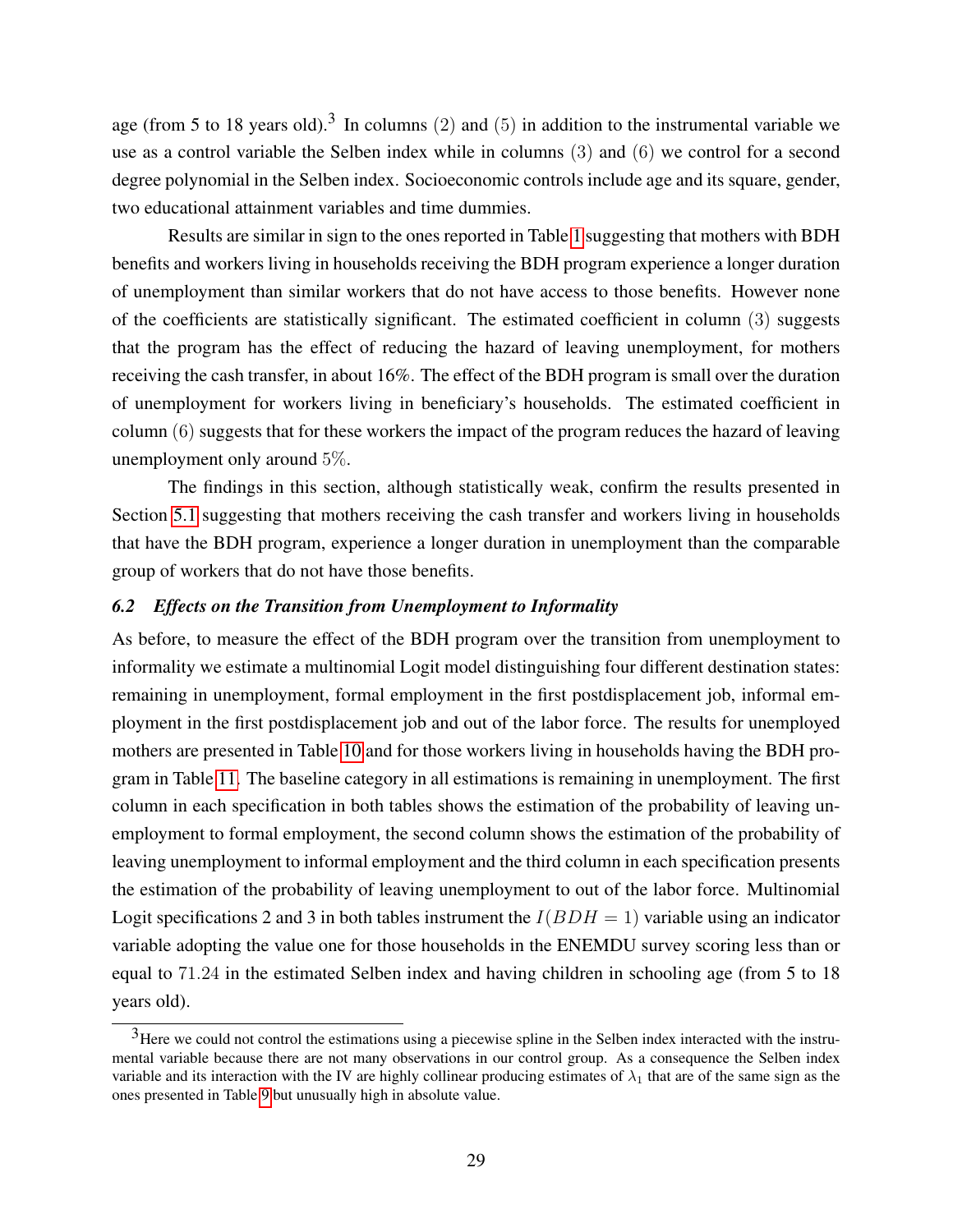| Dependent variable:            |            | Mothers    |            |           | Non Mothers |            |
|--------------------------------|------------|------------|------------|-----------|-------------|------------|
| Duration in weeks              | (1)        | (2)        | (3)        | (4)       | (5)         | (6)        |
| $I(BDH=1)$                     | $-0.352$   | $-0.171$   | $-0.175$   | $-0.010$  | $-0.096$    | $-0.056$   |
|                                | (0.366)    | (0.395)    | (0.390)    | (0.329)   | (0.549)     | (0.568)    |
| Age                            | $-0.092$   | $-0.100$   | $-0.092$   | $-0.145*$ | $-0.166*$   | $-0.154*$  |
|                                | (0.084)    | (0.086)    | (0.085)    | (0.072)   | (0.066)     | (0.067)    |
| $Age^2$                        | 0.001      | 0.001      | 0.001      | $0.002*$  | $0.002**$   | $0.002*$   |
|                                | (0.001)    | (0.001)    | (0.001)    | (0.001)   | (0.001)     | (0.001)    |
| Gender $(male = 1)$            |            |            |            | $-0.772$  | $-1.093**$  | $-1.054**$ |
|                                |            |            |            | (0.418)   | (0.373)     | (0.374)    |
| Selben Index                   |            | 0.046      | 1.533      |           | $-0.246**$  | $-2.432$   |
|                                |            | (0.067)    | (2.861)    |           | (0.089)     | (2.465)    |
| Selben Index squared           |            |            | $-0.011$   |           |             | 0.017      |
|                                |            |            | (0.021)    |           |             | (0.019)    |
| Education                      |            |            |            |           |             |            |
| <b>Complete Primary</b>        | $-1.408**$ | $-1.400**$ | $-1.388**$ | 0.625     | $-0.222$    | $-0.036$   |
| (or less)                      | (0.526)    | (0.513)    | (0.526)    | (0.845)   | (0.941)     | (1.079)    |
| Incomplete or Complete         | $-1.523**$ | $-1.557**$ | $-1.533**$ | $-0.020$  | $-0.578$    | $-0.402$   |
| Secondary                      | (0.535)    | (0.496)    | (0.508)    | (0.840)   | (0.868)     | (0.981)    |
| Time dummies                   | Yes        | Yes        | Yes        | Yes       | Yes         | Yes        |
| <b>Unweighted Observations</b> | 58         | 58         | 58         | 149       | 149         | 149        |

<span id="page-29-0"></span>Table 9: Effect of the BDH Program over the Duration of Unemployment

*Source:* Authors' calculations using the 2005-2006 panel sample.

*Note:* Columns (1) and (4) show the estimation of a Cox proportional hazard model for the 2005 to 2006 panel sample while columns  $(2)$ ,  $(3)$ ,  $(5)$  and  $(6)$  present the estimation of an IV Cox proportional hazard model. In columns (2), (3), (5) and (6)  $I(BDH = 1)$  was instrumented using an indicator variable adopting the value one for those households in the ENEMDU survey scoring less than or equal to 71.24 in the estimated Selben index and having children in schooling age (from  $5$  to 18 years old). Figures in parentheses are robust standard errors. Estimations use probability weights. Statistical significance: \* significant at the 10% level; \*\* significant at the 5% level; \*\*\* significant at the 1% level.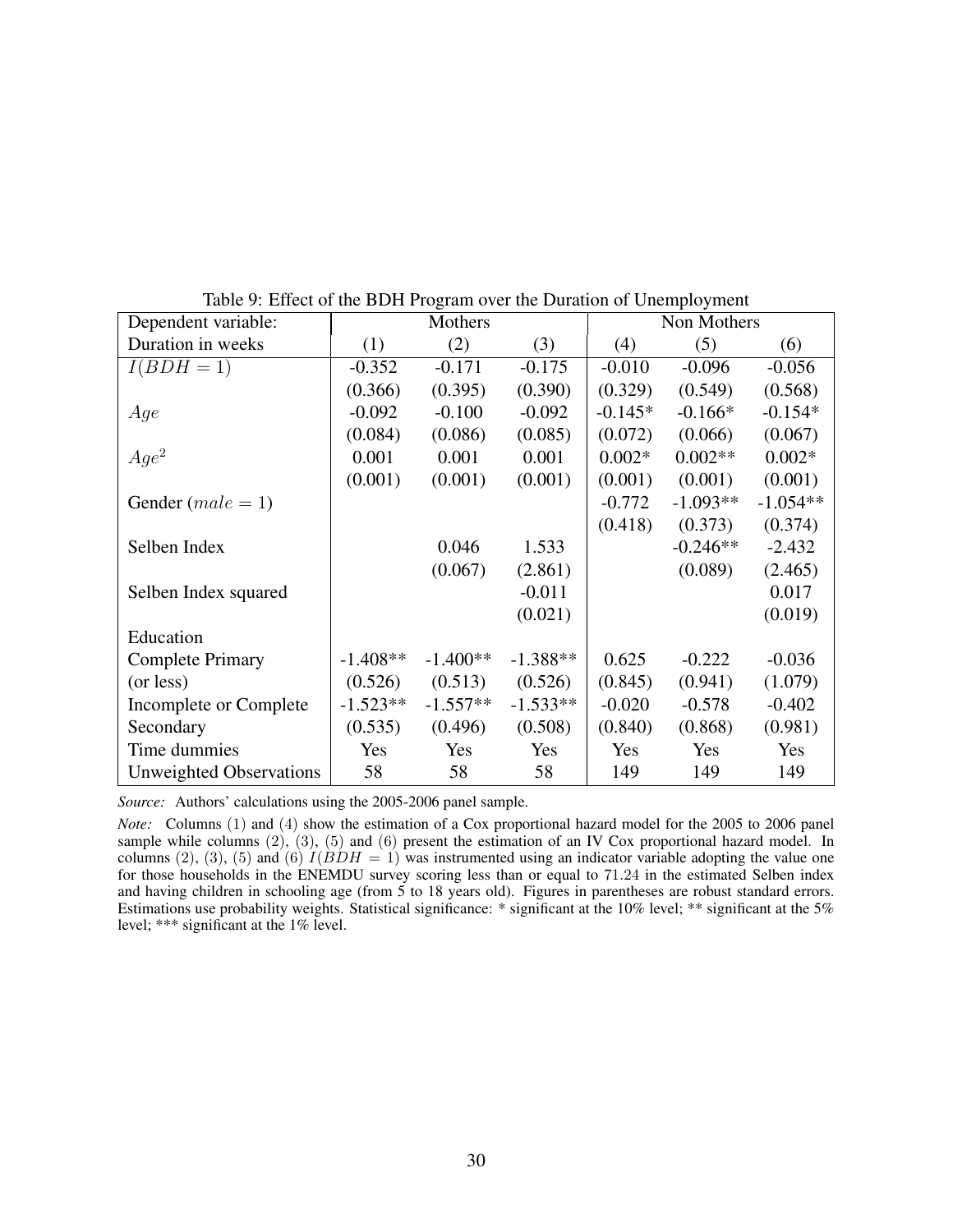None of the coefficients on the policy variable in both tables are statistically significant implying that at most these results are weak. Results for mothers receiving BDH benefits are mixed, when taking into account multinomial Logit specifications 2 and 3. Column (5) in Table [10](#page-31-0) suggests that for mothers receiving the cash transfer compared with those mothers without benefits, the relative risk of going from unemployment to informality decrease by a factor of 0.59 while the coefficient in column (8) suggests that this relative risk would increase by a factor of 1.12. Both specifications suggest that the relative risk of leaving unemployment towards a formal job or out of the labor force is larger for mothers having BDH benefits than for the comparable group of mothers without those benefits. Multinomial Logit specifications 2 and 3 in Table [10](#page-31-0) imply that for workers living in households receiving BDH benefits with respect to those workers living in households with no benefits the relative risk of transiting from unemployment towards an informal job would increase by a factor of about 1.10. The evidence in this table also suggests that workers living in households that have access to the BDH program are more likely to go from unemployment towards a formal employment or out of the labor force than the comparable group of workers that live in households with no BDH benefits.

Overall, this evidence confirms some of our earlier results. It seems that the BDH program does not have had the distortive effect of increasing the finding probability of an informal job while it could have had an income improving effect related to the fact that it could have financed the search process for for mothers and workers living in households with BDH benefits.

## *6.3 Effects on the Separation from Formal Employment*

Table [12](#page-34-0) shows the results for the effect of the program on the separation probability from a formal job. We estimate a Logit model using a pooled cross-section sample of workers that had a formal employment during the third and fourth quarters of 2005 and 2006. As before the dependent variable in the Logit estimation is a binary variable, *separation*, adopting the value one if the individual change its labor condition. That is, if the worker goes from formal employment to unemployment, informal employment or goes out of the labor force.

Columns  $(1)$  to  $(3)$  in the table show the estimation of a Logit model for beneficiaries mothers that had a formal employment, while columns (4) to (6) show the same estimations but for formal workers living in households having the BDH program. In columns (2), (3), (5) and (6) the  $I(BDH = 1)$  variable was instrumented using an indicator variable adopting the value one for those households in the ENEMDU survey scoring less than or equal to 71.24 in the estimated Selben index and having children in schooling age (from 5 to 18 years old).

The estimated coefficient on the policy variable is positive in all specifications suggesting that having the benefits of the BDH program increase the probability of separation from a formal employment. The estimated coefficients on the policy variable in columns (3) and (6) imply that mothers having the BDH program and workers living in households receiving BDH benefits are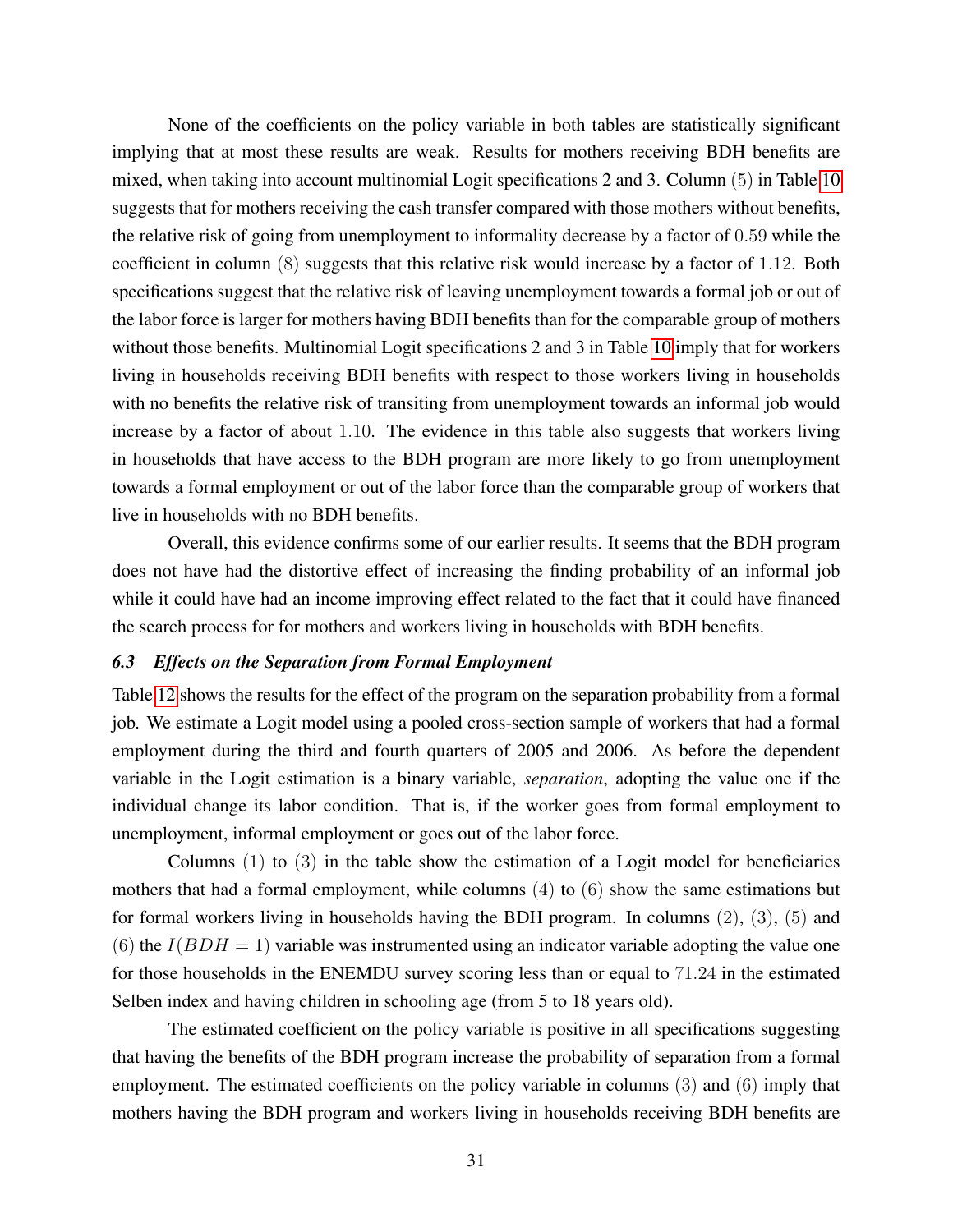<span id="page-31-0"></span>

| Table 10: Effect of        |                                                                                     |                                                                                          |                                                                                                         |                                                                                                                                                                                                                                                                                                                        |                                                                                                                                                                                        |                                                                                                                                | the BDH over the Transition Probabilities out of Unemployment for Mothers                                                                                                                                                                                                                         |                                                                                                                                                                                                                                                                                                     |                                                                                                                                                                                         |
|----------------------------|-------------------------------------------------------------------------------------|------------------------------------------------------------------------------------------|---------------------------------------------------------------------------------------------------------|------------------------------------------------------------------------------------------------------------------------------------------------------------------------------------------------------------------------------------------------------------------------------------------------------------------------|----------------------------------------------------------------------------------------------------------------------------------------------------------------------------------------|--------------------------------------------------------------------------------------------------------------------------------|---------------------------------------------------------------------------------------------------------------------------------------------------------------------------------------------------------------------------------------------------------------------------------------------------|-----------------------------------------------------------------------------------------------------------------------------------------------------------------------------------------------------------------------------------------------------------------------------------------------------|-----------------------------------------------------------------------------------------------------------------------------------------------------------------------------------------|
| Dependent variable:        |                                                                                     | Multinomial Logit 1                                                                      |                                                                                                         |                                                                                                                                                                                                                                                                                                                        | Multinomial Logit 2                                                                                                                                                                    |                                                                                                                                |                                                                                                                                                                                                                                                                                                   | Multinomial                                                                                                                                                                                                                                                                                         | Logit 3                                                                                                                                                                                 |
| Transition Probability     |                                                                                     | $\begin{array}{c} (2) \\ -0.548 \\ (1.064) \\ 0.059 \\ (0.372) \\ -0.001 \\ \end{array}$ |                                                                                                         |                                                                                                                                                                                                                                                                                                                        |                                                                                                                                                                                        |                                                                                                                                | $\widehat{C}$                                                                                                                                                                                                                                                                                     | $\circled{s}$                                                                                                                                                                                                                                                                                       |                                                                                                                                                                                         |
| $I(BDH=1)$                 |                                                                                     |                                                                                          |                                                                                                         |                                                                                                                                                                                                                                                                                                                        |                                                                                                                                                                                        |                                                                                                                                |                                                                                                                                                                                                                                                                                                   |                                                                                                                                                                                                                                                                                                     |                                                                                                                                                                                         |
|                            |                                                                                     |                                                                                          |                                                                                                         |                                                                                                                                                                                                                                                                                                                        |                                                                                                                                                                                        |                                                                                                                                |                                                                                                                                                                                                                                                                                                   |                                                                                                                                                                                                                                                                                                     |                                                                                                                                                                                         |
| Age                        |                                                                                     |                                                                                          |                                                                                                         |                                                                                                                                                                                                                                                                                                                        |                                                                                                                                                                                        |                                                                                                                                |                                                                                                                                                                                                                                                                                                   |                                                                                                                                                                                                                                                                                                     |                                                                                                                                                                                         |
|                            |                                                                                     |                                                                                          |                                                                                                         |                                                                                                                                                                                                                                                                                                                        |                                                                                                                                                                                        |                                                                                                                                |                                                                                                                                                                                                                                                                                                   |                                                                                                                                                                                                                                                                                                     |                                                                                                                                                                                         |
| $Age^2$                    |                                                                                     |                                                                                          |                                                                                                         |                                                                                                                                                                                                                                                                                                                        |                                                                                                                                                                                        |                                                                                                                                |                                                                                                                                                                                                                                                                                                   |                                                                                                                                                                                                                                                                                                     |                                                                                                                                                                                         |
|                            | $\begin{array}{r} 0.670 \\ -0.020 \\ -0.178 \\ 0.302 \\ 0.001 \\ 0.004 \end{array}$ |                                                                                          | $\begin{array}{c} (3) \\ \hline -1.010 \\ (0.834) \\ -0.183 \\ (0.240) \\ 0.002 \\ (0.003) \end{array}$ |                                                                                                                                                                                                                                                                                                                        |                                                                                                                                                                                        |                                                                                                                                |                                                                                                                                                                                                                                                                                                   |                                                                                                                                                                                                                                                                                                     |                                                                                                                                                                                         |
| Selben Index               |                                                                                     |                                                                                          |                                                                                                         |                                                                                                                                                                                                                                                                                                                        |                                                                                                                                                                                        |                                                                                                                                |                                                                                                                                                                                                                                                                                                   |                                                                                                                                                                                                                                                                                                     |                                                                                                                                                                                         |
|                            |                                                                                     |                                                                                          |                                                                                                         | $\begin{array}{r} (4) \\ 2.001 \\ (1.249) \\ -0.331 \\ (0.319) \\ 0.003 \\ (0.004) \\ 0.000 \\ (0.004) \\ (0.000) \\ (0.000) \\ (0.000) \\ (0.000) \\ (0.000) \\ (0.000) \\ (0.000) \\ (0.000) \\ (0.000) \\ (0.000) \\ (0.000) \\ (0.000) \\ (0.000) \\ (0.000) \\ (0.000) \\ (0.000) \\ (0.000) \\ (0.000) \\ (0.00$ | $\begin{array}{c} (5) \\[-4pt] -0.524 \\[-4pt] (1.072) \\[-4pt] 0.166 \\[-4pt] (0.376) \\[-4pt] 0.002 \\[-4pt] (0.005) \\[-4pt] (0.037) \\[-4pt] (0.031) \\[-4pt] (0.231) \end{array}$ | $\begin{array}{r} (6) \\ \hline 1.580 \\ (1.224) \\ 0.330 \\ (0.269) \\ 0.003 \\ (0.003) \\ (0.007) \\ (0.007) \\ \end{array}$ |                                                                                                                                                                                                                                                                                                   |                                                                                                                                                                                                                                                                                                     |                                                                                                                                                                                         |
| Selben Index squared       |                                                                                     |                                                                                          |                                                                                                         |                                                                                                                                                                                                                                                                                                                        |                                                                                                                                                                                        |                                                                                                                                |                                                                                                                                                                                                                                                                                                   |                                                                                                                                                                                                                                                                                                     |                                                                                                                                                                                         |
|                            |                                                                                     |                                                                                          |                                                                                                         |                                                                                                                                                                                                                                                                                                                        |                                                                                                                                                                                        |                                                                                                                                |                                                                                                                                                                                                                                                                                                   |                                                                                                                                                                                                                                                                                                     |                                                                                                                                                                                         |
| Complete Primary (or less) | 0.550                                                                               |                                                                                          |                                                                                                         |                                                                                                                                                                                                                                                                                                                        |                                                                                                                                                                                        |                                                                                                                                |                                                                                                                                                                                                                                                                                                   |                                                                                                                                                                                                                                                                                                     |                                                                                                                                                                                         |
|                            |                                                                                     |                                                                                          |                                                                                                         |                                                                                                                                                                                                                                                                                                                        |                                                                                                                                                                                        |                                                                                                                                |                                                                                                                                                                                                                                                                                                   |                                                                                                                                                                                                                                                                                                     |                                                                                                                                                                                         |
| Intercept                  |                                                                                     |                                                                                          |                                                                                                         |                                                                                                                                                                                                                                                                                                                        |                                                                                                                                                                                        |                                                                                                                                |                                                                                                                                                                                                                                                                                                   |                                                                                                                                                                                                                                                                                                     |                                                                                                                                                                                         |
|                            | $(1.119)$<br>5.864<br>5.407)<br>Yes                                                 | $-1.452$<br>(1.461)<br>(0.414)<br>(6.414)<br>Yes<br>Yes                                  | $0.292$<br>$(1.066)$<br>$5.621$<br>$(4.618)$<br>Yes<br>Yes                                              | $0.767$<br>(1.146)<br>(1.547<br>1.547<br>Yes<br>Yes<br>S8                                                                                                                                                                                                                                                              | $\begin{array}{c} -1.989 \\ (1.207) \\ 8.881 \\ (1.7.252) \\ \text{Yes} \\ \text{Yes} \\ \text{Yes} \end{array}$                                                                       | $0.436$<br>$(1.048)$<br>$0.382$<br>$(13.418)$<br>Yes<br>Yes<br>S8                                                              | $\begin{array}{r} \hline 1.876 \\ 1.206 \\ 0.303 \\ 0.032 \\ 0.003 \\ 0.004 \\ 0.005 \\ 0.005 \\ 0.004 \\ 0.005 \\ 0.004 \\ 0.005 \\ 0.004 \\ 0.005 \\ 0.003 \\ 0.0083 \\ 0.0083 \\ 0.0083 \\ 0.00083 \\ 0.00083 \\ 0.00083 \\ 0.00083 \\ 0.00083 \\ 0.00083 \\ 0.00083 \\ 0.00083 \\ 0.00083 \\$ | $\begin{array}{r} 116 \\ 0.967 \\ 0.074 \\ 0.001 \\ 0.0005 \\ 0.0005 \\ 0.005 \\ 0.0034 \\ 0.034 \\ 0.034 \\ 0.034 \\ 0.034 \\ 0.034 \\ 0.033 \\ 0.034 \\ 0.033 \\ 0.034 \\ 0.034 \\ 0.033 \\ 0.034 \\ 0.034 \\ 0.034 \\ 0.034 \\ 0.034 \\ 0.034 \\ 0.034 \\ 0.034 \\ 0.034 \\ 0.034 \\ 0.034 \\ 0$ | $\begin{array}{r} (9) \\ 1.524 \\ -1.241) \\ -0.266 \\ 0.003 \\ 0.003 \\ 0.033 \\ 0.037 \\ -0.037 \\ 0.042 \\ -165.457 \\ -165.457 \\ 209.839) \\ \text{Yes} \\ \text{Yes} \end{array}$ |
| Time dummies               |                                                                                     |                                                                                          |                                                                                                         |                                                                                                                                                                                                                                                                                                                        |                                                                                                                                                                                        |                                                                                                                                |                                                                                                                                                                                                                                                                                                   |                                                                                                                                                                                                                                                                                                     |                                                                                                                                                                                         |
| Unweighted Observations    | 58                                                                                  |                                                                                          |                                                                                                         |                                                                                                                                                                                                                                                                                                                        |                                                                                                                                                                                        |                                                                                                                                |                                                                                                                                                                                                                                                                                                   |                                                                                                                                                                                                                                                                                                     |                                                                                                                                                                                         |
|                            |                                                                                     |                                                                                          |                                                                                                         |                                                                                                                                                                                                                                                                                                                        |                                                                                                                                                                                        |                                                                                                                                |                                                                                                                                                                                                                                                                                                   |                                                                                                                                                                                                                                                                                                     |                                                                                                                                                                                         |

Source: Authors' calculations using the 2005-2006 panel sample. *Source:* Authors' calculations using the 2005-2006 panel sample.

in the ENEMDU survey scoring less than or equal to 71.24 in the estimated Selben index and having children in schooling age (from 5 to 18 years old). In all estimations remaining in unemployment is the base category. In th second column shows the estimation for informal employment; and the third column shows the estimation for out of the labor force. Figures in parentheses are robust standard errors. Estimations use probability weights. Stat Note: Multinomial Logit specifications 2 and 3 instrument the  $I(BDH = 1)$  variable using an indicator variable adopting the value one for those households in the ENEMDU survey scoring less than or equal to 71.24 in the estimated Selben index and having children in schooling age (from 5 to 18 years old). In all estimations remaining in unemployment is the base category. In the three specifications the first column shows the estimation for formal employment; the  $I(BDH = 1)$  variable using an indicator variable adopting the value one for those households the action of  $\alpha$ second column shows the estimation for informal employment; and the third column shows the estimation for out of the labor force. Figures in parentheses are robust standard errors. Estimations use probability weights. Statistical significance: \* significant at the 10% level; \*\* significant at the 5% level; \*\*\* *Note:* Multinomial Logit specifications 2 and 3 instrument the significant at the 1% level. significant at the 1% level.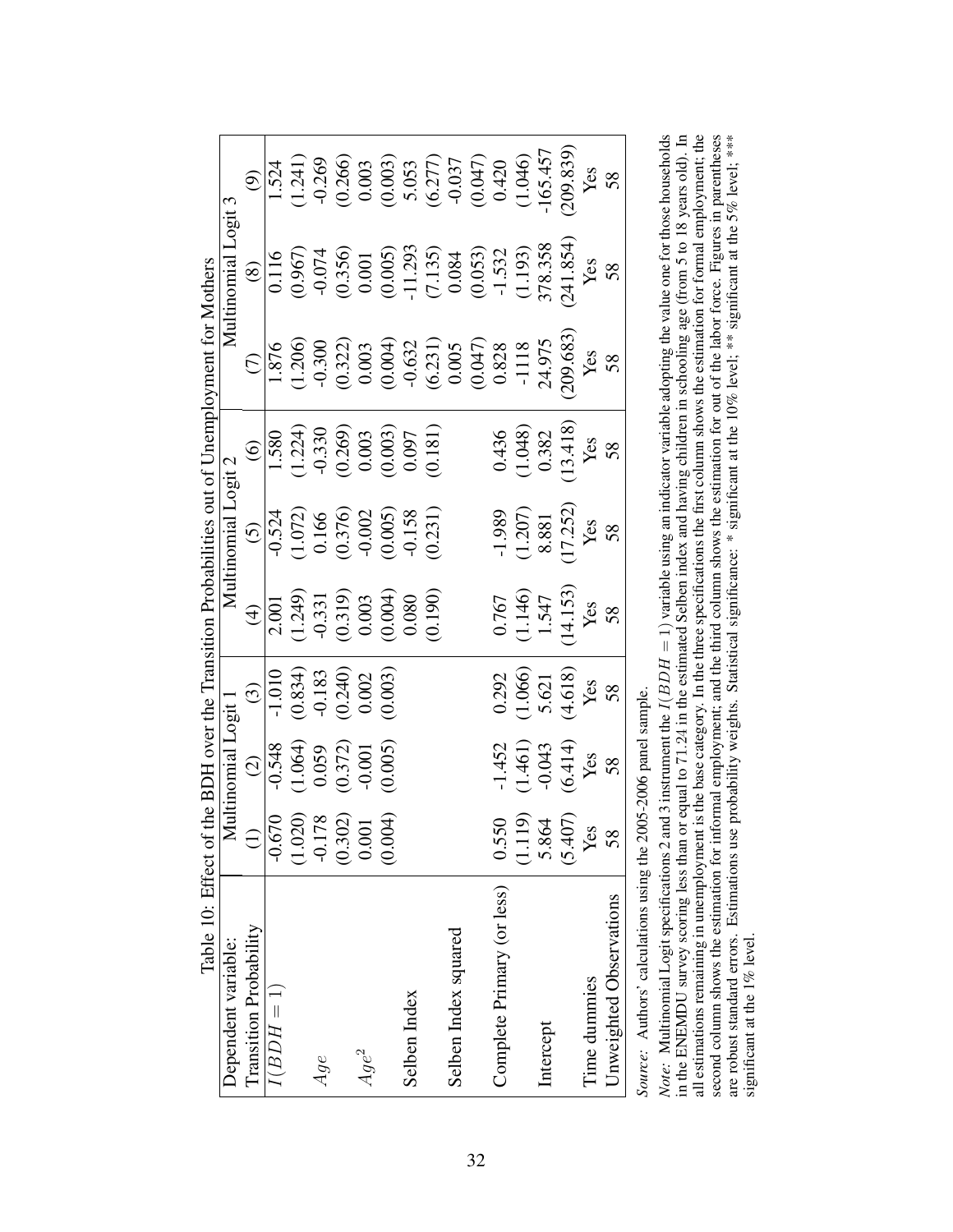| H Program                     |                 |                                                                                                                                |                                                                                                        |                                                                                                                            |                                                                                                                            |                                                                                            |                                                                                                                                                                                                                                                                                                                                                              |                                                                                                                                                                                                                                                                                                     |                                                                                                                                                                                                                                                                                         |
|-------------------------------|-----------------|--------------------------------------------------------------------------------------------------------------------------------|--------------------------------------------------------------------------------------------------------|----------------------------------------------------------------------------------------------------------------------------|----------------------------------------------------------------------------------------------------------------------------|--------------------------------------------------------------------------------------------|--------------------------------------------------------------------------------------------------------------------------------------------------------------------------------------------------------------------------------------------------------------------------------------------------------------------------------------------------------------|-----------------------------------------------------------------------------------------------------------------------------------------------------------------------------------------------------------------------------------------------------------------------------------------------------|-----------------------------------------------------------------------------------------------------------------------------------------------------------------------------------------------------------------------------------------------------------------------------------------|
| Dependent variable:           |                 | Multinomial Logit 1                                                                                                            |                                                                                                        |                                                                                                                            | Multinomial Logit 2                                                                                                        |                                                                                            |                                                                                                                                                                                                                                                                                                                                                              | Multinomial Logit 3                                                                                                                                                                                                                                                                                 |                                                                                                                                                                                                                                                                                         |
| <b>Transition Probability</b> | $\widehat{\Xi}$ |                                                                                                                                | $\odot$                                                                                                | $\widehat{\mathcal{F}}$                                                                                                    | $\widetilde{S}$                                                                                                            | $\odot$                                                                                    | $\widehat{C}$                                                                                                                                                                                                                                                                                                                                                | $\circledast$                                                                                                                                                                                                                                                                                       | $\widehat{\mathcal{O}}$                                                                                                                                                                                                                                                                 |
| $I(BDH=1)$                    | 0.291           |                                                                                                                                |                                                                                                        |                                                                                                                            |                                                                                                                            |                                                                                            |                                                                                                                                                                                                                                                                                                                                                              |                                                                                                                                                                                                                                                                                                     |                                                                                                                                                                                                                                                                                         |
|                               | (0.526)         |                                                                                                                                |                                                                                                        |                                                                                                                            |                                                                                                                            |                                                                                            |                                                                                                                                                                                                                                                                                                                                                              |                                                                                                                                                                                                                                                                                                     |                                                                                                                                                                                                                                                                                         |
| Age                           | 0.162           |                                                                                                                                |                                                                                                        |                                                                                                                            |                                                                                                                            |                                                                                            |                                                                                                                                                                                                                                                                                                                                                              |                                                                                                                                                                                                                                                                                                     |                                                                                                                                                                                                                                                                                         |
|                               | (0.126)         |                                                                                                                                |                                                                                                        |                                                                                                                            |                                                                                                                            |                                                                                            |                                                                                                                                                                                                                                                                                                                                                              |                                                                                                                                                                                                                                                                                                     |                                                                                                                                                                                                                                                                                         |
| $Age^2$                       | $-0.002$        |                                                                                                                                |                                                                                                        |                                                                                                                            |                                                                                                                            |                                                                                            |                                                                                                                                                                                                                                                                                                                                                              |                                                                                                                                                                                                                                                                                                     |                                                                                                                                                                                                                                                                                         |
|                               | (0.002)         | $\begin{array}{c} (2) \\ \hline 10.565 \\ (0.565) \\ 0.124 \\ (0.104) \\ (0.104) \\ (0.001) \\ (0.001) \\ (0.003) \end{array}$ | $\frac{100}{(0.850)}$<br>$\frac{0.262}{(0.131)}$<br>$\frac{0.004}{(0.001)}$<br>$\frac{0.004}{(0.001)}$ | $\begin{array}{r l} \hline 0.597 \\ 0.704) \\ 0.167 \\ 0.020 \\ 0.002 \\ 0.002 \\ 0.856 \\ 0.697) \\ 0.003 \\ \end{array}$ |                                                                                                                            |                                                                                            |                                                                                                                                                                                                                                                                                                                                                              |                                                                                                                                                                                                                                                                                                     |                                                                                                                                                                                                                                                                                         |
| Gender $(male = 1)$           | 0.179           |                                                                                                                                |                                                                                                        |                                                                                                                            |                                                                                                                            |                                                                                            |                                                                                                                                                                                                                                                                                                                                                              |                                                                                                                                                                                                                                                                                                     |                                                                                                                                                                                                                                                                                         |
|                               | (0.705)         | (0.749)                                                                                                                        | (0.936)                                                                                                |                                                                                                                            |                                                                                                                            |                                                                                            |                                                                                                                                                                                                                                                                                                                                                              |                                                                                                                                                                                                                                                                                                     |                                                                                                                                                                                                                                                                                         |
| Selben Index                  |                 |                                                                                                                                |                                                                                                        |                                                                                                                            |                                                                                                                            |                                                                                            |                                                                                                                                                                                                                                                                                                                                                              |                                                                                                                                                                                                                                                                                                     |                                                                                                                                                                                                                                                                                         |
|                               |                 |                                                                                                                                |                                                                                                        | (0.119)                                                                                                                    | $\begin{array}{r} 0.092 \\ (0.736) \\ 0.118 \\ (0.104) \\ (0.001) \\ (0.001) \\ 1.015 \\ (0.725)^* \\ (0.117) \end{array}$ | $\frac{11,766}{(0.923)}$<br>(0.923)<br>(0.136)<br>(0.136)<br>(0.136)<br>(0.157)<br>(0.167) | $\overline{958}$<br>$\overline{900}$<br>$\overline{0.100}$<br>$\overline{0.002}$<br>$\overline{0.002}$<br>$\overline{0.002}$<br>$\overline{0.000}$<br>$\overline{0.000}$<br>$\overline{0.000}$<br>$\overline{0.000}$<br>$\overline{0.000}$<br>$\overline{0.000}$<br>$\overline{0.000}$<br>$\overline{0.000}$<br>$\overline{0.000}$<br>$\overline{0.000}$<br> | $\begin{array}{r} 0.098 \\ 0.747) \\ 0.120 \\ 0.001 \\ 0.001 \\ 0.001 \\ 0.001 \\ 0.001 \\ 0.001 \\ 0.001 \\ 0.011 \\ 0.031 \\ 0.033 \\ 0.000 \\ 0.031 \\ 0.030 \\ 0.030 \\ 0.030 \\ 0.030 \\ 0.030 \\ 0.030 \\ 0.030 \\ 0.030 \\ 0.030 \\ 0.030 \\ 0.030 \\ 0.030 \\ 0.030 \\ 0.030 \\ 0.030 \\ 0$ | $\begin{array}{r} 1.762 \\ 1.762 \\ 0.908 \\ 0.039 \\ 0.003^* \\ 0.003^* \\ 0.003^* \\ 0.003^* \\ 0.003^* \\ 0.003^* \\ 0.003^* \\ 0.003^* \\ 0.003^* \\ 0.003^* \\ 0.003^* \\ 0.003^* \\ 0.003^* \\ 0.003^* \\ 0.003^* \\ 0.003^* \\ 0.003^* \\ 0.003^* \\ 0.003^* \\ 0.003^* \\ 0.00$ |
| Selben Index squared          |                 |                                                                                                                                |                                                                                                        |                                                                                                                            |                                                                                                                            |                                                                                            |                                                                                                                                                                                                                                                                                                                                                              |                                                                                                                                                                                                                                                                                                     |                                                                                                                                                                                                                                                                                         |
|                               |                 |                                                                                                                                |                                                                                                        |                                                                                                                            |                                                                                                                            |                                                                                            |                                                                                                                                                                                                                                                                                                                                                              |                                                                                                                                                                                                                                                                                                     |                                                                                                                                                                                                                                                                                         |
| Complete Primary              | 0.100           | $-0.079$                                                                                                                       |                                                                                                        |                                                                                                                            |                                                                                                                            |                                                                                            |                                                                                                                                                                                                                                                                                                                                                              |                                                                                                                                                                                                                                                                                                     |                                                                                                                                                                                                                                                                                         |
| (or less)                     | (0.583)         |                                                                                                                                |                                                                                                        |                                                                                                                            |                                                                                                                            |                                                                                            |                                                                                                                                                                                                                                                                                                                                                              |                                                                                                                                                                                                                                                                                                     |                                                                                                                                                                                                                                                                                         |
| Intercept                     | $-2.351$        |                                                                                                                                |                                                                                                        |                                                                                                                            |                                                                                                                            |                                                                                            |                                                                                                                                                                                                                                                                                                                                                              |                                                                                                                                                                                                                                                                                                     |                                                                                                                                                                                                                                                                                         |
|                               | (2.066)         | $(0.620)$<br>$-2.196$<br>$(1.841)$<br>Yes<br>Yes                                                                               | $0.530$<br>$(0.976)$<br>$4.509$<br>$(2.192)$<br>Yes<br>Yes                                             | $1.086$<br>$(0.610)$<br>$30.151***$<br>$(8.727)$<br>Yes<br>Yes                                                             | $0.404$<br>$(0.642)$<br>$(19.836^*$<br>$(8.359)$<br>Yes<br>Yes                                                             | 1.371<br>(1.079)<br>(1.53*<br>25.123*<br>Ves<br>Yes<br>Rep                                 | 154.705)<br>Yes                                                                                                                                                                                                                                                                                                                                              |                                                                                                                                                                                                                                                                                                     |                                                                                                                                                                                                                                                                                         |
| Time dummies                  | Yes             |                                                                                                                                |                                                                                                        |                                                                                                                            |                                                                                                                            |                                                                                            |                                                                                                                                                                                                                                                                                                                                                              |                                                                                                                                                                                                                                                                                                     |                                                                                                                                                                                                                                                                                         |
| Unweighted Obs.               | 149             |                                                                                                                                |                                                                                                        |                                                                                                                            |                                                                                                                            |                                                                                            | 149                                                                                                                                                                                                                                                                                                                                                          | 149                                                                                                                                                                                                                                                                                                 | $(253.980)$<br>Yes<br>149                                                                                                                                                                                                                                                               |

<span id="page-32-0"></span>Table 11: Effect of the BDH over the Transition Probabilities out of Unemployment for Individuals Living in Households having the Table 11: Effect of the BDH over the Transition Probabilities out of Unemployment for Individuals Living in Households having the BD<sub>I</sub>

Source: Authors' calculations using the 2005-2006 panel sample. *Source:* Authors' calculations using the 2005-2006 panel sample.

households in the ENEMDU survey scoring less than or equal to 71.24 in the estimated Selben index and having children in schooling age (from 5 to 18 years old). In all estimations remaining in unemployment is the base category. In the three specifications the first column shows the estimation for formal employment; the second column shows the estimation for column show Multinomial Logit specifications 2 and 3 instrument the  $I(BDH = 1)$  variable using an indicator variable adopting the value one for those Figures in parentheses are robust standard errors. Estimations use probability weights. Statistical significance: \* significant at the 10% level; \*\* significant  $I(BDH = 1)$  variable using an indicator variable adopting the value one for those  $12/4$  in the action calculation control and  $\epsilon$  allows and housing controller in cohonistic controller the set of 18 households in the ENEMDU survey scoring less than or equal to 71.24 in the estimated Selben index and having children in schooling age (from 5 to 18 years old). In all estimations remaining in unemployment is the base category. In the three specifications the first column shows the estimation for formal Figures in parentheses are robust standard errors. Estimations use probability weights. Statistical significance: \* significant at the 10% level; \*\* significant employment; the second column shows the estimation for informal employment; and the third column shows the estimation for out of the labor force. *Note:* Multinomial Logit specifications 2 and 3 instrument the at the 5% level; \*\*\* significant at the 1% level. at the 5% level; \*\*\* significant at the 1% level. Note: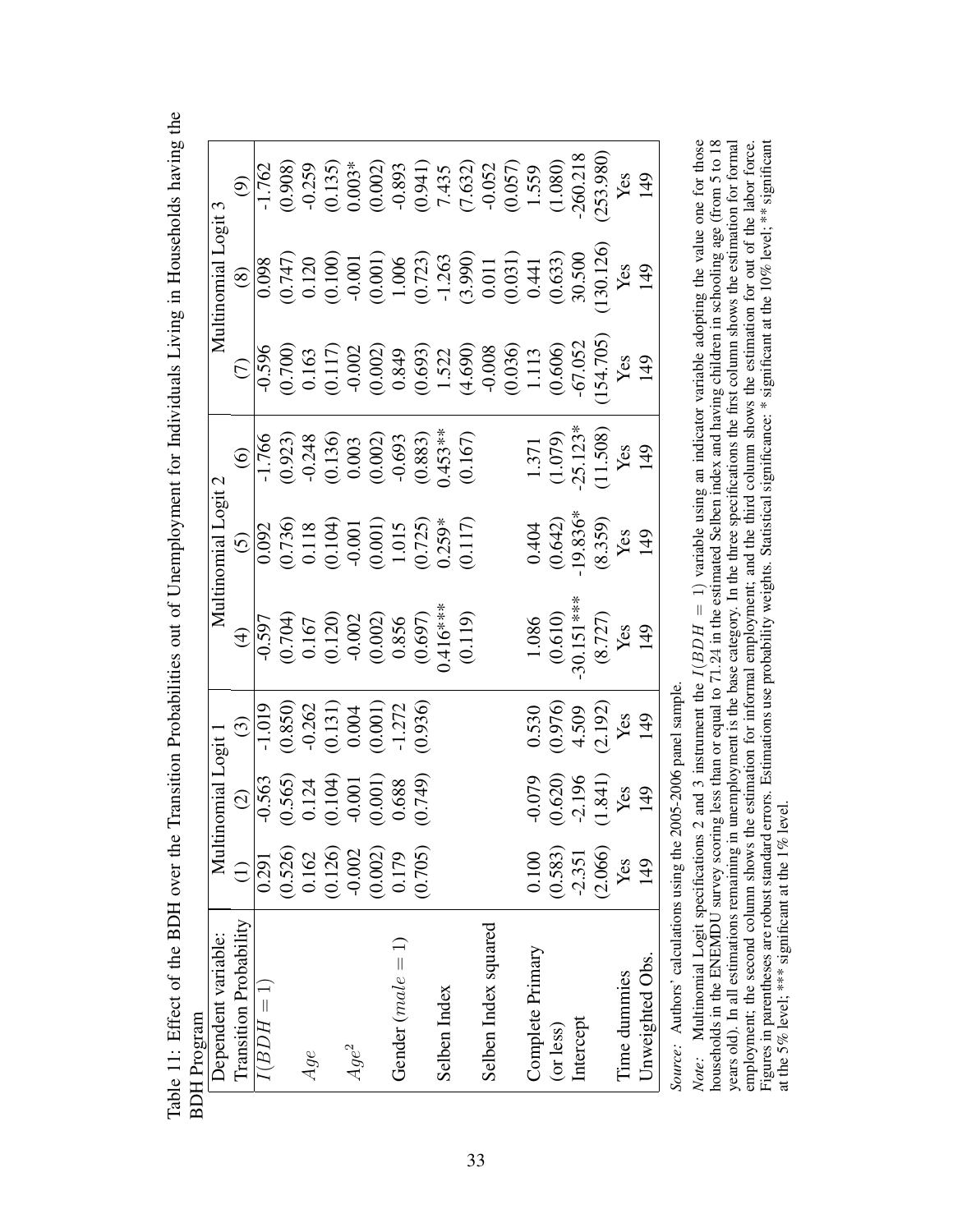more than 100% likely to leave formal employment than the comparable group of workers not receiving those benefits. These results are in line with the ones presented before for the same time period suggesting that the BDH program has increased the probability of separation from formal employment.

# 7 Conclusions

In this paper we analyzed the impact of the BDH program over the duration of unemployment, the probability of going from unemployment to informal employment and the probability of separation from a formal employment. Exploiting the program's targeting mechanism and a regression discontinuity design we isolate the causal effects of the program on these labor market outcomes for two groups of workers: mothers that receive the cash transfer and workers living in households that have the BDH program. The main findings of the paper are:

- 1. Mothers with BDH benefits and workers living in households having the BDH program experience a longer duration of unemployment than the comparable group of workers that do not receive those benefits.
- 2. The BDH program does not had distortive effects on the finding probability of an informal job for mothers and workers living in households with BDH benefits. Results also suggest that the BDH program appears to have financed the search process for workers living in households with benefits during the period 2005-2006.
- 3. The BDH program seems to increase the probability of separation from a formal employment for mothers receiving the cash transfer. This effect is less clear for workers living in beneficiary's households. The impact is small for both mothers with BDH benefits and workers living in households having the BDH program when using data for the period 2007-2009.

These findings are important because they suggest that the program has some non desirable effects over several labor market outcomes. It seems that the program increases the duration of unemployment and at the same time it induces an increment in the probability that a worker separates from a formal job. The evidence presented here implies that there is some room for the government to intervene in the labor market to try to eliminate or at least reduce these negative effects of the program.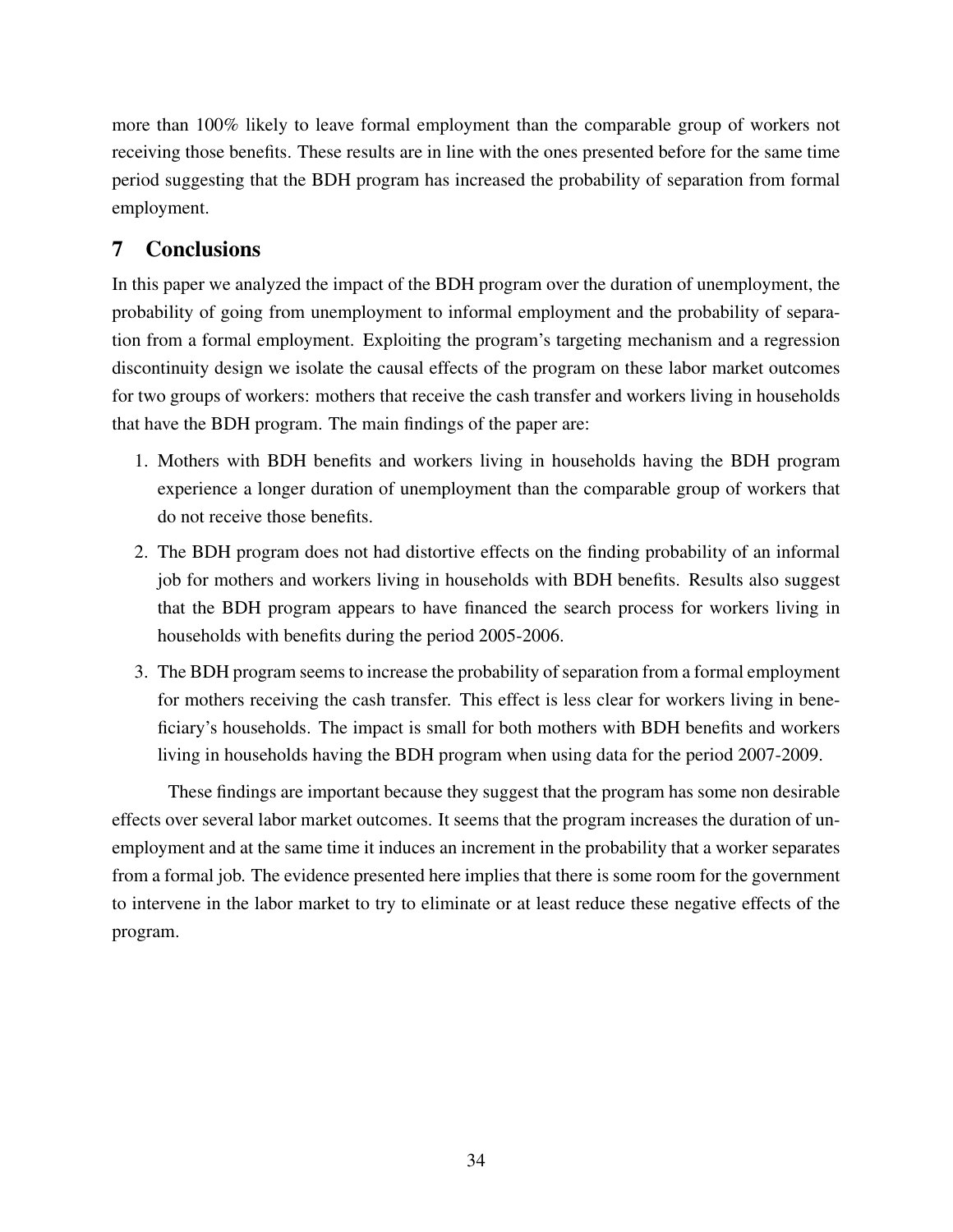| Dependent variable:            |             | Mothers    |            |           | Non Mothers |            |
|--------------------------------|-------------|------------|------------|-----------|-------------|------------|
| Separation                     | (1)         | (2)        | (3)        | (4)       | (5)         | (6)        |
| $I(BDH=1)$                     | 0.384       | 0.506      | $0.696*$   | 0.156     | $0.566**$   | $0.811***$ |
|                                | (0.269)     | (0.309)    | (0.344)    | (0.173)   | (0.189)     | (0.207)    |
| Age                            | $0.146**$   | $0.138**$  | $0.133**$  | $-0.028$  | $-0.033$    | $-0.034$   |
|                                | (0.049)     | (0.048)    | (0.048)    | (0.023)   | (0.023)     | (0.023)    |
| $Age^2$                        | $-0.002**$  | $-0.002**$ | $-0.001**$ | 0.000     | 0.000       | 0.000      |
|                                | (0.001)     | (0.001)    | (0.001)    | (0.000)   | (0.000)     | (0.000)    |
| Gender $(male = 1)$            |             |            |            | 0.139     | 0.131       | 0.103      |
|                                |             |            |            | (0.262)   | (0.264)     | (0.264)    |
| Selben Index                   |             | 0.030      | $-1.134$   |           | $0.073*$    | $-1.614*$  |
|                                |             | (0.044)    | (1.274)    |           | (0.030)     | (0.815)    |
| Selben Index squared           |             |            | 0.009      |           |             | $0.013*$   |
|                                |             |            | (0.010)    |           |             | (0.006)    |
| Education                      |             |            |            |           |             |            |
| Incomplete or Complete         | 0.241       | 0.198      | 0.165      | $-0.225$  | $-0.232$    | $-0.219$   |
| Secondary                      | (0.291)     | (0.300)    | (0.299)    | (0.196)   | (0.202)     | (0.204)    |
| More than Complete             | $-0.677$    | $-0.711$   | $-0.744$   | $-0.634*$ | $-0.680*$   | $-0.688*$  |
| Secondary                      | (0.510)     | (0.521)    | (0.526)    | (0.305)   | (0.305)     | (0.306)    |
| Intercept                      | $-4.153***$ | $-6.300*$  | 32.177     | $-0.911$  | $-6.136**$  | 49.788     |
|                                | (1.187)     | (3.153)    | (42.317)   | (0.533)   | (2.181)     | (27.234)   |
| Time dummies                   | Yes         | Yes        | Yes        | Yes       | Yes         | Yes        |
| <b>Unweighted Observations</b> | 493         | 493        | 493        | 1307      | 1307        | 1307       |

<span id="page-34-0"></span>Table 12: Impact of the BDH Program over the Separation Probability.

*Source:* Authors' calculations using the 2005-2006 pooled cross-section sample.

*Note:* Columns (1) to (3) show the estimation of a Logit model for mothers that had a formal employment during the third and fourth quarters of 2005 and 2006. Columns (4) to (6) show the same estimation but for workers that had a formal employment during the third and fourth quarters of 2005 and 2006. In columns (2), (3), (5) and (6) the  $I(BDH = 1)$  variable was instrumented using an indicator variable adopting the value one for those households in the ENEMDU survey scoring less than or equal to 71.24 in the estimated Selben index and having children in schooling age (from 5 to 18 years old). Figures in parentheses are robust standard errors. Estimations use probability weights. Statistical significance: \* significant at the 10% level; \*\* significant at the 5% level; \*\*\* significant at the 1% level.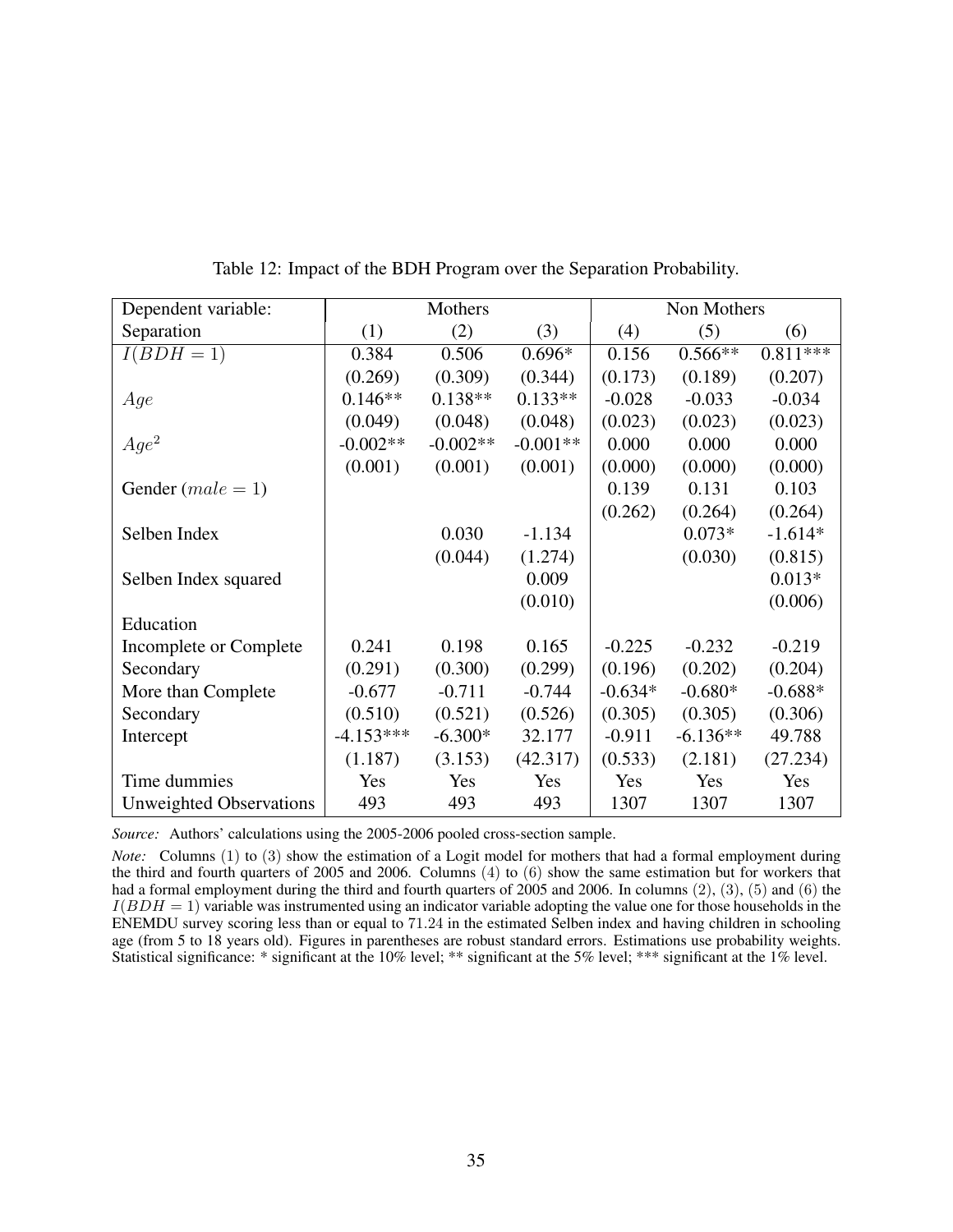## References

- <span id="page-35-5"></span>Card, David, Raj Chetty, and Andrea Weber. 2007. "Cash-On-Hand and Competing Models of Intertemporal Behavior: New Evidence from the Labor Market." *The Quarterly Journal of Economics* 122 (4):1511–1560. URL [http://ideas.repec.org/a/tpr/qjecon/](http://ideas.repec.org/a/tpr/qjecon/v122y2007i4p1511-1560.html) [v122y2007i4p1511-1560.html](http://ideas.repec.org/a/tpr/qjecon/v122y2007i4p1511-1560.html).
- <span id="page-35-7"></span>Hahn, Jinyong, Petra Todd, and Wilbert Van der Klaauw. 2001. "Identification and Estimation of Treatment Effects with a Regression-Discontinuity Design." *Econometrica* 69 (1):201–09. URL <http://ideas.repec.org/a/ecm/emetrp/v69y2001i1p201-09.html>.
- <span id="page-35-1"></span>Imbens, Guido W. and Thomas Lemieux. 2008. "Regression discontinuity designs: A guide to practice." *Journal of Econometrics* 142 (2):615–635. URL [http://ideas.repec.org/](http://ideas.repec.org/a/eee/econom/v142y2008i2p615-635.html) [a/eee/econom/v142y2008i2p615-635.html](http://ideas.repec.org/a/eee/econom/v142y2008i2p615-635.html).
- <span id="page-35-4"></span>Katz, Lawrence F. and Bruce D. Meyer. 1990. "The impact of the potential duration of unemployment benefits on the duration of unemployment." *Journal of Public Economics* 41 (1):45–72. URL <http://ideas.repec.org/a/eee/pubeco/v41y1990i1p45-72.html>.
- <span id="page-35-6"></span>Lalive, Rafael, Jan C. van Ours, and Josef Zweimueller. 2004. "How Changes in Financial Incentives Affect the Duration of Unemployment." IZA Discussion Papers 1363, Institute for the Study of Labor (IZA). URL [http://ideas.repec.org/p/iza/izadps/dp1363.](http://ideas.repec.org/p/iza/izadps/dp1363.html) [html](http://ideas.repec.org/p/iza/izadps/dp1363.html).
- <span id="page-35-2"></span>Lee, David S. 2008. "Randomized experiments from non-random selection in U.S. House elections." *Journal of Econometrics* 142 (2):675–697. URL [http://ideas.repec.org/a/](http://ideas.repec.org/a/eee/econom/v142y2008i2p675-697.html) [eee/econom/v142y2008i2p675-697.html](http://ideas.repec.org/a/eee/econom/v142y2008i2p675-697.html).
- <span id="page-35-8"></span>Lee, David S. and David Card. 2006. "Regression Discontinuity Inference with Specification Error." NBER Technical Working Papers 0322, National Bureau of Economic Research, Inc. URL <http://ideas.repec.org/p/nbr/nberte/0322.html>.
- <span id="page-35-0"></span>Llerena Pinto, Freddy. 2009. "Pobreza y educación en ecuador: evaluación de impacto de la transferencia monetaria condicionada." Mimeo.
- <span id="page-35-9"></span>McCrary, Justin. 2008. "Manipulation of the Running Variable in the Regression Discontinuity Design: A Density Test." *Journal of Econometrics* 142 (2).
- <span id="page-35-3"></span>Meyer, Bruce. 1990. "Unemployment insurance and Unemployment Spells." *Econometrica* 58 (4).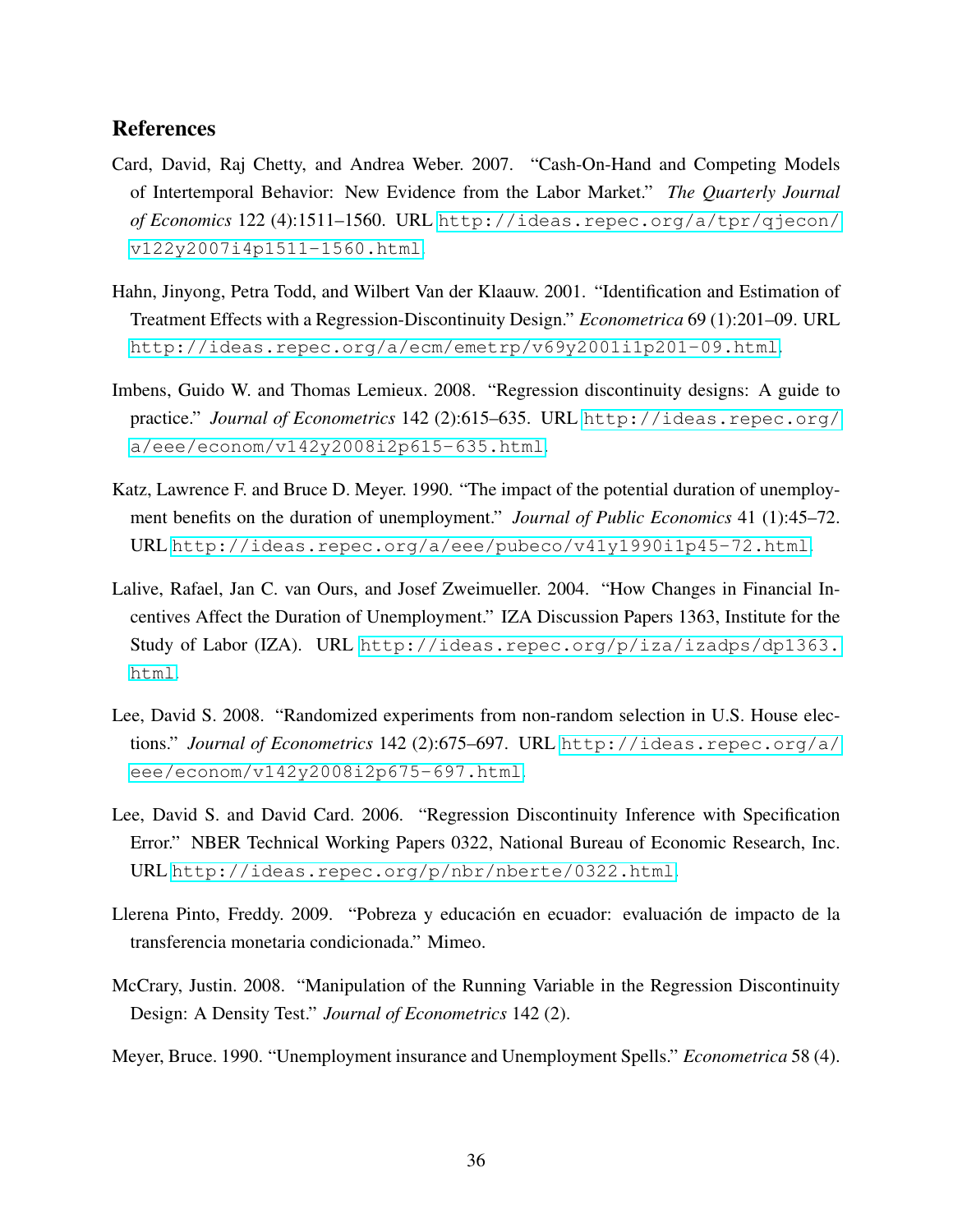- <span id="page-36-0"></span>Ponce, Juan and Arjun S. Bedi. 2010. "The impact of a cash transfer program on cognitive achievement: The Bono de Desarrollo Humano of Ecuador." *Economics of Education Review* 29 (1):116–125. URL [http://ideas.repec.org/a/eee/ecoedu/](http://ideas.repec.org/a/eee/ecoedu/v29y2010i1p116-125.html) [v29y2010i1p116-125.html](http://ideas.repec.org/a/eee/ecoedu/v29y2010i1p116-125.html).
- <span id="page-36-3"></span>Schady, Norbert and Maria Caridad Araujo. 2006. "Cash transfers, conditions, school enrollment, and child work : evidence from a randomized experiment in Ecuador." Policy Research Working Paper Series 3930, The World Bank. URL [http://ideas.repec.org/p/wbk/](http://ideas.repec.org/p/wbk/wbrwps/3930.html) [wbrwps/3930.html](http://ideas.repec.org/p/wbk/wbrwps/3930.html).
- <span id="page-36-2"></span>Thistlewaite, Donald L. and Donald T. Campbell. 1960. "Regression discontinuity analysis: An alternative to the ex-post facto experiment." *Journal of Educational Psychology* 51:309–317.
- <span id="page-36-1"></span>Turner, B. 2006. "Policy analysis of ecuador's bono de desarrollo humano program." Msfs-517, policies for poverty reduction.
- <span id="page-36-5"></span>Urquiola, Miguel and Eric Verhoogen. 2009. "Class Size and Sorting in Market Equilibrium: Theory and Evidence." *American Economic Review* 99 (1):179–215.
- <span id="page-36-4"></span>van der Klaauw, Wilbert. 2002. "Estimating the Effect of Financial Aid Offers on College Enrollment: A Regression-Discontinuity Approach." *International Economic Review* 43 (4):1249–1287. URL [http://ideas.repec.org/a/ier/iecrev/](http://ideas.repec.org/a/ier/iecrev/v43y2002i4p1249-1287.html) [v43y2002i4p1249-1287.html](http://ideas.repec.org/a/ier/iecrev/v43y2002i4p1249-1287.html).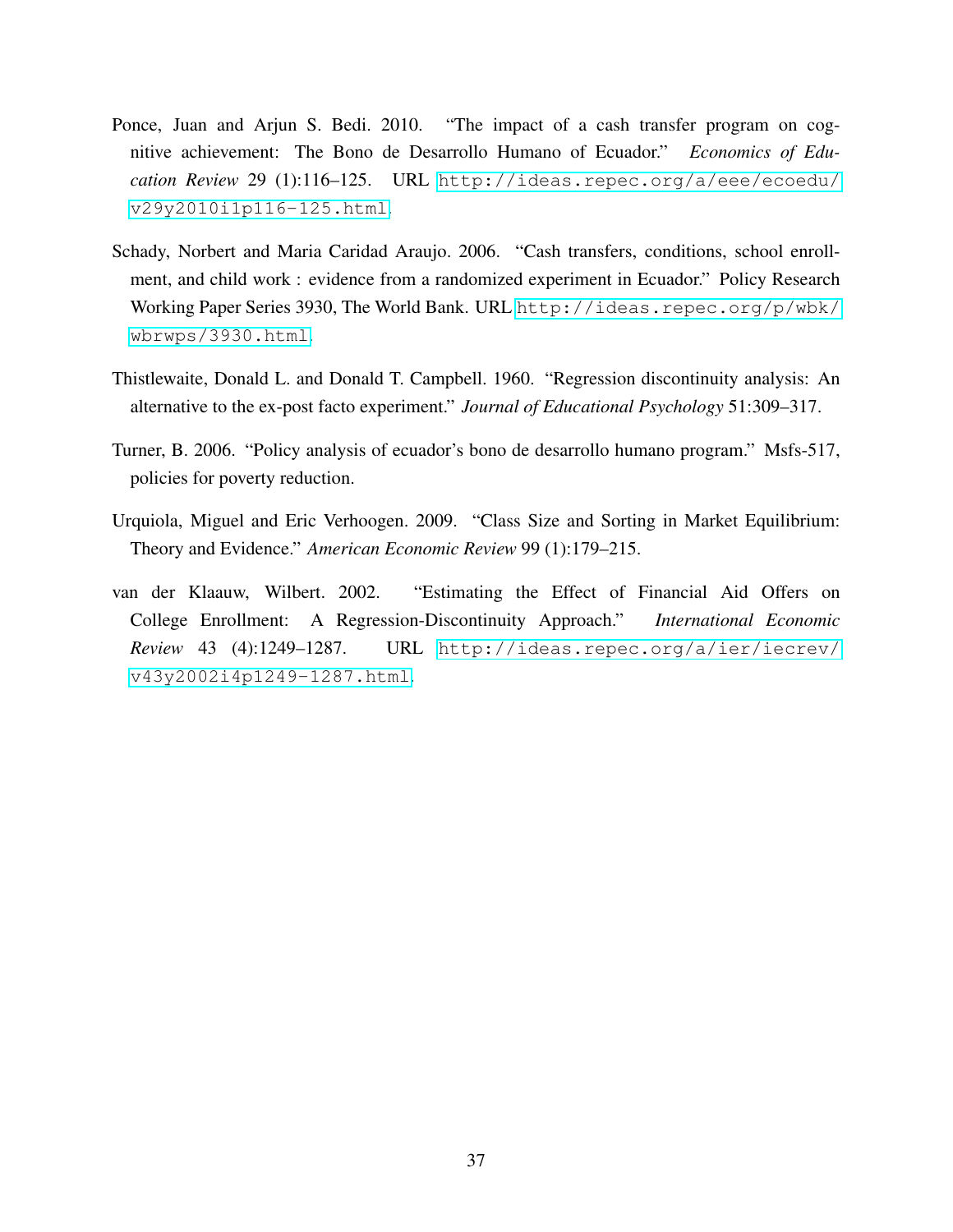# Appendix A

In this appendix we present further evidence suggesting the validity of the RD approach. As mentioned in section [4.1](#page-6-0) one of the assumptions that is needed for the RD strategy to identify casual effects of the BDH program is that observable and unobservable characteristics are smooth functions of the Selben index around the cutoff point. While we cannot be certain about the unobservable characteristics satisfying this condition we can provide evidence for the observable characteristics. In this sense, the first three panels in [Figure 7](#page-37-0) shows the estimation of a local polynomial regression around the cutoff point for three observable characteristics, age, years of schooling and gender. As it can be seen from the figure neither age nor gender or years of schooling show a discontinuity around the cutoff point of the Selben index.

<span id="page-37-0"></span>

Figure 7: Local Polynomial Regressions around the Cutoff Point of the Selben Index.

*Source:* Authors' calculations using the panel ENEMDU sample from 2005 to 2010.

*Note:* The figure was obtained from locally linear polynomial regressions around the cutoff point using Austin Nichols *rd* Stata module for regression discontinuity estimation. The predicted values of each variable from these two regressions are plotted against the Selben index standardized so that the cutoff point is at the zero value.

We complement the visual evidence computing a Wald test statistic for the hypothesis that the difference in estimates at the cutoff point is zero against the alternative that the difference is not zero. Rejecting the null hypothesis is evidence in favor of a discontinuity at the cutoff point. Results are presented in Table [13.](#page-38-0) Since estimations are sensitive to the choice of bandwidth, the table presents the results for three different bandwidth selections. The evidence provided in the ta-